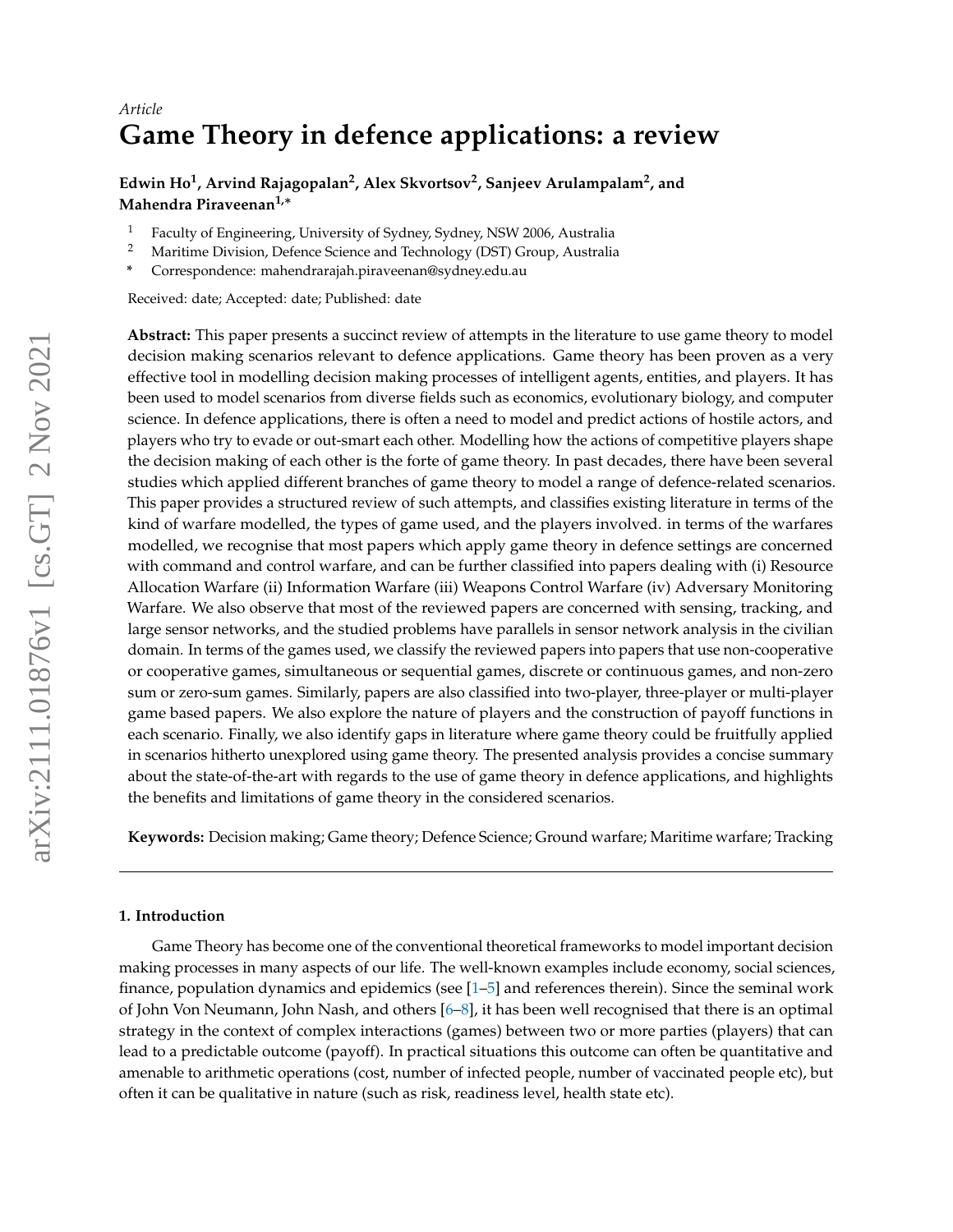Application of game theory in defence has a long and diversified history ranging from the design of real time military systems (e.g, applied in missile interception) to the support of strategic decisions on large defence investments and acquisitions. There is extensive literature on specific theoretical methods and tools and their defence applications [\[9–](#page-32-4)[12\]](#page-32-5). We believe that the review of this literature is of interest to the community dealing with operational analysis and data-driven decision support. This is the main motivation for the presented study.

Game theory [\[13](#page-32-6)[,14\]](#page-32-7) elevates military strategies and decisions with a more holistic and value-laden analysis of the situation [\[9\]](#page-32-4). For the military, the potential scenarios amenable to game theoretic analysis include the rapidly growing applications of autonomous intelligent systems, and game theory provides a comprehensive mathematical framework that greatly enhances the capabilities of decision making of the people who use these systems. Because of its potential, research into game theory is burgeoning, with a few papers beginning to emerge in the literature for this military research niche. The aim of this review is to assist researchers in utilising the body of knowledge in game theory to develop smarter and safer software systems for defence practitioners. Given that the state of such research is still in an incipient phase, we do this by drawing connections between existing military knowledge with the nascent possibilities that game theory offers so that it can become a more widely understood and considered framework in military software systems.

Although it is not overly extensive, the body of literature around game theory in the military has covered a notable portion of the different forms of engagement and combat. These papers cover past, present and future scenarios: from predictive strategies in potential hostile situations to analytical assessments in hindsight of military standoffs thousands of years ago. Game theory has demonstrated the capacity to be useful in any such military scenario. However, rapid technological progression has led to consistently new frontiers of military engagement, each of these possessing its own complex systems. The overarching areas that have been addressed are Tracking systems (across all domains), Aerial combat, Ground combat, Homefront warfare, Cyber warfare and Space systems. Notably, applications of game theory in Naval warfare have been few, and an exploration into the future research into areas like this will be discussed later in the review. Within each of these areas there are a myriad of possibilities for new and innovative systems: different agents, different weapons, different control structures - and each of these could be enriched with game theoretic analysis. While Haywood's and Thunholm's treatises on game theory used in military decision making provide coverage of several different game types [\[15](#page-32-8)[,16\]](#page-33-0), there does not seem to be a paper which addresses the use of game theory in the military across each of the respective fields in the new context of military systems built on complex and high performance processing and algorithms. Our aim is to present the literature in such a way that it addresses all of the functions of game theory in military software systems in each key domain.

This review highlights the scope and utility of each analysed paper by presenting it in terms of the essential game components: players, game types, strategies and the key parameters of their payoff functions. It will act as both an annotated bibliography as well as a framework to understand and plan further research into the area. It will also layout the fundamental tenets that are considered by players in every military decision making scenario, as well as how they impact the decisions that are made by military personnel and systems, either while competing with hostile players or while cooperating with friendly players. This will make it possible for most military scenarios to be viewed as games, and can provide, at the very least, an interesting new perspective on familiar military situations.

The rest of the paper is structured as follows. Section [2](#page-2-0) will discuss the basic defence principles which are elaborated by the papers that we review, as well as introduce basic concepts of game theory. Section [3](#page-9-0) investigates and analyses the literature and summarises the findings and associations in each of the papers. Section [4](#page-28-0) elaborates our multi-dimensional classification of the literature based on the observations made in the previous section. Section [5](#page-30-0) identifies the gaps in the literature, and based on this, highlights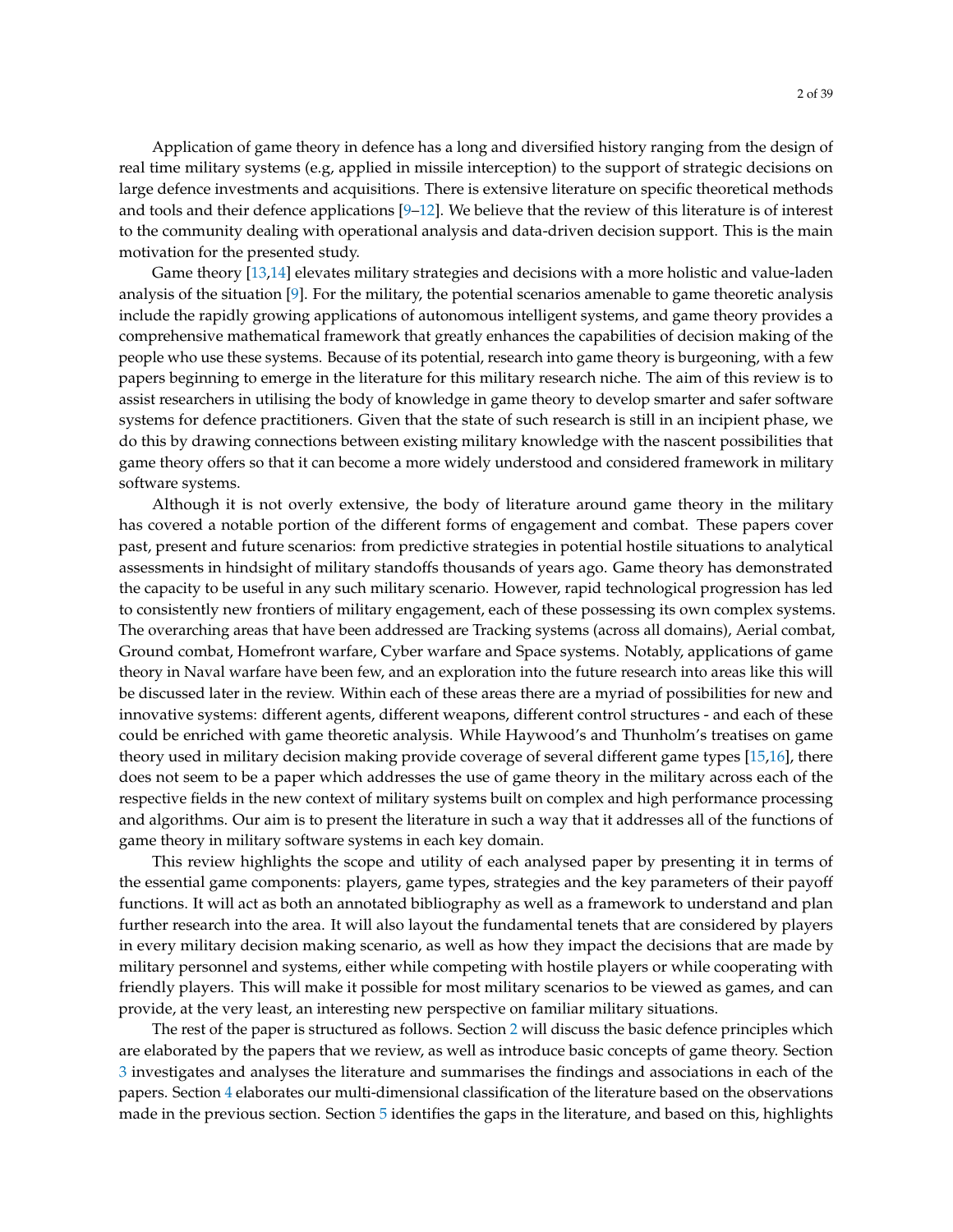opportunities for future research in niche, particularly areas of defence research which could benefit from the application of game theory where game theory has not been often applied so far. Finally, section [6](#page-31-0) summarises our findings and classifications, and provides broad conclusions.

#### <span id="page-2-0"></span>**2. Background**

Ideologies, beliefs and knowledge about war have been shaping human knowledge and philosophy for centuries. The great works of Sun Tzu, Homer and Machiavelli [\[10–](#page-32-9)[12\]](#page-32-5) have not only established a foundation for knowledge etched into the essence of military decision making, but also provided insight into sociology and social psychology [\[17\]](#page-33-1). The military forms a core power bloc for many civilisations, and is instrumental to both the growth of influence for existing nations, and the birth of new nations [\[18\]](#page-33-2). The military deals with conflicts in real time, plans for the future, as well as reviews past engagements and every single one of these activities has an impact on society [\[19\]](#page-33-3). This review therefore by necessity addresses many facets of military conflict across multiple physical domains, and the major decisions which define each domain will be further clarified below. With respect to game theory for all of these domains, the value of targets, the value of resources, and the priority of objectives are usually the key parameters that shape the payoff functions and strategies which in turn define the games that we use in modelling.

<span id="page-2-1"></span>In this section, we discuss the concepts in defence science and technology, as well as game theory, which are necessary to understand and analyse the literature in the presented niche. First of all, let as consider the broad domains of defence and national security which are considered in this review. They can be summarised, as shown in Table [1.](#page-2-1)

| Military's Main Method        | Command and Control Warfare        |        |            |          |           |
|-------------------------------|------------------------------------|--------|------------|----------|-----------|
| Period                        | Traditional (T)                    |        | Modern (M) |          |           |
| Military Field                | Land $(L)$                         | Air(A) | Sea $(S)$  | Cyber(C) | Space (S) |
| Major Military Field          | Resource Allocation Warfare (RAW)  |        |            |          |           |
|                               | or                                 |        |            |          |           |
|                               | Information Warfare (IW)           |        |            |          |           |
|                               | or                                 |        |            |          |           |
|                               | Weapon Control Warfare (WCW)       |        |            |          |           |
|                               | or                                 |        |            |          |           |
|                               | Adversary Monitoring Warfare (AMW) |        |            |          |           |
| Game Theory Category 1        | Non-Cooperative (NCo)              |        |            |          |           |
|                               | $\alpha$                           |        |            |          |           |
|                               | Cooperative (Co)                   |        |            |          |           |
| <b>Game Theory Category 2</b> | Sequential (Seq)                   |        |            |          |           |
|                               | or                                 |        |            |          |           |
|                               | Simultaneous (Sim)                 |        |            |          |           |
| <b>Game Theory Category 3</b> | Discrete (D)                       |        |            |          |           |
|                               | $\alpha$                           |        |            |          |           |
|                               | Continuous (C)                     |        |            |          |           |
| <b>Game Theory Category 4</b> | Zero Sum (ZS)                      |        |            |          |           |
|                               | or                                 |        |            |          |           |
|                               | Non-Zero Sum (NZS)                 |        |            |          |           |

**Table 1.** Classification System used in this review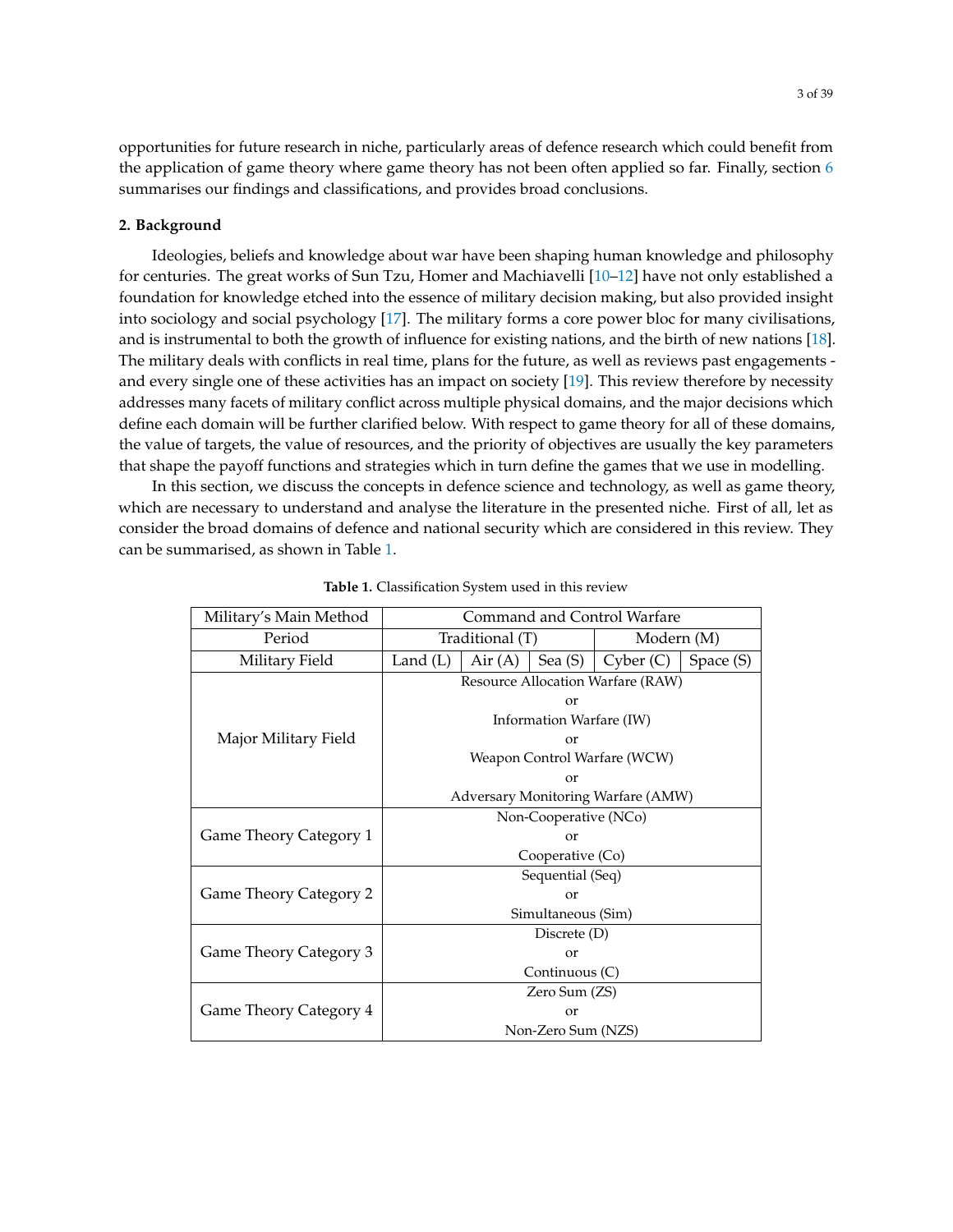| Military's Main Method | Command and Control Warfare |  |
|------------------------|-----------------------------|--|
| Number of Players      | 2 player (2P)               |  |
|                        | or                          |  |
|                        | 3-player (3P)               |  |
|                        | or                          |  |
|                        | N-player (NP)               |  |

As shown in the table [1,](#page-2-1) in this review, the focus is primarily on 'command and control' warfare, where decision making is critical. However, command and control warfare has applicability in traditional modes of warfare, such as land, sea, and air warfare, as well as modern modes of warfare, such as space and cyber warfare. At an orthogonal level, command and control warfare could also be sub-divided into Resource Allocation Warfare (RAW), Information Warfare (IW), Weapons Control Warfare (WCW), as well as Adversary Monitoring Warfare (AMW). Since these concepts are extensively used in our classification of literature, let us briefly introduce them first.

#### *2.1. Warfare types*

## 2.1.1. Land warfare

Technology is a dictating force of warfare, and technology is not as imperative to land warfare as it is to other domains[\[20\]](#page-33-4). The technology that has impacted land warfare has been static, and avoids the exposure of human resources if possible [\[21](#page-33-5)[,22\]](#page-33-6). Interpersonal combat at a physical level is much less prevalent nowadays, making way for a greater focus on positioning strategy. The literature which applied game theory to ground warfare includes a strong repository of Weapon-Target Allocation papers (which touch upon Weapon Control Warfare and Resource Allocation Warfare in the modern context), as well as papers that address ancient ground engagements and guerilla warfare. Where human lives are vulnerable, their protection is the most important element of these games, and the next priority is the protection of ground based assets.

#### 2.1.2. Sea (Naval) warfare

Given the importance of navies for the projection of power globally, there is a surprising paucity of publicly available literature on naval warfare - with or without the application of game theory. There is often mention of naval warfare in papers dealing with target tracking, but a discussion on military naval strategy is limited to outdated literature or discussion of bare essentials [\[23,](#page-33-7)[24\]](#page-33-8). We will review the available papers in this regard, and highlight this an area where there is a sizeable gap in the literature.

## 2.1.3. Aerial warfare

It was not long after the Wright Brothers' invention of the aeroplane that aerial warfare became a critical factor in combat and military campaigns [\[25\]](#page-33-9). In a combat medium rarely impeded by obstacles or dimension, the nature of aerial combat is fast paced, intuitive and incredibly treacherous, with unpredictable 'rules' for engagement [\[26,](#page-33-10)[27\]](#page-33-11). In the present day, the factors to consider are vastly more complicated, and there is no shortage of resources available to military forces to conduct aerial combatboth human and machine [\[28–](#page-33-12)[30\]](#page-33-13). The literature shows that as a result of this abundance of arsenal, the intrinsic and potential value of both the targets and the resources used to engage is of particular importance in aerial warfare scenarios. Decisions about those values for both sides of the conflict need to be made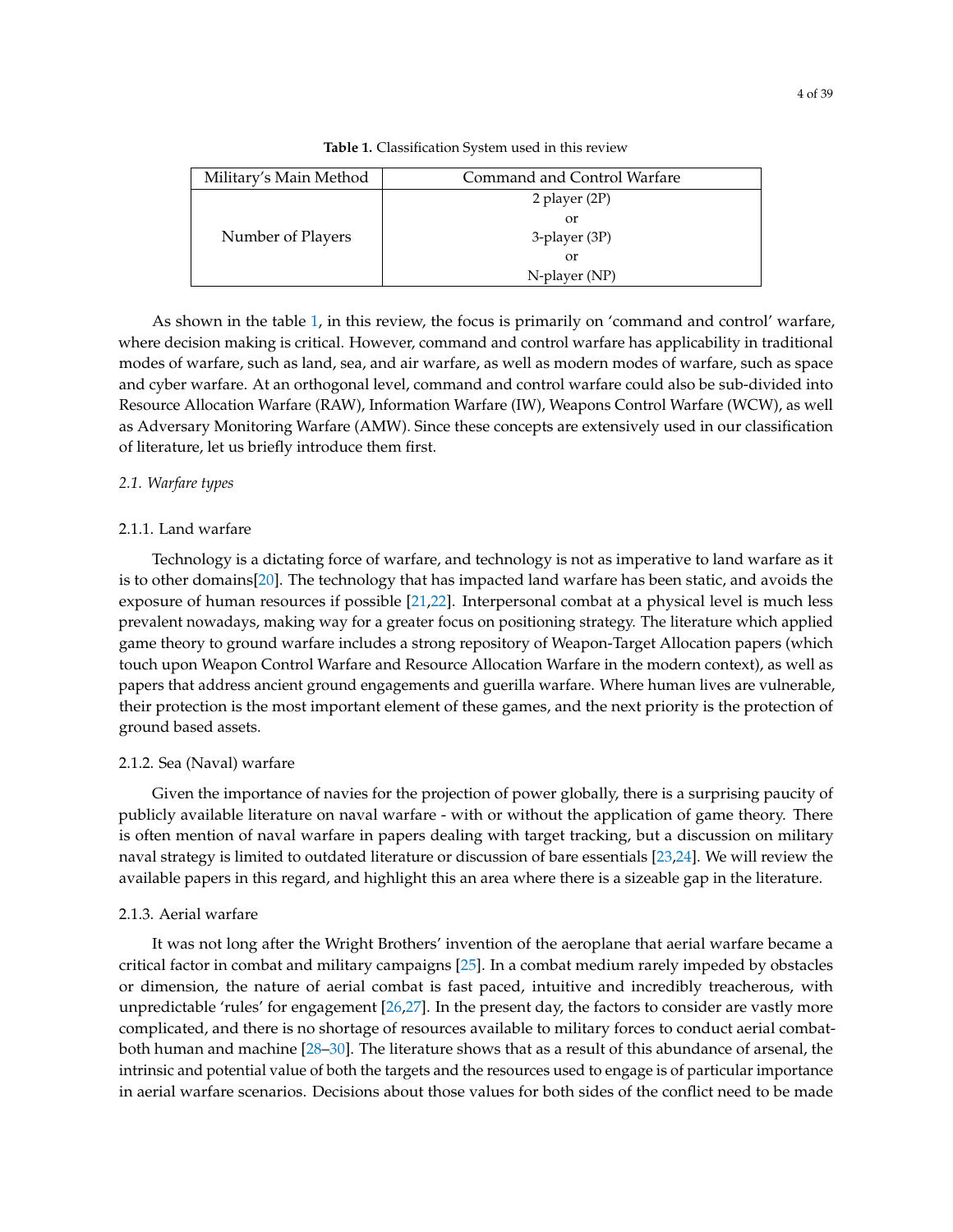when evaluating strategies for combat. As such, there are several papers which deal with the use of game theory in aerial warfare.

#### 2.1.4. Space warfare

While the notion of warfare in space has existed for almost a century, neither physical execution nor established strategic theory of space warfare has been established [\[31\]](#page-33-14). Nevertheless, this has not stopped military forces chasing the stars (literally and figuratively) [\[32,](#page-33-15)[33\]](#page-33-16), and has inevitably lead to concepts from game theory being used in space warfare strategic thinking. This is currently mostly limited to satellite networks, where the key parameters of the game are optimised power use and signal strength across the network. The field is still quite young, and further military development in space seems to be inevitable, with which the corresponding literature dealing with applications of game theory in space warfare will also grow.

## 2.1.5. Cyber warfare

Cybersecurity is the protection of IT systems and networks from being damaged/disrupted/subjected to information theft. Cyber warfare deals with the concept of Information and communication Systems being deliberately attacked to obtain a military advantage. While Cybersecurity has been an important field in computer science for many decades now, literature about cyber warfare as such is more scarce, and in any case heavily overlaps with applications of game theory in computer science in areas related to cybersecurity. This review presents and analyses some papers which are specifically concerned with cyber warfare.

## 2.1.6. Mixed/ other warfare

There are several papers which address specific niches of defence applications of game theory, and yet cannot be classified as papers analysing a certain type of warfare. In some of these papers, the focus is more on the technology that is used: for example, target tracking. In others, the nature of the hostile actors against whom the defence needs to be conducted changes: for example, national security operations which target domestic terrorism threats. There are several papers which deal with the use of game theory in such scenarios.

**Target tracking systems:** Target tracking in the military is the observation of a moving target and the surveillance of its position and manoeuvres [\[34](#page-33-17)[–36\]](#page-33-18). Success in this domain relies on accuracy in the observed metrics and data, as well as efficient distribution and processing of all collected information [\[37\]](#page-33-19). With the advent of intelligent targets, the military must also incorporate predictive methods to maintain ideal tracking performance. The literature reviewed in tis regard covers topics from tracking strike missiles to theatre ballistic missiles, and tracking unknown intelligent agents to enemy aircraft. Key considerations in this area which shape the games played involve whether or not the target is 'intelligent' / can take evasive action, weather or not target will have an optimal trajectory, and whether or not the target will have defenders [\[38\]](#page-33-20). Target tracking applications of game theory mostly occur in aerial and naval warfare, including underwater surveillance.

**National Security applications** : Game theory often finds application in national security and anti-terrorism related applications. This includes predicting and preparing for terrorist attacks, as well as resource allocation scenarios for protection of key personnel and landmarks / other potential targets for terrorist activity. While the value of potential targets and the likelihood of attacks are obviously key parameters governing the payoff functions of games in this niche, the subsequent social, economic and political ramifications are equally instrumental in modelling games in this area [\[39](#page-33-21)[,40\]](#page-33-22). Few military conflicts have as much exposure as those on the home front [\[41\]](#page-33-23), and the fallout from terrorist attacks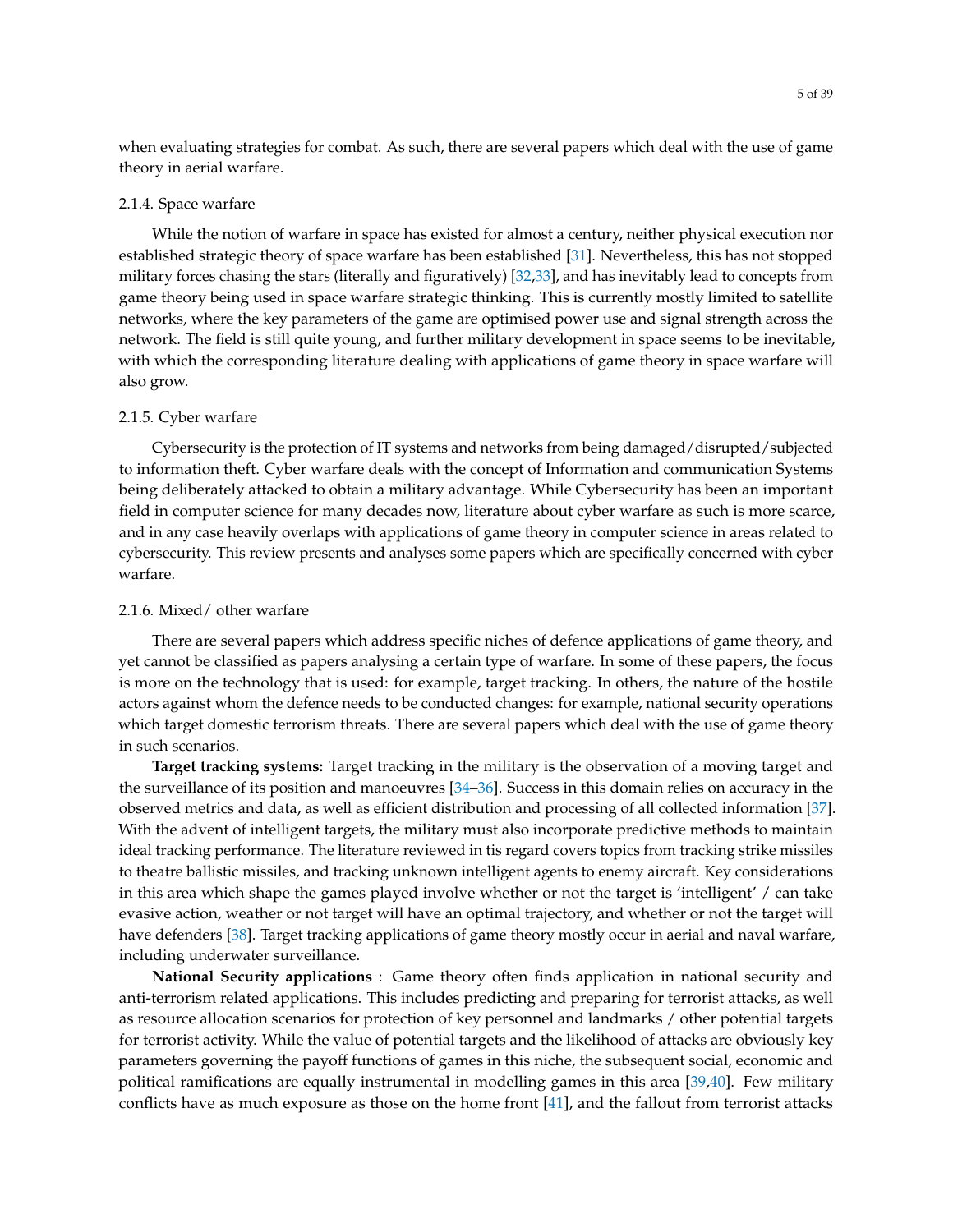and their effect on public mood and confidence in the security apparatus are often taken into account in modelling payoff functions in this area.

## *2.2. Game Theory*

Game theory, which is the study of strategic decision making, was first developed as a branch of micro-economics [\[6,](#page-32-2)[14,](#page-32-7)[42–](#page-33-24)[46\]](#page-34-0). However, later it has been adopted in diverse fields of study, such as evolutionary biology, sociology, psychology, political science, project management, financial management and computer science [\[1–](#page-32-0)[5,](#page-32-1)[9](#page-32-4)[,13,](#page-32-6)[47](#page-34-1)[–51\]](#page-34-2). Game theory has gained such wide applicability due to the prevalence of strategic decision making scenarios across different disciplines. Game Theory provides insight into peculiar behavioural interactions like the cooperative interactions within groups of animals [\[52,](#page-34-3)[53\]](#page-34-4), the bargaining and exchange in a marriage [\[54](#page-34-5)[–56\]](#page-34-6) or the incentivisation of Scottish salmon farmers [\[57\]](#page-34-7). A typical game defined in game theory has two or more players, a set of strategies available to these players, and a corresponding set of payoff values (sometimes called utility values) for each player (which are, in the case of two-player games, often presented as a payoff-matrix)[\[47](#page-34-1)[,58](#page-34-8)[,59\]](#page-34-9).

## 2.2.1. Pure vs Mixed Strategies

A pure strategy in a game provides a complete definition of how a player will play a game. A player's strategy set is the set of pure strategies available to that player[\[60\]](#page-34-10).

A mixed strategy is a combination of pure strategies where a particular probability *p* (where  $0 \le p \le 1$ ) ) is associated with each of these pure strategies. Since probabilities are continuous, there are infinitely many mixed strategies available to a player. A totally mixed strategy is a mixed strategy in which the player assigns a strictly positive probability to every pure strategy. Therefore, any pure strategy is actually a degenerate case of a mixed strategy, in which that particular strategy is selected with probability 1 and every other strategy is selected with probability 0. A totally mixed strategy is a mixed strategy in which every pure strategy has a strictly positive (non-zero) value.

## 2.2.2. Nash Equilibrium

Nash equilibrium is one of the core concepts in game theory. It is a state (a set of strategies) in a strategic game from which no player has an incentive to deviate unilaterally, in terms of payoffs. Both pure strategy and mixed strategy Nash equilibria can be defined. A strategic game can have more than one Nash equilibrium [\[7](#page-32-10)[,61\]](#page-34-11). It is proven that every game with a finite number of players in which each player can choose from finitely many pure strategies has at least one Nash equilibrium [\[7\]](#page-32-10).

The formal definition of Nash equilibrium is as follows. Let (*S*, *f*) be a game with *n* players, where *Si* is the strategy set of a given player *i*. Thus, the strategy profile *S* consisting of the strategy sets of all players would be,  $S = S_1 \times S_2 \times S_3$ ....  $X S_n$ . Let  $f(x) = (f_1(x), \dots, f_n(x))$  be the payoff function for strategy set *x* ∈ *S*. Suppose *x<sup>i</sup>* is the strategy of player *i* and *x*−*<sup>i</sup>* is the strategy set of all players except player *i*. Thus, when each player  $i \in 1,.....,n$  chooses strategy  $x_i$  that would result in the strategy set  $x = (x_1,....,x_n)$ , giving a payoff of  $f_i(x)$  to that particular player, which depends on both the strategy chosen by that player (*x<sup>i</sup>* ) and the strategies chosen by other players (*x*−*i*). A strategy set *x* <sup>∗</sup> ∈ *S* is in Nash equilibrium if no unilateral deviation in strategy by any single player would return a higher utility for that particular player [\[62\]](#page-34-12). Formally put,  $x^*$  is in Nash equilibrium if and only if:

$$
\forall i, x_i \in S_i : f_i(x_i^*, x_{-i}^*) \ge f_i(x_i, x_{-i}^*)
$$
\n(1)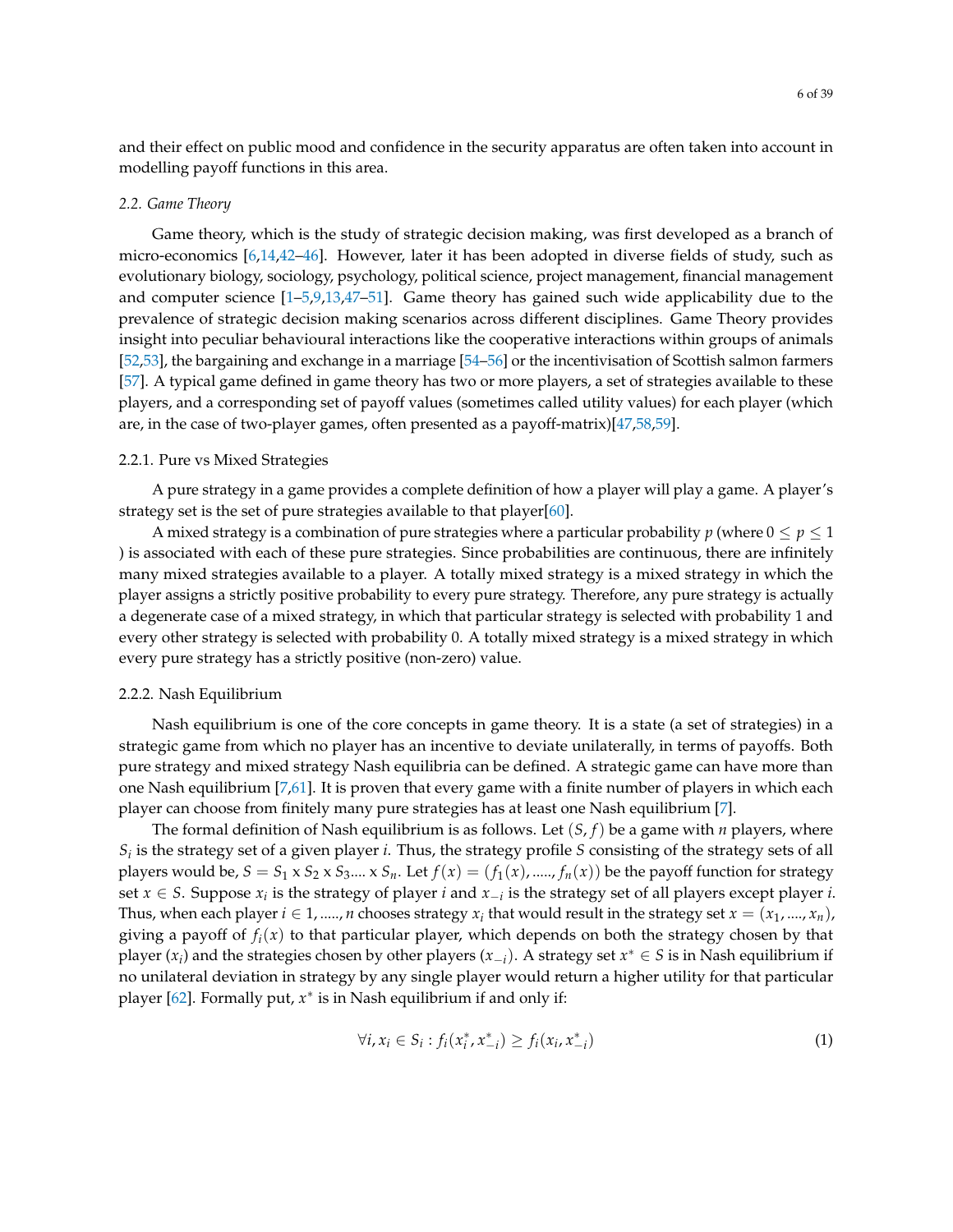#### 2.2.3. Normal-form games and extensive-form games

In a normal-form game, only a single round of decision making takes place, where all players make decisions simultaneously. An extensive-form game is, on the other hand, an iterative game where there are several rounds of decision making [\[63](#page-34-13)[,64\]](#page-34-14). On each round, players could make decisions simultaneously or in some pre-defined order. An extensive-form game is often represented by a game tree, where each node (except terminal nodes) is a decision point, and each link corresponds to a decision or a set of decisions that could be made by the relevant player / players at that point. The terminal nodes represent an end to the extensive-form game, with corresponding payoffs for each player involved.

## 2.2.4. Non-cooperative games and cooperative games

Typically, games are taken to be played for the self-interest of the players, and even when the players cooperate, that is because cooperation is the best strategy under the circumstances to maximise the individual payoffs of the players. In such games, the cooperative behaviour, if emerges, is driven by selfish goals and is transient. These games can be termed 'non-cooperative games'. These are sometimes referred to, rather inaccurately, as 'competitive games'. Non-cooperative game theory is the branch of game theory that analyses such games. On the other hand, in a cooperative game, sometimes also called a coalitional game, players form coalitions, or groups, often due to external enforcement of cooperative behaviour, and competition is between these coalitions [\[7](#page-32-10)[,8](#page-32-3)[,13](#page-32-6)[,61](#page-34-11)[,65\]](#page-34-15). Cooperative games are analysed using cooperative game theory, which predicts which coalitions will form and the payoffs of these coalitions. Cooperative game theory focusses on surplus or profit sharing among the coalition [\[66\]](#page-34-16), where the coalition is guaranteed a certain amount of payoff by virtue of the coalition being formed. Often, the outcome of a cooperative game played in a system is equivalent to the result of a constrained optimisation process [\[67\]](#page-34-17), and as such, some papers that we review use a linear programming framework to solve the cooperative games they model.

#### 2.2.5. Zero-sum games

Zero-sum games are a class of competitive games where the total of the payoffs of all players is zero. In two player games, this implies that one player's loss in payoff is equal to another player's gain in payoff. A two player zero-sum game can therefore be represented by a payoff matrix which shows only the payoffs of one player. Zero-sum games can be solved with the mini-max theorem [\[68\]](#page-34-18), which states that in a zero-sum game there is a set of strategies which minimises the maximum losses (or maximises the minimum payoff) of each player. This solution is sometimes referred to as a 'pure saddle point'. It can be argued that the stock market is a zero-sum game. In contrast, most valid economic transactions are non zero-sum since each party considers that, what it receives is more valuable (to itself) than what it parts with.

## 2.2.6. Perfect vs Imperfect Information Games

In a perfect information game, each player is aware of the full history of the previous actions of all other players, as well as the initial state of the game. In imperfect information games, some or all players do not have access to the entirety of information about other players' previous actions.

## 2.2.7. Simultaneous games and sequential games

A simultaneous game is either a normal-form game or an extensive-form game where on each iteration, all players make decisions simultaneously. Therefore, each player is forced to make the decision without knowing about the decisions made by other players (on that iteration). On the contrary, a sequential game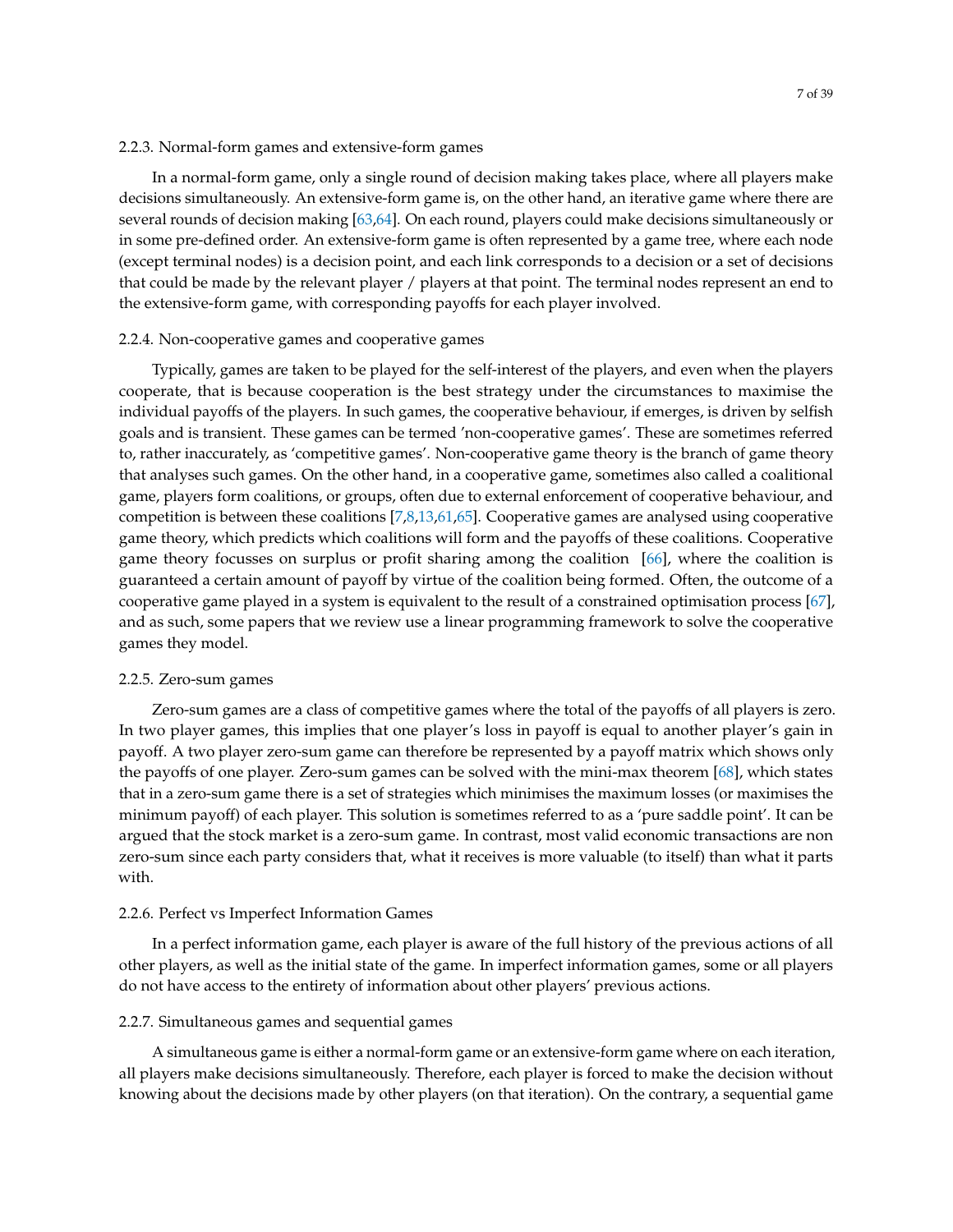is a type of extensive-form game where players make their decisions (or choose their strategies) in some predefined order [\[63](#page-34-13)[,64\]](#page-34-14). For example, a negotiation process can be modelled as a sequential game if one party always has the privilege of making the first offer, and the other parties make their offers or counteroffers after that. In a sequential game, at least some players can observe at least some of the actions of other players before making their own decisions (otherwise, the game becomes a simultaneous game, even if the moves of players do not happen simultaneously in time). However, it is not a must that every move of every previous player should be observable to a given player. If a player can observe every move of every previous player, such a sequential game is known to have 'perfect information'. Otherwise the game is known to have 'imperfect information'. Sequential games are often used by papers that we are reviewing here, to model bargaining or negotiation processes.

#### 2.2.8. Differential Games

Differential Games are often extensive form games, but instead of having discrete decision points, they are modeled over a continuous time frame [\[69\]](#page-34-19). In such games, the each state variable evolves continuously over time according to a differential equation. Such games are ideal for modelling rapidly evolving defense scenarios where each player engages in selfish optimisation of some parameter. For example, in missile tracking problems, the pursuer and the target both try to control the distance between them, whereas the pursuer constantly tries to minimise this distance and the target constantly tries to increase it. In such a scenario, iterative rounds of decision making are much too discrete to model the continuous movements and computations of each player. Differential games are ideal to model such scenarios.

#### 2.2.9. Stackelberg games

A Stackelberg game is a particular type of two player sequential game commonly used in economics [\[70\]](#page-34-20). In a Stackelberg game, there is a leader and a follower, which are typically companies operating in a market. The leader firm has some sort of market advantage that enables it to move first and make the first decision, and the follower's optimal decision depends on the leader's decision. If a follower chose a non-optimal action given the action of the leader, it will adversely affect not only the payoff of the follower, but the payoff of the leader as well. Therefore, the optimal decision of the leader is made on the assumption that the follower is able to see the leader's action and will act to maximise its own payoff given the leader's action. Several papers we review here have used Stackelberg games to model project management scenarios. Stackleberg games might be relevant in defence applications where there are leaders and followers, such as naval, airplane fighter or tank formations.

## 2.2.10. Common interest games

Common interest games are another class of non-cooperative games in which there is an action profile that all players strictly prefer over all other profiles [\[71\]](#page-34-21). In other words, in common interest games, the interests of players are perfectly aligned. It can be argued that common interest games are the antithesis of zero-sum games, in which the interests of the players are perfectly opposed so that any increase in fortune for one player must necessarily result in the collective decrease in fortune for others. Common interest games were first studied in the context of cold war politics, to understand and prescribe strategies for handling international relations [\[72–](#page-34-22)[74\]](#page-35-0).

It makes sense to classify non-cooperative games into common interest games and non-common interest games, just as much as it makes sense to classify them into zero-sum games and non-zero sum games, since these two concepts (zero-sum games and common interest games) represent extreme cases of non-cooperative games. However, the papers that we review do not use common interest games to model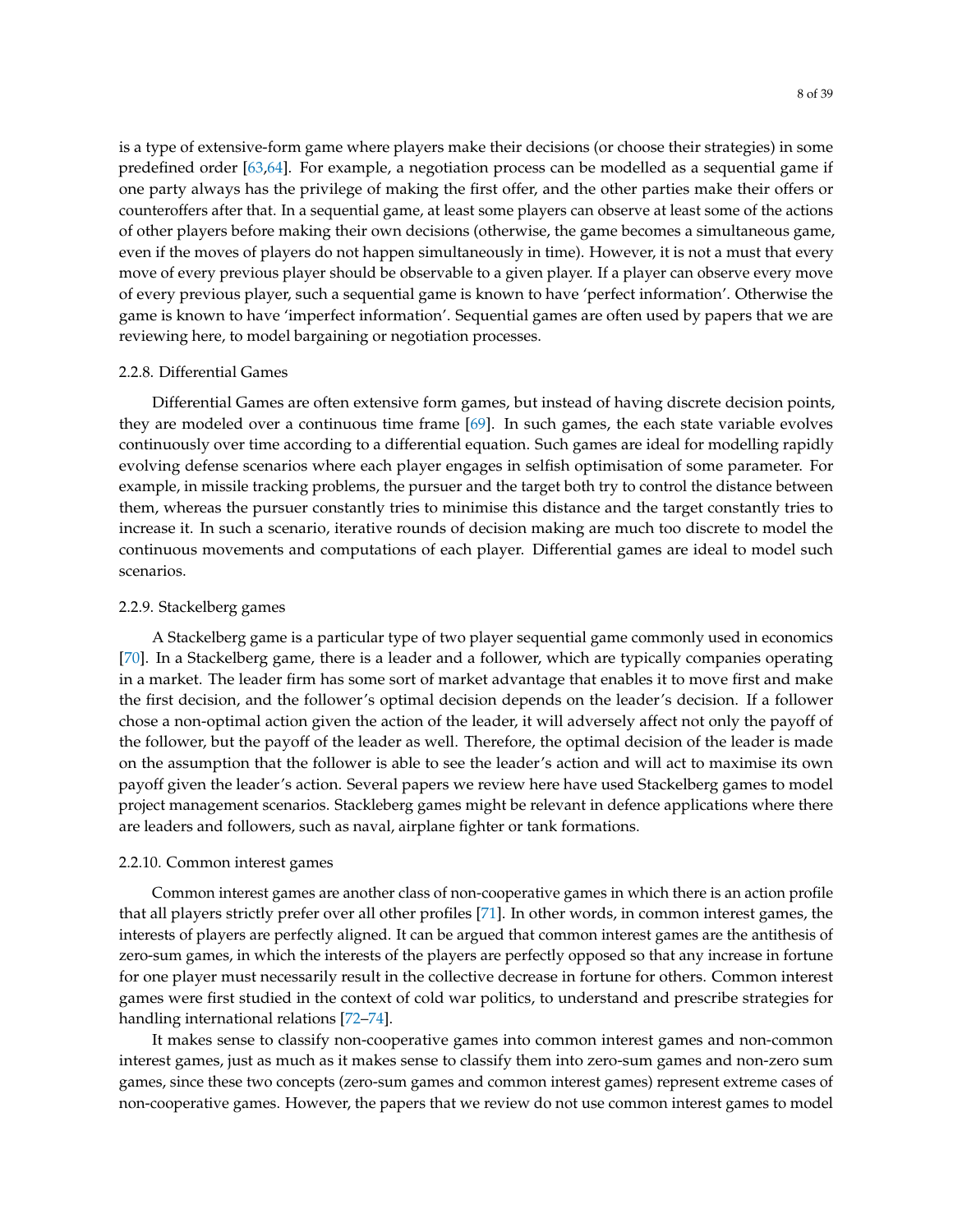project management scenarios, and indeed it would be rare to find scenarios in project management where the interests of players are perfectly aligned. Therefore, we do not use the common interest games-based classification in our classification process, as it would add another dimension and increase the complexity of classification needlessly.

## 2.2.11. Nash bargaining

In a Nash bargaining game [\[75](#page-35-1)[,76\]](#page-35-2), sometimes referred to as a bargaining problem or bargaining game, two players could choose from an identical set of alternatives, however each alternative has varying payoffs for the players. Typically, some alternatives have better payoff for one player, while other alternatives have better payoff for the other player. If both players choose the same alternative, then each get the payoff corresponding to that alternative. If they choose differing alternatives, then there is no agreement, and they each get a fixed payoff which corresponds to the cost of non-agreement, and therefore typically negative. Thus, there is incentive to choose an alternative which may not necessarily be the best for a player. If there is perfect information, that is, the full set of alternatives and payoffs is known to both players, then there is an equilibrium solution to the Nash bargaining game [\[77\]](#page-35-3).

## 2.2.12. Subgames

A subgame is a subset of a sequential game such that at its (the subgame's) beginning, every player knows all the actions of the players that preceded it [\[14\]](#page-32-7). That is, a subgame is a section of the game tree of a sequential game where the first decision node that belongs to this section has perfect information.

## 2.2.13. Subgame perfect Nash equilibrium

In a sequential game, a subgame perfect Nash equilibrium is a set of strategies representing each player such that they constitute a Nash equilibrium for every subgame of that sequential game [\[14\]](#page-32-7). Thus, when a game tree of the sequential game is considered, if a set of strategies could be identified so that they represent a Nash equilibrium for every branch of game tree originating from a node which represents a point where every player knows all preceding actions of all players, such a set of strategies represent a subgame perfect Nash equilibrium for that sequential game. For example, when two players are bargaining, they are in a subgame perfect Nash equilibrium if they are presently employing a set of strategies, which will represent a Nash equilibrium between them at any future stage of the bargaining process given that they are aware of the full history of the bargaining process up to that point.

### 2.2.14. Behavioural Game Theory

Behavioural Game Theory combines classical game theory with experimental economics and experimental psychiology, and in doing so, relaxes many simplifying assumptions made in classical game theory which are unrealistic. It deviations from several simplifying assumptions made in classical game theory such as perfect rationality[\[48,](#page-34-23)[78\]](#page-35-4), the independence axiom, and the non-consideration of altruism or fairness as motivators of human decision making[\[79](#page-35-5)[,80\]](#page-35-6). We will show in this review that the approaches related to behavioral game theory are crucial in modelling military scenarios, such as in signaling games.

## 2.2.15. Evolutionary game theory

Evolutionary game theory is an outcome of the adoptation of game theory into the field of evolutionary biology [\[81\]](#page-35-7). Some of the critical questions asked in evolutionary game theory include: which populations/strategies are stable? which strategies can 'invade' (become popular) in populations where other strategies are prevalent? How do players respond to other players receiving or perceived to be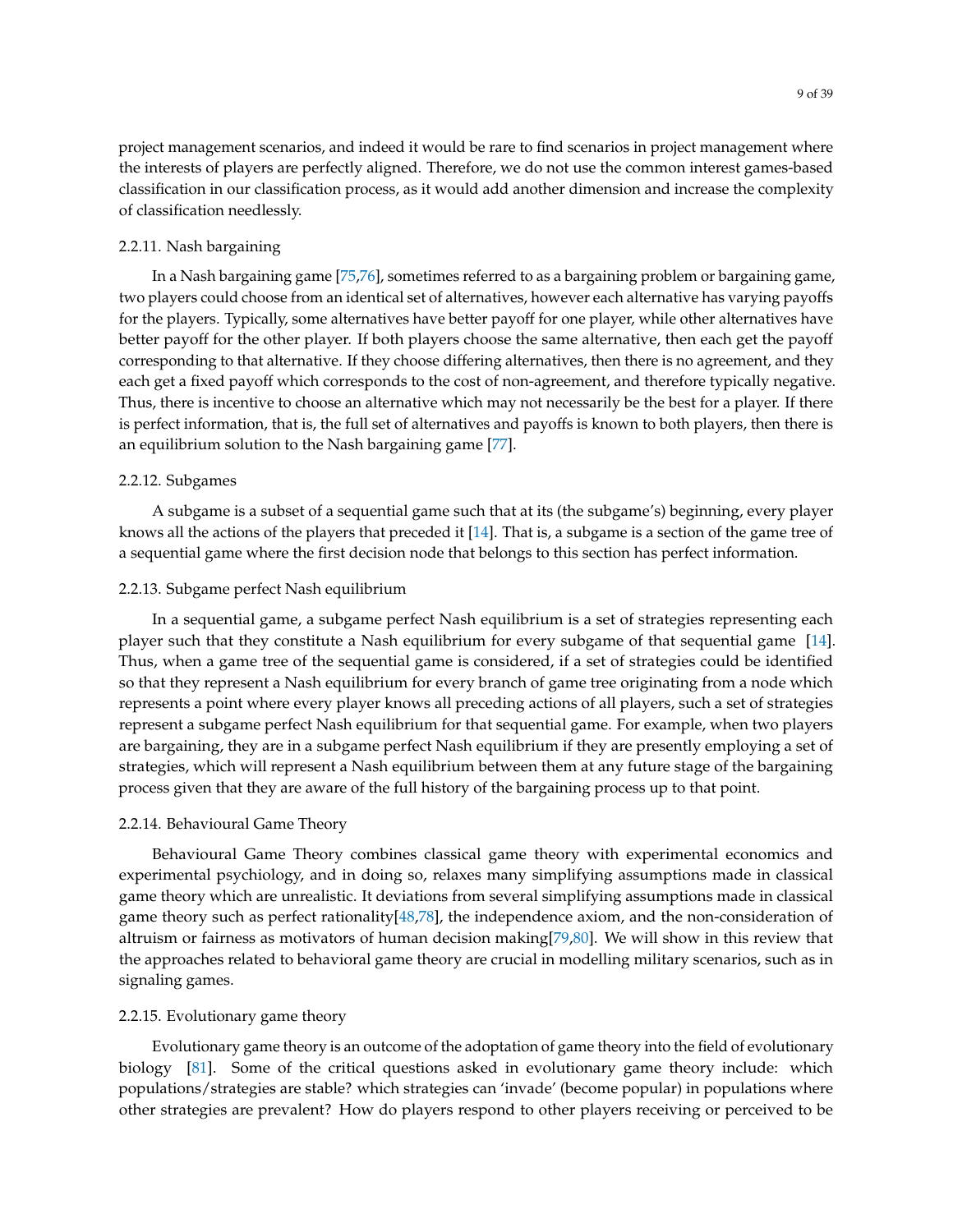receiving better payoffs in an iterated game setting? etc. Evolutionary games are often modelled as iterative games where a population of players play the same game iteratively in a well-mixed or a spatially distributed environment [\[62](#page-34-12)[,82\]](#page-35-8).

A strategy can be identified as an evolutionary stable strategy (ESS) if, when prevalent, it has the potential to prevent any mutant strategy from percolating its environment [\[62\]](#page-34-12). Alternatively, an ESS is the strategy which, if adopted by a population in a given environment, cannot be invaded by any alternative strategy. Hence, there is no benefit for a player to switch from an ESS to another strategy. Therefore, essentially, an ESS ensures an extended Nash equilibrium. For a strategy *S*<sup>1</sup> to be ESS against another 'invading' strategy *S*2, one of the two conditions mentioned below needs to be met, in terms of expected payoff *E*.

- 1.  $E(S_1, S_1) > E(S_2, S_1)$ : By unilaterally changing strategy to  $S_2$ , the player will lose out against another player who sticks with the ESS *S*1.
- 2.  $E(S_1, S_1) = E(S_2, S_1)$  &  $E(S_1, S_2) > E(S_2, S_2)$ : a player, by converting to  $S_2$ , neither gains nor loses against another player who sticks with the ESS *S*1, but playing against a player who has already 'converted' to *S*2, a player is better off playing the ESS *S*1.

If either of these conditions are met, the new strategy  $S_2$  is incapable of invading the existing strategy *S*1, and thus, *S*<sup>1</sup> is an ESS against *S*2. Evolutionary games are typically modelled as iterative games, whereby players in a population play the same game iteratively.

## 2.2.16. Signaling Games

A signaling game [\[83\]](#page-35-9) is an incomplete information game where one player has perfect information and another does not. The player with perfect information (the Sender *S*) relays messages to the other player (the Receiver *R*) through signals, and the other player will act on those signals after inferring the information hidden in the messages. The Sender *S* has several potential *types*, of which the exact type *t* in the game is unknown to the Receiver *R*. *t* determines the payoff for *S*. *R* has only one type, and their payoff is known to both players.

The game is divided into the sending stage and the acting stage. *S* will send one of  $M =$ {*m*1, *m*2, *m*3, ..., *mj*} messages. *R* will receive that message and respond with an action from a set  $A = \{a_1, a_2, a_3, ..., a_k\}$ . The payoff that each player receives is determined by the combination of the Sender's type and message, as well as the action that the Receiver responds with. An example of the signaling game is the Beer-Quiche Game [\[83\]](#page-35-9), in which Player B, the receiver, makes a choice of whether or not to duel Player A. Player A is either surly or wimpy, and Player B would only like to duel the latter. Player A chooses to have either a Beer or a Quiche for breakfast. While they prefer a quiche, a quiche signals information from a stereotype that quiche eaters are wimpy. Player B must analyse how each decision, duel or not duel, will give them payoff depending on which breakfast Player A chooses.

With this background, we now review the available literature which deals with the applications of game theory in defence science and technology.

#### <span id="page-9-0"></span>**3. Use of game theory in defence science and technology applications**

As mentioned earlier, the primary parameters that influence the payoff matrix in games modelling defence scenarios are the value of targets, the value of resources and the priority of objectives. Other than this, the games used in defence applications can vary greatly, as we will see below. For this reason, this section is structured based on the domain (type of warfare) each paper covers Where a paper covers more than one domain, it is included in the most relevant subsection / domain. We however analyse in detail the type of games used, the way the payoff functions were structured, the available strategies and equilibria etc for each paper.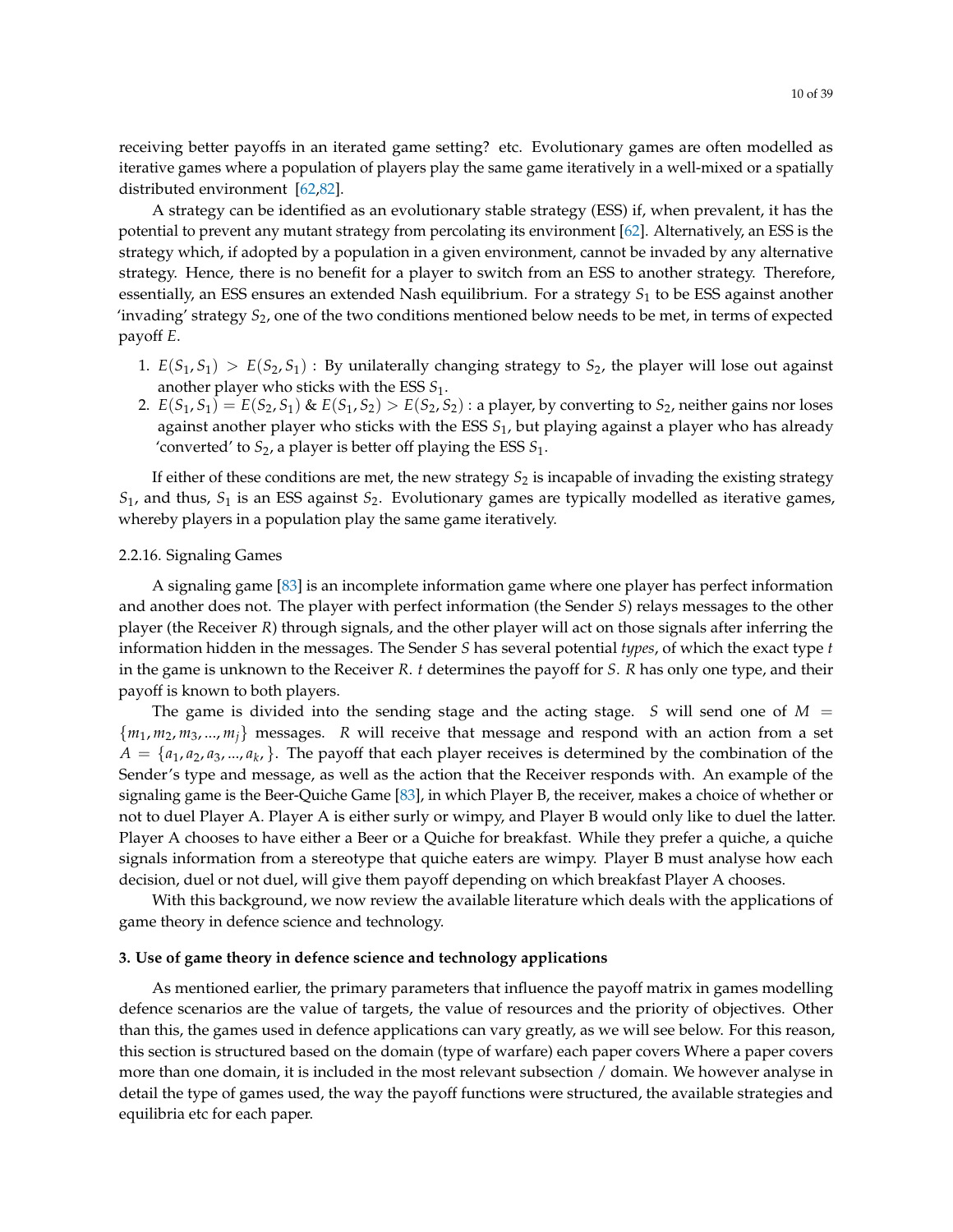#### *3.1. Papers dealing with Land Warfare*

In Land warfare related applications of game theory, most studies focus on defensive warfare, whereby the military makes decisions on how to best allocate their ground defences to multiple threats. Some studies also focus on historical land-based conflicts and provide game theoretical analysis in hindsight, revealing how some decisions made from intuition in historical conflicts had a rational and mathematical justification. Land warfare can result in very heavy casualties, so understanding how to best minimise human losses is a key component (though not the only objective) of land warfare. Quite often, prioritising military resources is also fundamental to success and often features prominently in strategic decisions. Furthermore, often in scenarios involving ground warfare, it is important to assess the knowledge about opponents , their possible tactics, or terrain: it may become necessary to combat airborne forces being inserted at certain places, or it may be needed to traverse uncertain territory. In each of these situations, understanding where a force has imperfect information will help that force to make rational decisions.

Bier et al. [\[84\]](#page-35-10) design a game to best assign defensive resources to a set of locations / resources that need to be protected. The attacker must then decide how they choose to split their force to attack the different targets. The game is modelled as a two player game of normal form. Payoff in this game is absolute, and an attack on a location *i* is either a success or a failure, where the attacker gains *a<sup>i</sup>* and the defender loses *d<sup>i</sup>* . Since orders for an attack are confirmed ahead of an attack, attackers must use a set of pure strategies. The game can be played both simultaneously or sequentially. That is, the game can be played depending on whether or not the attacker knows how the defender has assigned their resources before making their decision. This leads to the ideal strategy being to leave some targets undefended, centralising defenses in key areas by leaving some areas vulnerable.

There are several studies which analyse historical conflicts, which occurred predominantly on land, using a game theoretic prism. For example, Cotton and Liu's [\[85\]](#page-35-11) describe two ancient Chinese military legends and model them as signaling games. In both games, legendary military leaders are faced with formidable opposing armies with much greater numbers and strength than their own, but instead of retreating, they prepare to engage, acting as if they are setting up for an ambush. Their opponents with imperfect information are left only with the messages they can infer from their opponents' actions; spooked by the perceived confidence and the reputation that these generals carried, the opposing armies, though in actuality are of superior strength, choose not to engage. Through a brave and ingenious bluff, both generals achieve an equilibrium solution in their favour by standing their ground. They do this by creating deception without direct communication, which follows the template of the aforementioned Beer-Quiche signaling game.

The first game described by Cotton and Liu is the "100 Horsemen" game. They describe a piece of history where a hundred Han horsemen travelling alone encounter a large Xiongnu force numbering in the thousands. Their available strategies are to retreat or engage. If they retreat, and the enemy engage, they will very likely be run down and defeated; and if they engage and the enemy also engage, they will be eliminated in battle. The best outcome for them is to somehow force an enemy retreat. The enemy is uncertain if the horsemen are travelling with a greater army. They see the horsemen move to engage, and decide not to take the risk, and retreat. The situation is translated into a two player game, with two strategies. It is represented in Figure [1](#page-11-0) below:

## In Figure [1](#page-11-0) :

LG represents the decision point for the General Li Guang, of the Han forces.

GenX represents the decision point for the opposing Xiongnu force.

Payoffs are listed as (LG, GenX)

 $\lambda \in (0,1)$  represents the General's ability, as either strong or weak

*α* and *β* represents the proportion of Han horsemen killed in a retreat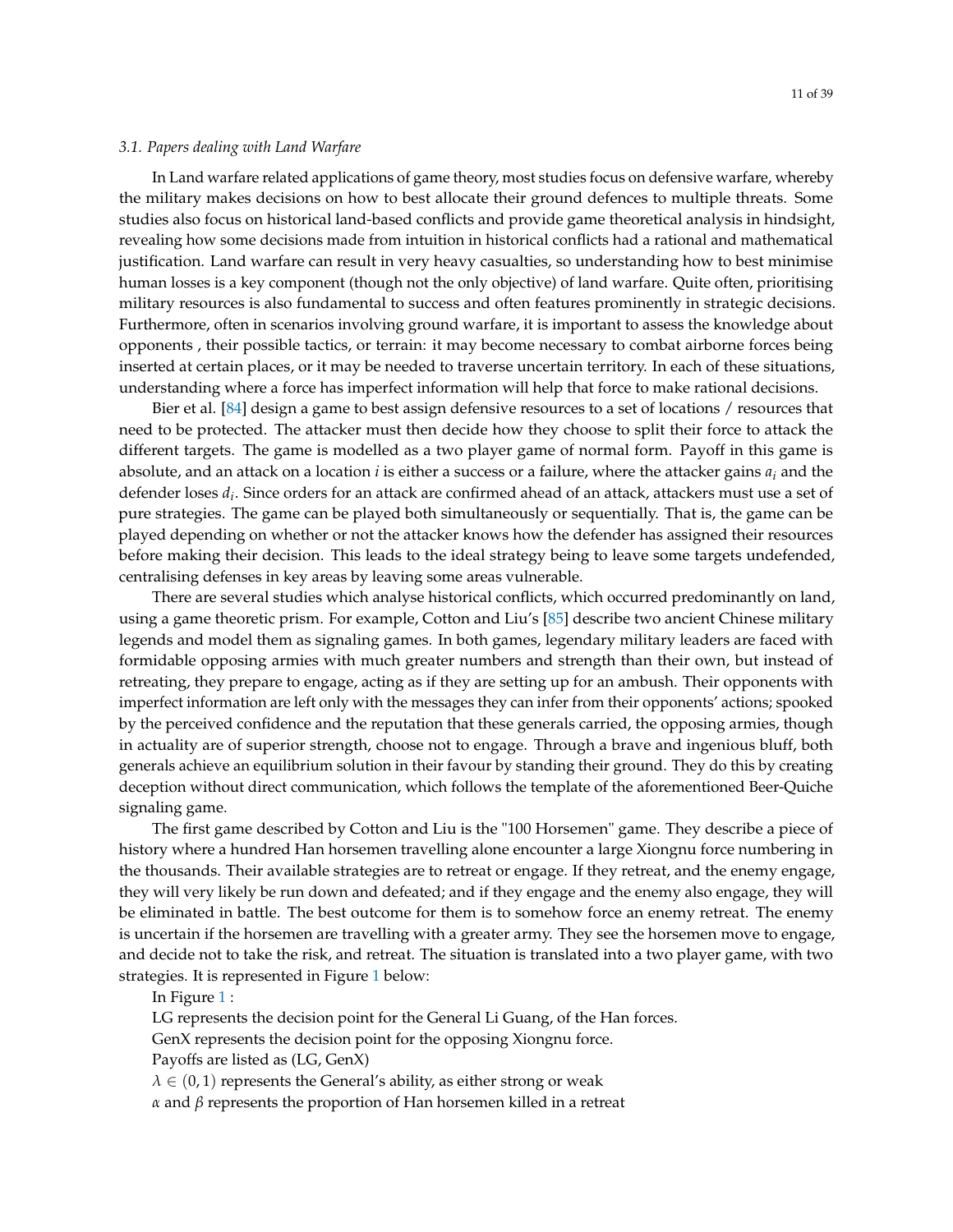<span id="page-11-0"></span>

**Figure 1.** The 100 Horsemen signaling game [\[85\]](#page-35-11)

*w* is a positive parameter

The second game is very similar to the first. In this game, a small city is guarded by the formidable General Zhuge Liang. He learns that a great hostile army is approaching the city. He is faced with two options. He could run, after which he would secede the city and likely be chased down by the approaching army, or he could stay and defend the city. If he chose the latter, and the army were to engage, he would likely lose his life, his army and the city. Faced with this dilemma, he orders his men to hide out of sight, so that the city appears empty from the outside. He climbs to the top of the foremost tower of the city and plays music. The opposing general, aware of General Liang's experience and prowess, suspects that the General has taken this unassuming position in the tower in the empty city to ambush his army, and they move away from the city to avoid being ambushed. General Liang sent effectively two signals here. The first was his reputation, a signal encompassing his strategic and military strength. The second was his choice to stay and defend the city. With these two pieces of information, and nothing else about the whereabouts or magnitude of General Liang's army, the opposing army chooses the safe option of zero loss and leaves. This piece of history is modelled as another two player signaling game, shown in Figure [2](#page-12-0) below:

## In Figure [2](#page-12-0) :

ZL represents the decision point for the General Zhuge Liang

Payoffs are listed as (ZL, Opposing Army)

 $\lambda \in (0,1)$  represents the General's ability, as either strong or weak

*c* represents the value of the city

*w* represents the gains if ZL's army matched the opposing army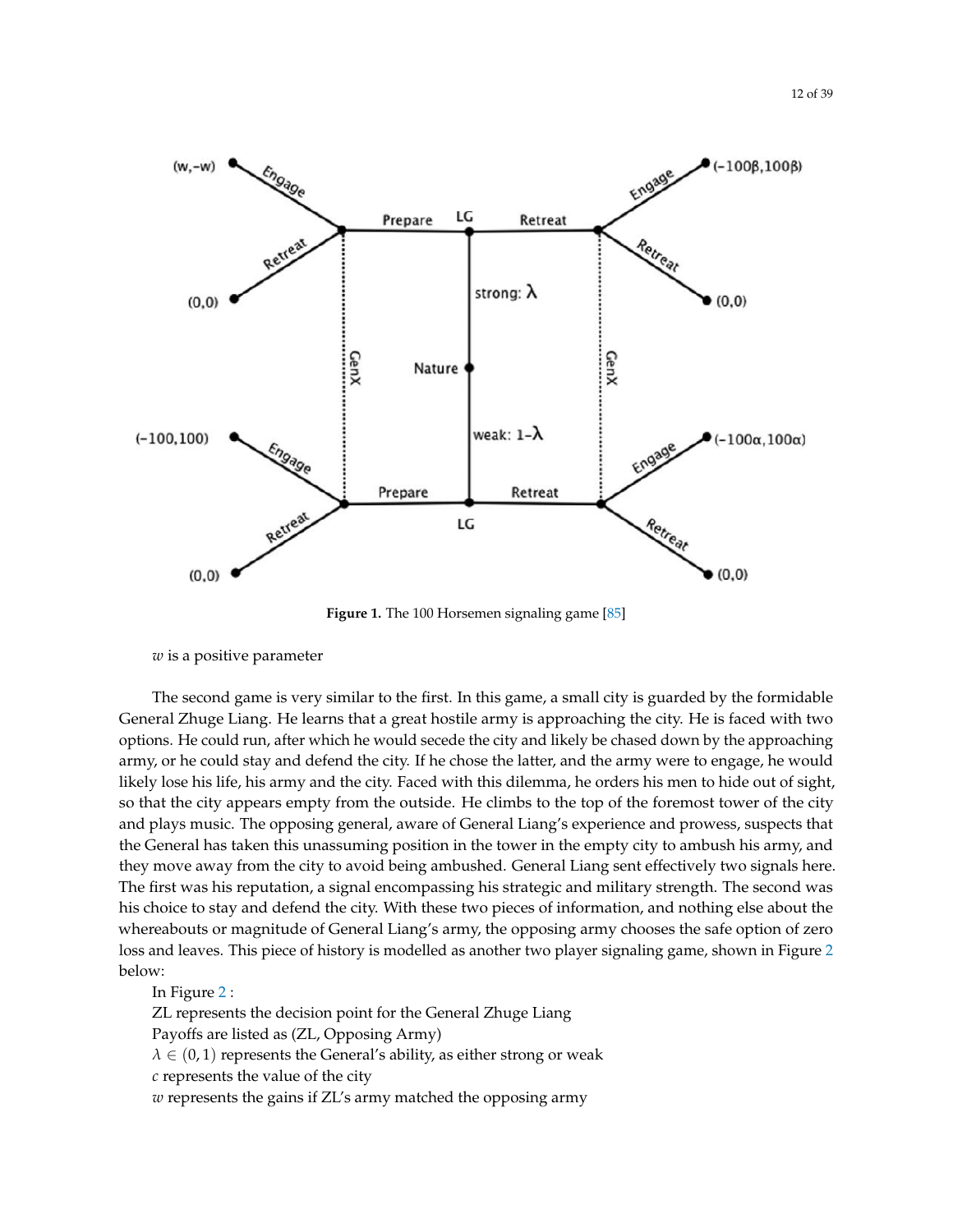<span id="page-12-0"></span>

**Figure 2.** The Empty City signaling game [\[85\]](#page-35-11)

*y* represents the losses if ZL's army is weaker than the opposing army, and *y* > *c* since it encompasses losing the city

Both pieces of history represent distinguished military decision making in the face of near certain defeat, and are in fact examples of Generals with a strong understanding of the nuances of signals and rational decision making in strategic interactions forcing a favourable outcome to themselves.

The next paper we review is Gries et al [\[86\]](#page-35-12) which is a comprehensive investigation into the utility of game theory principles in guerilla/destabilisation warfare. The significant factors they model are: destabilisation insurgents often attack randomly, creating a continuous threat that must have a continuous mitigation and detection strategy; duration of a war is important to consider, and will change the value that is assigned to targets and assets; time preferences play a critical role in setting priorities, as always judgements of value determine strategic decisions which in turn determine success or failure. The game model they propose involves both a sequential non cooperative game and a simultaneous non cooperative game, in each of which the two players are the guerilla force and the government. For these conflicts, the economic and social impacts are much more significant than military losses and gains, and therefore play a much more significant role in calculating the value of outcomes.

The game specifically looks at moments when each side looks to try and find peace or conflict with the other. At each of these moments, the government force must consider the financial cost of each option, while the rebels must on the order of priority of the engagements, and what portion of their fighting force they will make available for each engagement. Figure [3](#page-13-0) demonstrates an example of the decision tree to emerge from these moments in destabilisation warfare, where G represents the Government decisions and R represents the Rebel decisions.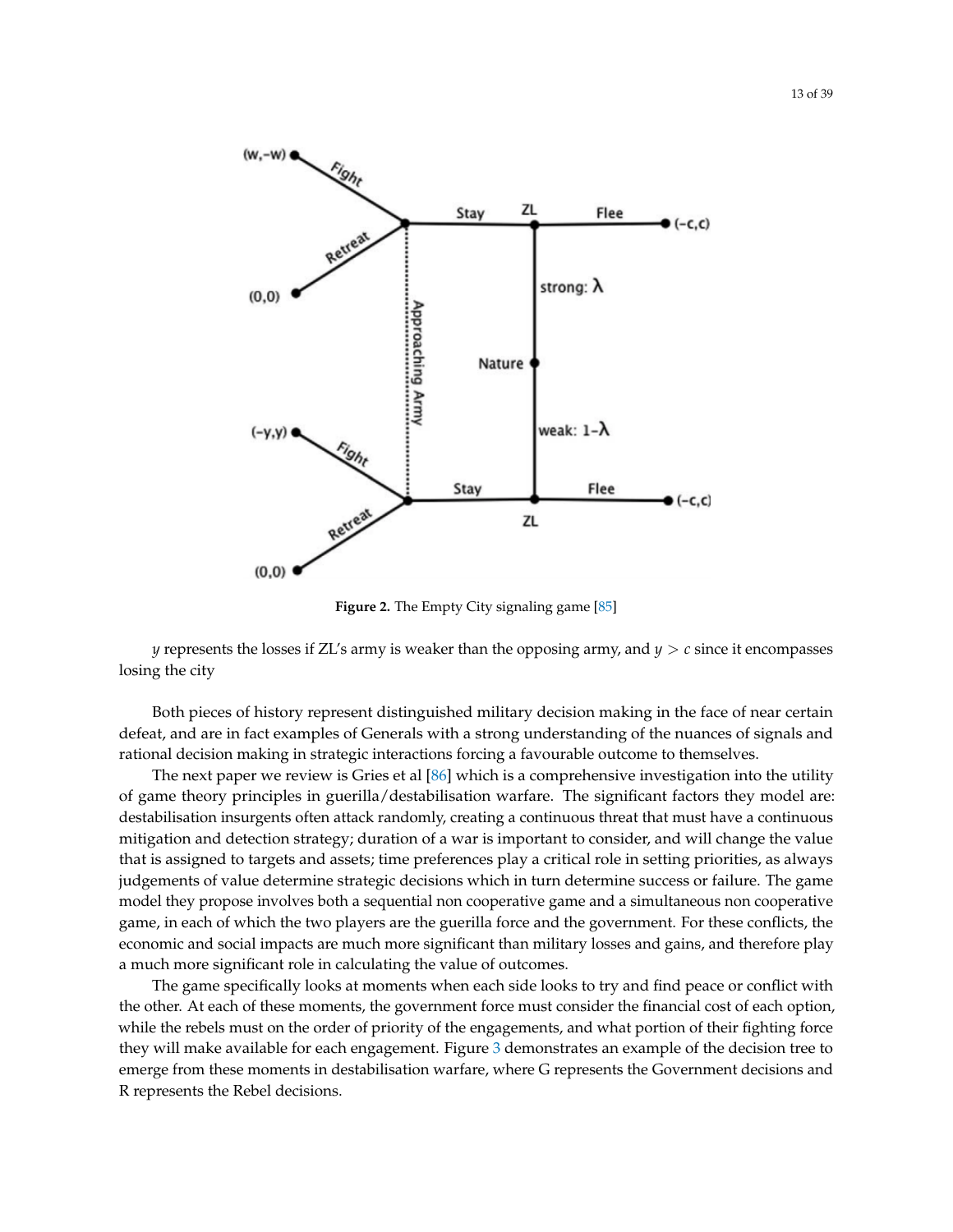<span id="page-13-0"></span>

**Figure 3.** Destabilisation Warfare game [\[86\]](#page-35-12)

Krisnamurthy et al. [\[87\]](#page-35-13) investigate a game-theoretic control of dynamic behaviour of an unattended ground sensor network (UGSN) in order to acquire information about intruders. Each sensor in this network is capable of receiving measurements, with specified accuracy, of the range and bearing of nearby targets which they then transmit to a local hub for data fusion. In this framework, while more sensor measurements and larger volumes of transmission of measurements may lead to better target awareness, this also results in the undesirable effect—greater consumption of limited battery power. Hence, the goal to which game-theory is applied is to optimally trade-off target awareness, data transmission and energy consumption using a two-time scale, hierarchical approach.

The authors demonstrate that the sensor activation and transmission scheduling problem can be decomposed into two coupled decentralized algorithms. In particular, the sensors are viewed as players in a non-cooperative game and an adaptive learning strategy is proposed to activate the sensors according to their proximity to targets of interest. This turns out to be a correlated equilibrium solution of this non-cooperative game. Next, the transmission scheduling problem, in which each sensor has to decide at each time instant, whether to transmit data and waste battery power, or to wait and increase delay, is formulated as a Markov Decision process with a penalty terminal cost. The main result of this formulation is to show that the optimal transmission policy has a threshold structure which is then proved using the concept of supermodularity.

## *3.2. Papers dealing with Naval Warfare*

Naval warfare predates aerial warfare and has been prevalent for a longer duration in human history. In the 18th and 19th centuries, the powerful nations of the time built warships with cannons positioned along their sides. It meant that ships could attack typically only to their sides. When sailing as an armada, the standard approach was to form a 'line of battle' i.e. a column of allied naval ships sailing in a direction such that their sides would face the enemy, also positioned in a line. The two parallel opposing fleets could blast one another with large number of cannons. The 'line of battle' strategy is considered to be a Nash-equilibrium because neither fleet would gain from performing raking (a tactic of the era, whereby an attacking ship would attempt to sail across its adversary's stern, concentrating cannon fire there while the enemy could only respond minimally due to having less cannon defences in the stern. The attacking ship would damage both the stern and some of the broadsides of its adversary). According to [\[88\]](#page-35-14) raking was not preferred in a fleet as this would mean having to first sail ahead of its enemy and then turn towards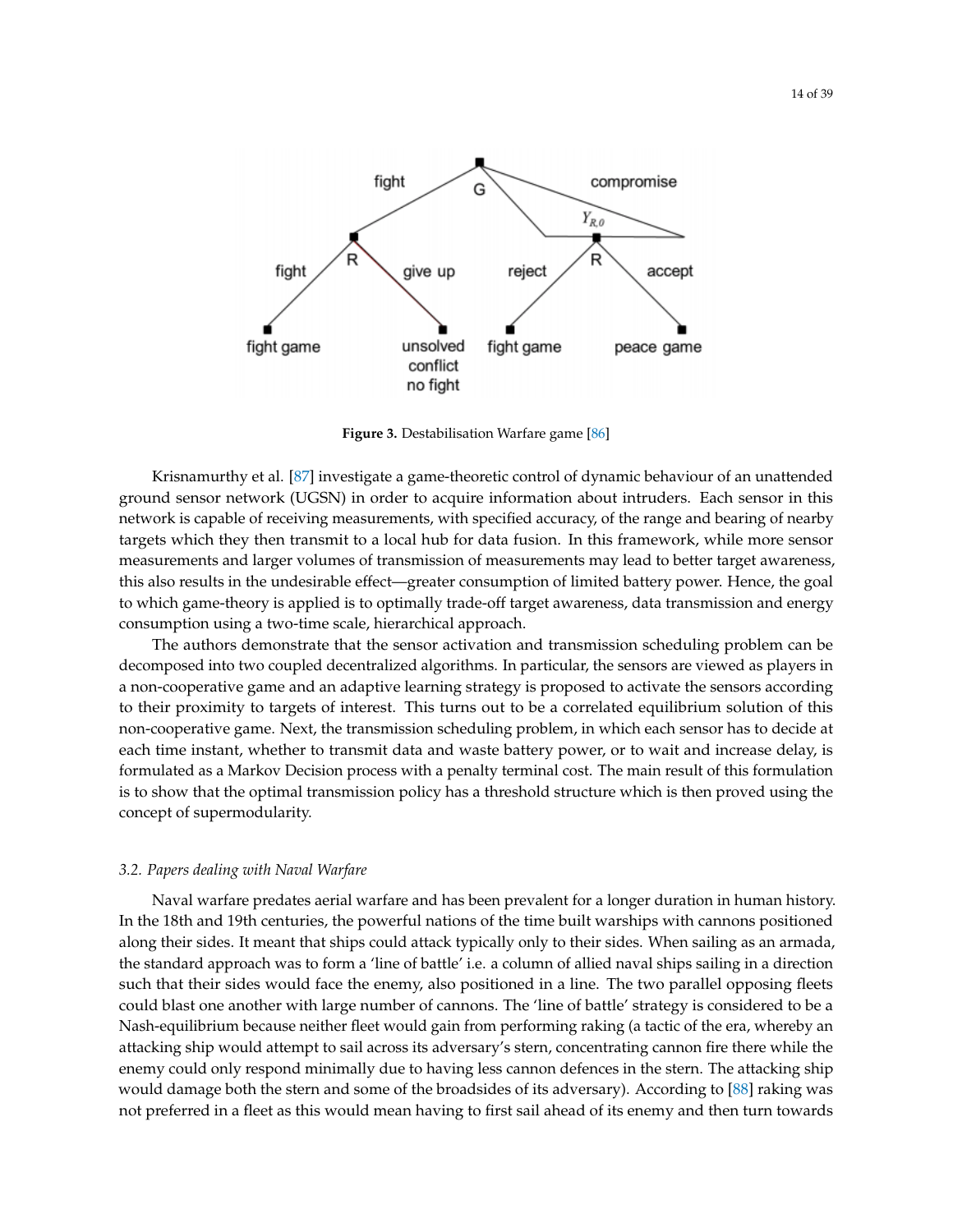it—a challenging task when the ships' speeds were roughly equal and maneuvering was difficult. As neither fleet would gain from turning towards the enemy and neither would get ahead, Levine concludes that this strategy—forming a line of battle and sailing parallel to the other fleet—was each fleet's best response, and thus represented a Nash equilibrium.

Levine goes on to mention battles in which English fleets deviated from the above strategy and sailed orthogonally towards a French and Franco-Spanish fleet. In the first battle Levine mentions, it was likely unplanned. In the second—the 1805 Battle of Trafalgar—it was by careful design: the English fleet divided itself into two columns, each of which sailed orthogonally to the Franco-Spanish line, raking fire for about 45 minutes before crashing through it and beginning a general melee. The English would go on to isolate the middle of the Franco-Spanish fleet to score a decisive victory. Levine considers both battles to be counterexamples to his thesis. However, in the Battle of Trafalgar, its is possible that the English strategy was a best response to the likely Franco-Spanish strategy of forming an orthodox line of battle. The English admiral, Lord Nelson, desired to keep the Franco-Spanish fleet from escaping—which they could if both fleets formed parallel lines of battle—thus reducing the reward he would get for forming his own fleet into a line of battle. Moreover, he may have estimated that the poor gunnery of the French and Spanish ships would lessen the effect of the raking fire, thus reducing the negative reward he would get for directly charging the Franco-Spanish fleet. In his eyes, this may have made the unorthodox option a better response to the likely Franco-Spanish strategy than the orthodox line of battle. While Levine did not explicitly attribute these strategies in naval battles of the era to game theory, it is quite possible that the adopted strategies had a game-theoretic basis.

Maskery et al. [\[89\]](#page-35-15) study the problem of deploying counter-measures against anti-ship missiles using a network enabled operations (NEOPS) framework, where multiple ships communicate and coordinate to defend against a missile threat. Here, the missile threats are modelled as a discrete Markov process and they appear at random positions within a fixed physical space and move towards the ships obeying some known target dynamics and guidance laws. The ships which are equipped with counter-measures (CM) such as decoys and electromagnetic jamming signals, are modelled as the players of a transient stochastic game, where the actions of the individual players include the use of CM to maximize their own safety while cooperating with other players which are essentially aiming to achieve the same objective. The optimal strategy of this game-theoretic problem is a correlated equilibrium strategy, and is shown to be achieved via an optimization problem with bilinear constraints. This is in contrast to the Nash equilibrium solution proposed in [\[90\]](#page-35-16) to a related problem but one without player coordination. A noteworthy contribution of this paper is that it also quantifies the amount of communication necessary in order to implement the NEOPS equilibrium strategy. This paper highlights the utility of game-theoretic methods in analysing optimal strategies in network enabled systems which are critical in modern warfare.

In [\[90\]](#page-35-16) Maskery et al. consider the problem of network centric force protection of a task group against anti-ship missiles. The decision makers in this model are the ships equipped with hard-kill/soft-kill weapons (counter-measures) and these ships are also considered the players in the formulation of this problem as a game-theoretic setting. The platforms must make critical decisions independently on the optimal deployment of the counter-measures while they simultaneously work towards a common goal of protecting the members of the task group. Essentially this is a decentralised missile deflection problem in a naval setting which is formulated as a transient stochastic game for which the ships may compute a joint counter-measure policy that is in Nash equilibrium. Here the ships play a game with each other instead of with a missile. This approach naturally lends itself to decentralised solutions which may be implemented when full communication is not feasible. Moreover, this formulation leads to an interpretation of the problem as a stochastic shortest past game for which Nash Equilibrium solutions are known to exist.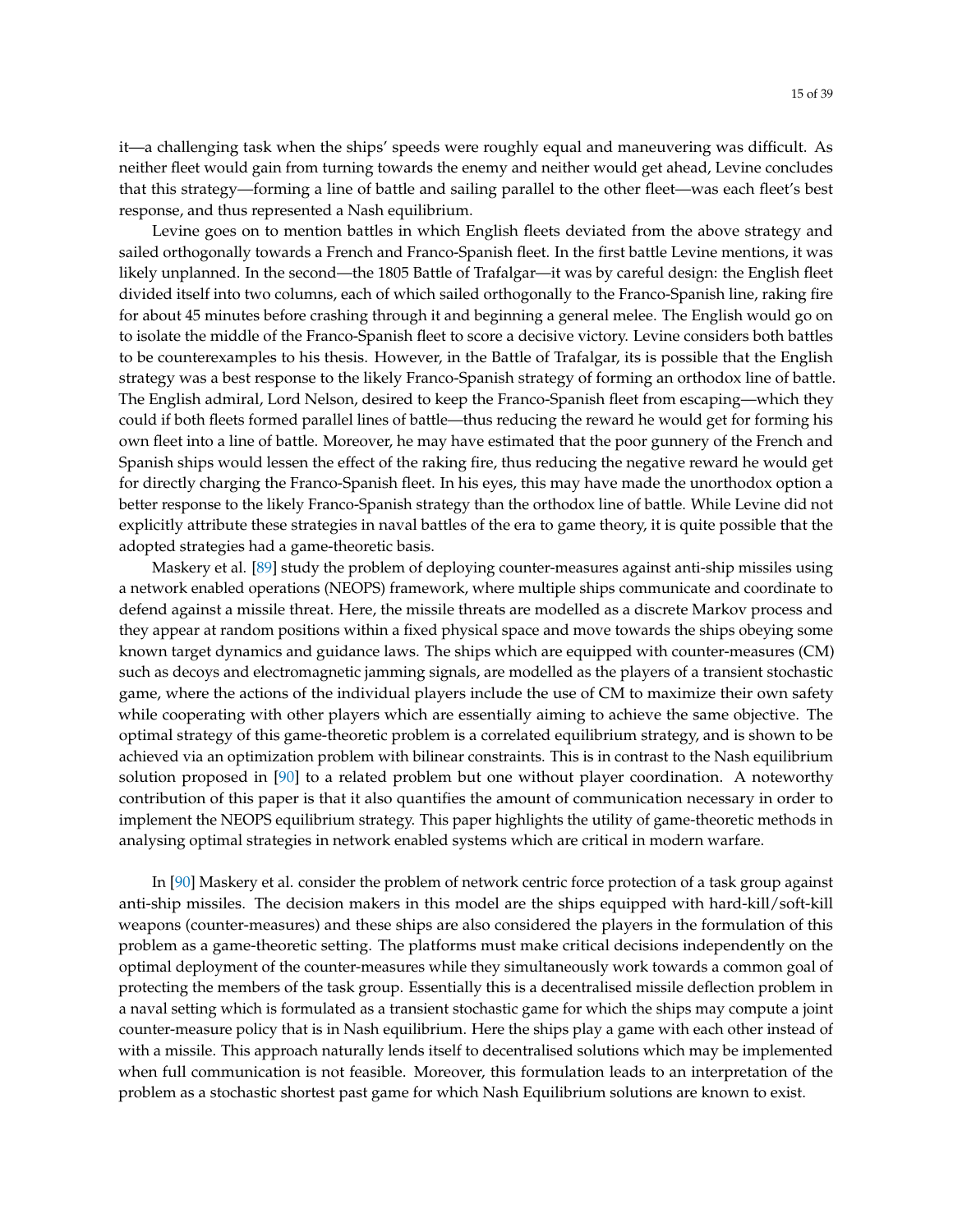Bachmann et al. [\[91\]](#page-35-17) analyse the interaction between a radar and jammer using a noncooperative two-player, zero-sum game. In their approach, the radar and jammer are considered "players" with opposing goals: the radar tries to maximize the probability of detection of the target while the jammer attempts to minimize its detection by the radar by jamming it. Bachmann et al. [\[91\]](#page-35-17) assume a Swerling Type II target in the presence of Rayleigh distributed clutter, for which certain utility functions are described for cell-averaging (CA) and order-statistic (OS) CFAR processors in different cases of jamming. This game-theoretic formulation is solved by optimizing these utility functions subject to constraints in the control variables (strategies), which for the jammer are jammer power and the spatial extent of jamming while for the radar the available strategies include the threshold parameter and reference window size. The resulting matrix-form games are solved for optimal strategies of both radar and jammer from which they identify conditions under which the radar and jammer are effective in achieving their individual goals.

#### *3.3. Papers dealing with Aerial Warfare*

Aerial combat is often a normal-form game where decisions about utilised resources are made before the engagement, based on assumptions and knowledge about the strength of different elements of the arsenal. For example, Suppression of Enemy Air Defense vehicles (SEADs) are effective against ground-to-air defenses and Surface to Air Missiles (SAMs), but will not be useful against fighter aircraft. Therefore, when military personnel decide which resources to use in an engagement, they need to weigh how valuable each of their resources is, as well as how important the objective is to both sides of the conflict. If the attacking force values a target much more than it is actually worth, then their increased resource expenditure may be detrimental to their military campaign as a whole. With humans operating the aerial weaponry usually, their respective abilities and skill sets need to be considered, and the likelihood of them executing their mission.

There is limited literature on aerial combat modelled with game theory. Hamilton [\[92\]](#page-35-18) writes a comprehensive guide to applications of game theory on multiple Aerial warfare situations. Hamilton suggests using game theory to devise strategies not only based on one's own military options, but also expectations around enemy actions as well. Game theory accounts for different interactions with the enemy, rather than simply considering which side had superior maximum-effort power. Nowadays, many military forces are able to adapt to instantly changing situations and adjust their actions based on those new circumstances. As such, Hamilton suggests first determining all of the tactical options available to each side. As stated earlier, one of the most fundamental elements of using game theory for the military is understanding exactly how much value each asset holds - and detailing the inventory and strategic possibilities of both sides will best clarify all strategic options. For each option, Hamilton suggests assigning a numerical value - a Measure of Effectiveness (MoE). Decisions about MoEs are important because being accurate with MoEs will underpin the choices that are made strategically. Incorrect MoEs can lead to incorrect strategic decisions, and perhaps also resulting in poor understanding of why the decision was wrong. An example of this (although not in the aerial warfare context) was the Vietnam War, where the early US strategy was maximising the neutralisation of Viet Cong soldiers. Since the Northern Vietnamese leadership did not place great emphasis on their infantry, the US strategy ultimately led to a loss in the war. Next, Hamilton suggests calculating the combined value for all possible interactions between strategies of both sides of the conflict. This will generate a matrix of payoffs, from which it is possible to derive the optimum or dominant strategy for each player, and then an equilibrium solution. Thus, ahead of any engagement a military leader may partake in, they have a well-formed idea of the expected result of the game. A caveat that Hamilton adds to these guidelines is to consider the length of a military campaign as a whole. The values that can be assigned to a resource for one battle or strike attack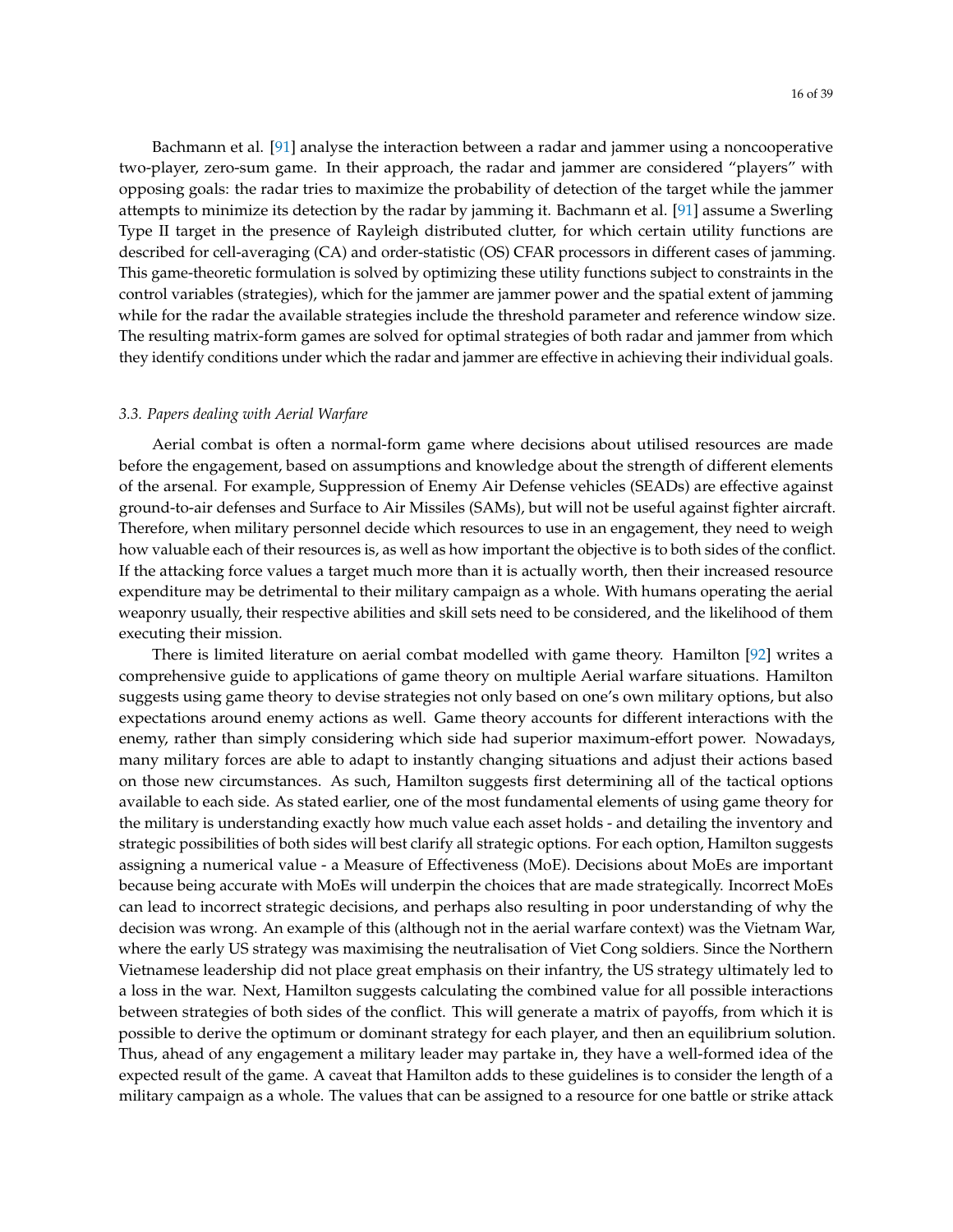may be small if they are low cost or numerous asset, but depending on how many of these skirmishes happen over the course of a campaign, those resources may be come pivotal over the course of a war.

To illustrate these points, Hamilton applies them to a standard aerial warfare game of SEADs and time critical targets. In this combat, the 'Blue' side is trying to eliminate some ground based targets. To do this, they use SEADs. In response, the 'Red' side will fire SAMs, which SEADs struggle to avoid. However, expecting this response, the Blue side also has Strike aircraft which can defend the SEADs and counteract the SAMs, but are unable to attack the targets. The questions for the Blue team are: what is the value of the target and what ratio of SEADs and Strike aircraft should be deployed for the targets? Likewise, for the Red team: how valuable is the target and how many, if any SAMs should be fired? Hamilton contends that the optimal Red strategy is to fire only for a fraction of engagement which is equal to:

Value of Target  
Value of Target + Value of SEAD 
$$
\times Pk_s
$$
 + Value of SAM  $\times Pk_A$  (2)

and the optimal Blue Strategy is to assign a fraction of the planes as SEADs which is equal to:

Value of SAM × 
$$
Pk_A
$$
  
Value of SAM ×  $Pk_A$  + Value of SEAD ×  $Pk_s$  + Value of Target

where

*Pk<sup>s</sup>* is the probability of the SAMS destroying the SEADs

*Pk<sup>A</sup>* is the probability of the Strike aircraft destroying the SAMs

This formulation gives a concise prediction of the likely outcome of an engagement given every possible assignment of aircraft and missile launches. It must be noted that it is incredibly difficult in practice to accurately quantify the numerical value of different targets and resources.

Deligiannis et al. [\[93\]](#page-35-19) consider a competitive power allocation problem in a MIMO radar network in the presence of multiple jammers. The main objective of the radar network is to minimize the total power emitted by the radar while achieving a specific detection criterion for each of the targets. In this problem, the radars are confronted by intelligent jammers that can observe the radar transmitted power and thereby decide its jamming power to maximize interference to the radar. Here they treat this power allocation problem as a non-cooperative game where the players are the central radar controller and the jammers, and solve this using convex optimization techniques. Moreover, they provide a proof for the existence and uniqueness of the Nash equilibrium stable point, where no player can further profit by changing its power allocation.

Garcia et al. [\[94\]](#page-35-20) investigate the problem of defending a maritime coastline against two enemy aircraft whose main objective is to invade the territory controlled by the defending aircraft. The defender, on the other hand, attempts to prevent this by trying to intercept both enemy aircraft in succession as far as possible from the border. This is a typical pursuit-evasion scenario and is representative of many important problems in robotics, control and defence. In this paper, Garcia et al. formulate this problem as a zero-sum differential game, where the defender/pursuer tries to successively capture the two attackers/evaders as far as possible from the defended coastline while the attackers cooperate and minimize their combined distance from the border before they are captured. They then find the optimal strategies for the attackers and the defender in this one-defender two-attacker pursuit-evasion game by solving a set of nonlinear equations. The cooperative strategy discussed in this paper provides an important coordination approach for less capable (perhaps slower) agents when they are tasked to carry out a mission.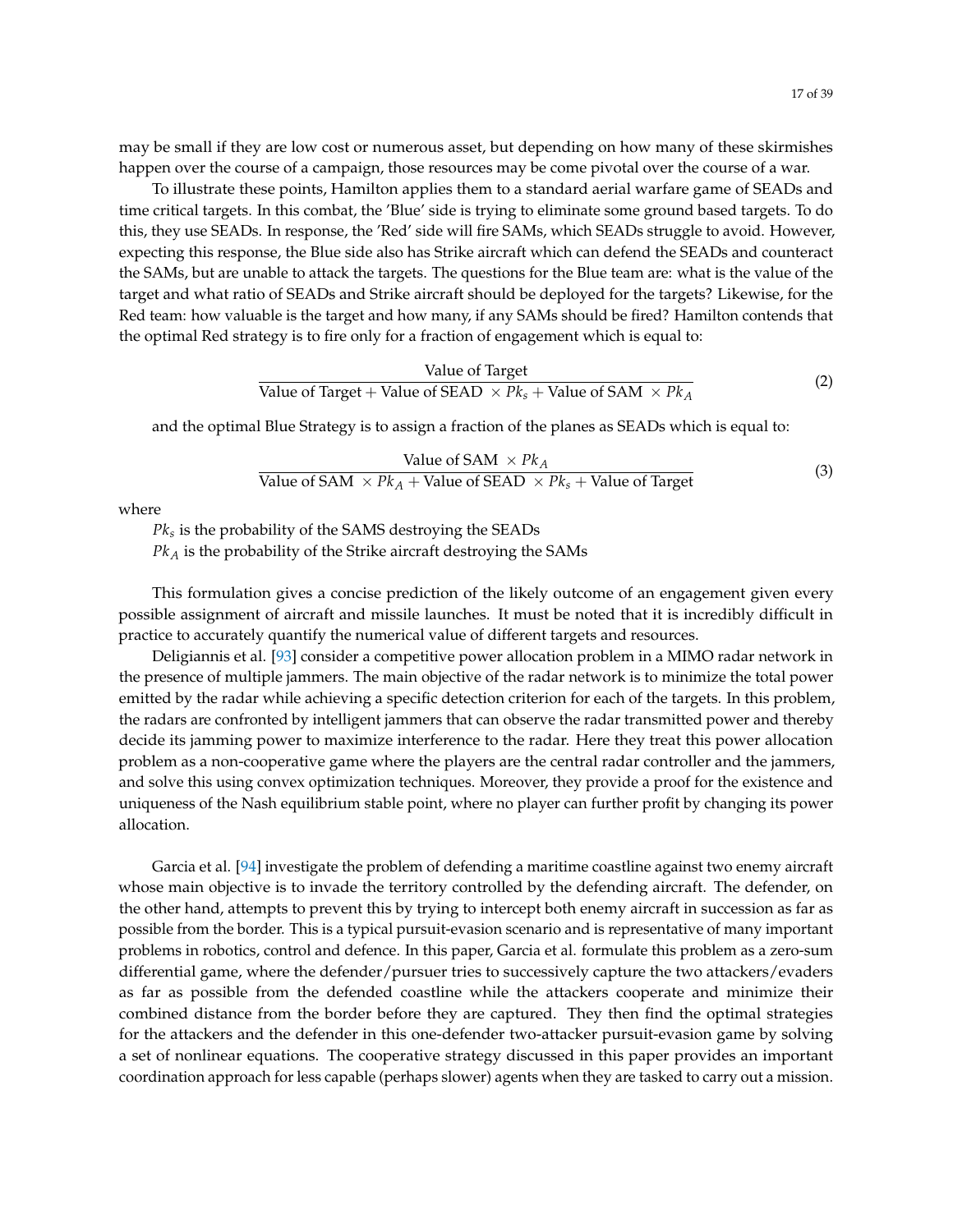He et al [\[95\]](#page-35-21) consider the radar counter-measure problem in a multistatic radar network, where a game-theoretic formulation of joint power allocation and beamforming is studied in in the presence of a smart jammer. The goal of each radar in this network is to meet the expected detection performance of the target while minimizing its total transmit power and mitigate the potential interferences. On the other hand, the goal of the jammer is to adjust its own transmit power to interfere the radar so as to protect the target from detection. First, they study the power allocation game with strategy sets of each player (radar and jammer) consisting of their respective transmit powers. For this problem, they proceed to solve the corresponding optimization problems to work out the best response function for the radar and the jammer and show the existence and uniqueness of the Nash equilibria. Next, they consider the joint power allocation and beamformer design problem in the presence of jammers again as a non-cooperative game and propose a power allocation and beamforming algorithm which is shown to converge to its Nash equilibrium point.

McEneaney et al. [\[96\]](#page-35-22) investigate the command and control problem for unmanned air vehicles (UCAVs) against ground-based targets and defensive units such as surface-to-air missile (SAM) systems. The motivation for this work arises from the requirement for operations planning and real-time scheduling in an unmanned air operations scenario. The problem is modelled as a stochastic game between blue players (UCAVs) and red players that comprise the SAMs and ground based targets. The game objective may vary, an example of which for a blue player is to destroy a strategic target while minimizing damage to itself. The red players, on the other hand, attempt to inflict maximum damage on the UCAV while protecting themselves from attack by the UCAVs.

The control strategies for the UCAVs consist of a set of discrete variables that correspond to the specific target or SAM to attack while that for the SAMs are to switch their radar "on" or "off". Note that when the radar is "on", the probability of the SAM causing damage to the blue players increases as does the probability that the blue players inflict damage on the SAM. The solution to this stochastic game is obtained via dynamic programming and illustrated on some numerical examples. A main contribution of this work is the analysis of a risk-sensitive control based approach for stochastic games under imperfect knowledge. In particular, this approach not only handles noisy observations due to random noise, but also deals with cases that include an adversarial component in the observations.

Wei et al. [\[97\]](#page-35-23) have developed a mission decision making system for multiple uninhabited combat aerial vehicles (UCAVs) working together. The UCAVs weapons are air-to-air missiles. In the paper a red-UCAV team consisting of an unmanned fighter-bomber flanked by two UCAVs attempts to strike a blue-team ground target. The blue-team has its own set of UCAVs that are directed to defeat the red-team. The success of a given missile against its chosen threat is determined by the distance between the attacker and threats, their relative speed, and relative angles. The blue team versus red-team scenario is represented as a simultaneous normal form game with the strategies for the team corresponding with allocations of blue team entities against red-team entities and vice versa. In the paper the payoff for red or blue team is based upon considering the effectiveness and ineffectiveness of a given allocation, which is turn is dependant upon the relative geometry between the opposing team allocation groupings. Dempster-Shafer (D-S) theory is applied where the D-S combinatorial formula is harnessed to formulate the payoff. These payoffs, calculated for each strategy, for each team is then placed into bi-matrices i.e., one for each team and solved using a linear programming optimisation approach. If an optimal Nash equilibrium point is not present, mixed strategy approach is applied and solved for. The authors have developed some mission scenarios with differing geometries and illustrated the use of their game-theoretical allocation strategy. They use annotated diagrams of entity geometry containing red and blue teams in proximity to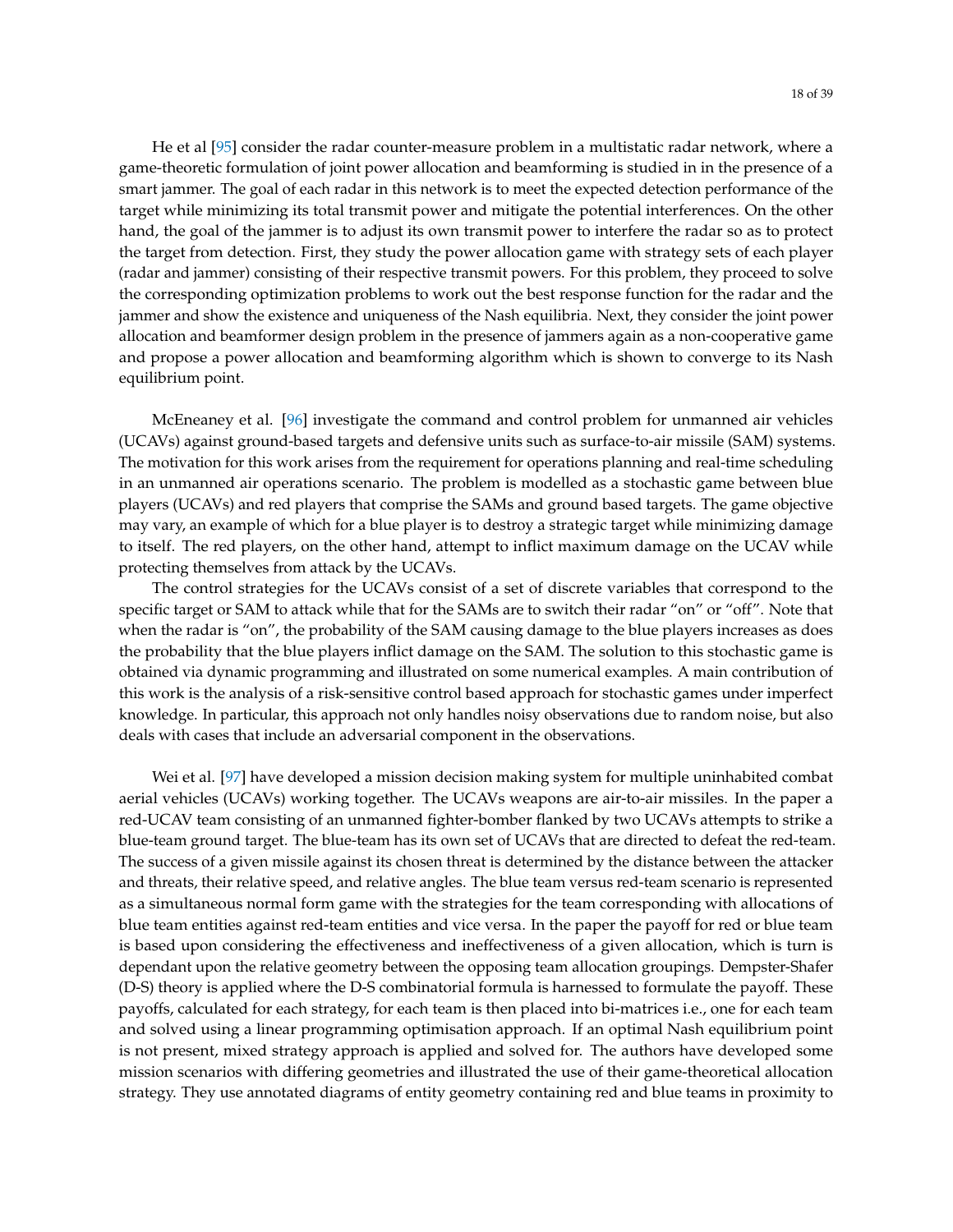one another to justify that the allocation strategy determined by their payoff formulation is satisfactory.

Ma et al. [\[98\]](#page-35-24) have developed a game-theoretic approach to generate a cooperative occupancy decision-making method for multiple unmanned aerial vehicle (UAV) teams engaged against each other in a beyond-visual-range (BVR) air combat confrontation. BVR combat is targeted because of developments in missile technology enabling long-range engagements. In the paper, the team on each side first decides the occupancy positions (cubes in Cartesian space) of its UAV entities followed by selecting targets for each UAV team member to engage. The goal is for each side to obtain the greatest predominance while experiencing the smallest possible threat condition. A zero-sum simultaneous bi-matrix game is applied to express the problem. For a given occupancy of a UAV, height and distance predominance formulas that factor in range and weapon minimum/maximum performance criteria are used to generate payoff values for the utility functions. Since, the scale of the game leads to a explosion in size (and thus strategy) as the number of occupancy cubes and UAVs for each team is increased, the authors have chosen to augment the Double Oracle (DO) algorithm, that was designed to solve large scale zero sum game problems in earlier works by combining it with a neighbourhood search (DO-NS) algorithm. Through simulations, the authors illustrate that the results show the DO-NS algorithm outperforming the DO algorithm in terms of computational time and solution quality.

Evers et al. [\[99\]](#page-36-0) have developed the design for a Cooperative Ballistic Missile Defence Game (CBMDG). This game has been designed to support strategic negotiations between a threatened nation and a possible coalition of nations that can be integrated together to form a layered BMD to protect the threatened nation. Through the game, the assignment of ballistic missile interceptors to the coalition nations is determined which minimizes the expected number of interceptors required to achieve a desired defence level in case of an attack from an enemy. The paper shows that the number of interceptor required by a coalition is smaller compared to utilising interceptors solely within the threatened nation to engage the BM threat, hence motivating it to seek out a coalition based layered defence. For the negotiation, the cost savings that threatened nation gains due to having to spend less on interceptors by leveraging cooperation via a coalition corresponds with the bargaining power that the nations in the coalition can demand as compensation. Using the interceptor savings game formulation devised in the paper, the savings introduced through each nation participating in the coalition can be determined and the fair compensation can be allocated to each aiding participating nation.

Garcia et al. [\[100\]](#page-36-1) consider an air combat scenario where a target aircraft that is engaged by an attacking missiles utilises a defending missiles as a countermeasure to defend itself as it attempts to escape the attacker by maximising my the distance between itself and the attacker when the defender reaches as close at it can to the attacking missile. The game is referred to as an active target defense differential game (ATDDG). In the paper, the authors extend previous works performed on this three party problem to develop a closed-form analytical solution for the ATDDG where the Defender missile is able to defeat the attacker if it enters within a with a capture circle with specified radius  $rc > 0$ . Additionally, the closed-form optimal state feedback solution generated in the paper is supposed to work in spite of the attacker employing an unknown guidance law rather than assuming it is Propotional Navigation (PN) or pursuit (P). Finally, the authors provide the set of initial conditions for the target aircraft where its survival is guaranteed if the target-defender team plays optimally depsite the unknown guidance law employed by the attacking missile.

Han et al. [\[101\]](#page-36-2) present an Integrated Air and Missile Defence (IADS) problem where surface-to-air (SAM) batteries equipped with interceptor missiles (IM) engage the attacker missiles (AM) targeted at damaging cities being protected. The problem is cast as a simplified two-party zero sum (equally valued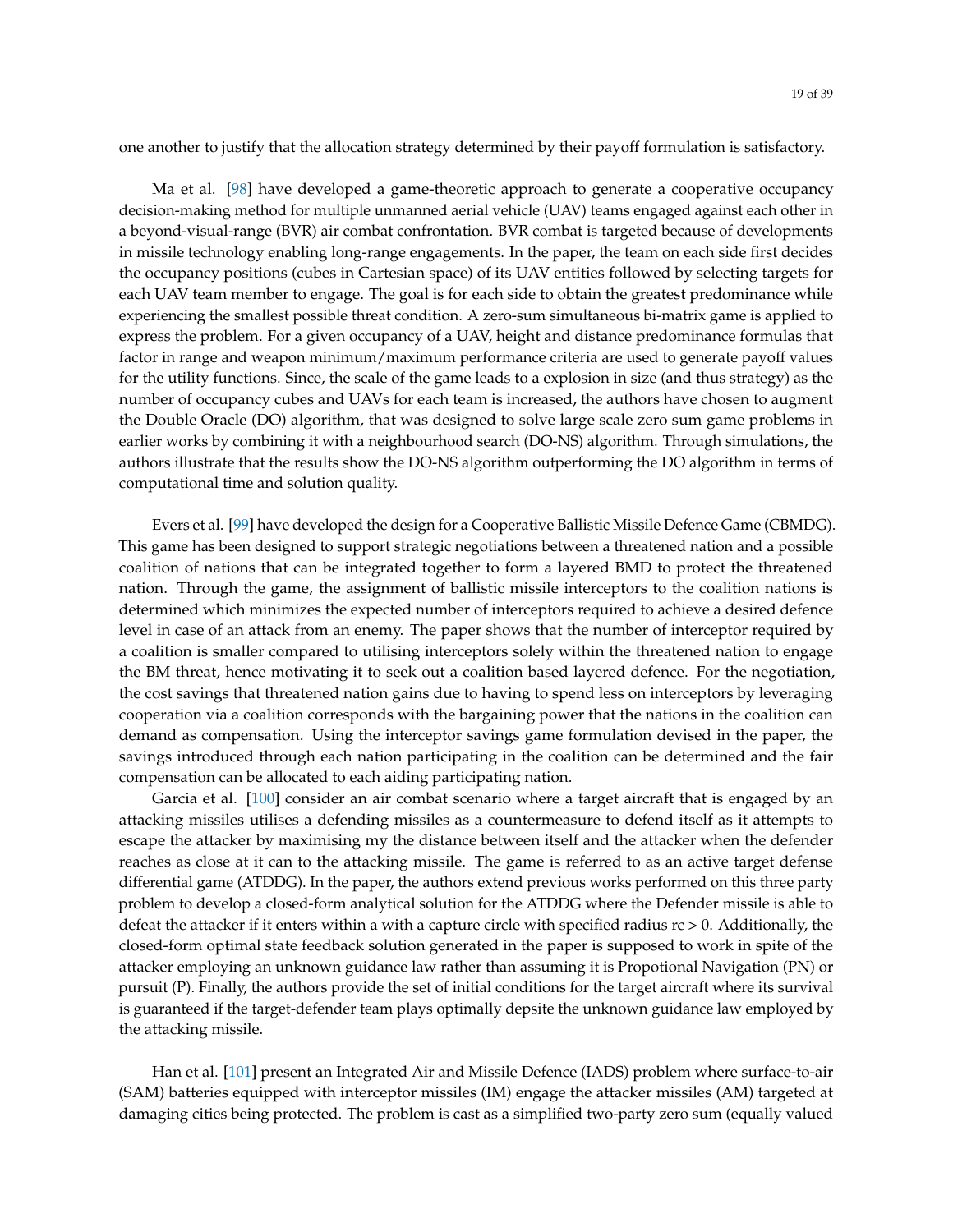targets) game with perfect information and has three stages. By perfect information, it is implied that both players know what has happened in the previous stages of the game The three stages correspond with defender setting up their allocation of SAMs to cities, followed by attacker allocating their missile salvo against cities and finally the defender in response allocating interceptor missiles to counter attacker missile salvo. The simplifying assumptions made in this problem are that there is only one SAM allocated near a city and only one installed per site. Additionally, no more than one interceptor is launched against each attacking missile. Additionally, only one IM can be allocated to one DM, each each SAM has the same number and type of IMs, AMs are identical and are fired in a single salvo. It is attempted to be solve the tri-level game using an extensive form game tree,  $α - β$  pruning and using the Double Oracle (DO) algorithm for a 6 city network that needs to be protected. Only DO is a heuristic based approach and is not guaranteed to find the SPNE. The efficiency with which sub-game Nash equilibrium is reached by each choice of algorithm is studied. For the game-tree approach, the conclusion made is that size of the strategy space is determined to increase to an intractable size because of the combinatorial nature of the problem. When applying *α* − *β* pruning, the author determines that the when scaling to change number to increase SAM batteries, AMs and IMs, it does not scale well in terms of computation time compared to DO. However DO does fail to find the SPNE in a small number of instances. The author preferences DO despite its lack of guarantee to reach the SPNE since it is shown to not violate monotonicity (increase in payoff) and the solution quality trends (non exponential increase in computational time) even when increasing the size of the problem from 6 cities to 55 cities.

The work of Başpınar, Barış et al. [\[102\]](#page-36-3) focuses on modeling of air-to-air combat between two unmanned aerial vehicles (UAVs) using an optimization-based control and game-theoretic approach. In this work, the ability to provide a controller despite the presence of complex non-linear dynamics for a UAV is achieved through avoiding integration of the differential equations involved. It is possible to do this because the differential flatness theory can be successfully harnessed to describe the movements of the UAV in the horizontal and vertical planes. In particular, vehicle motion is expressed in terms of specific variables and their derivatives through parameterized curves. Then, any trajectory planning, for moving from one waypoint to another can be solved by determining the smooth curves satisfying defined conditions in flat output space. Following determination, all variables involved to describe the smooth curve can be reverted to the original state/input space. The impact is a speed-up in the solving of any trajectory optimization through reducing the number of variables required. Game theory is then harnessed where the aerial combat between the two UAVs is modelled as a zero-sum game using a minimax approach. That is the each party tries to maximise its payoff when the opponent plays its best strategy. Here, The objective is for each UAV is to get directly behind the other party and within a range threshold in order to satisfy onboard weapon effective range constraints. In the paper, the authors provide cost functions associated with degree of being in tail-chase to the target based on aspect and bearing angles as well as the cost functions associated with generating a maximum score when the opponent is within some threshold of the optimum shooting range. The cost functions are multiplied together to create the total cost. The cost functions are put into a receding horizon control scheme where the trajectory planning determined through selection of the controls is performed for a given look-ahead time period where both players are utilising opposite strategies. Each player considers its opponents reachable sets within the horizon and uses this to select its choice of controls to maximise its payoff. This process is repeated every few control steps. For selecting the control actions, that authors mention the use the full set of control inputs within the performance envelope rather than subset (e.g. turn, maintain hading, roll left at particular angle, immelman, split S or spiral dive) unlike most other works and thus point to generating a more optimal solution for each player selecting their respective strategies. Two simulation scenarios are provided with the first being the case where neither UAV starts off in air-superiority position and then exercises the receding horizon cost function optimisation to get into tail-chase with its opponent within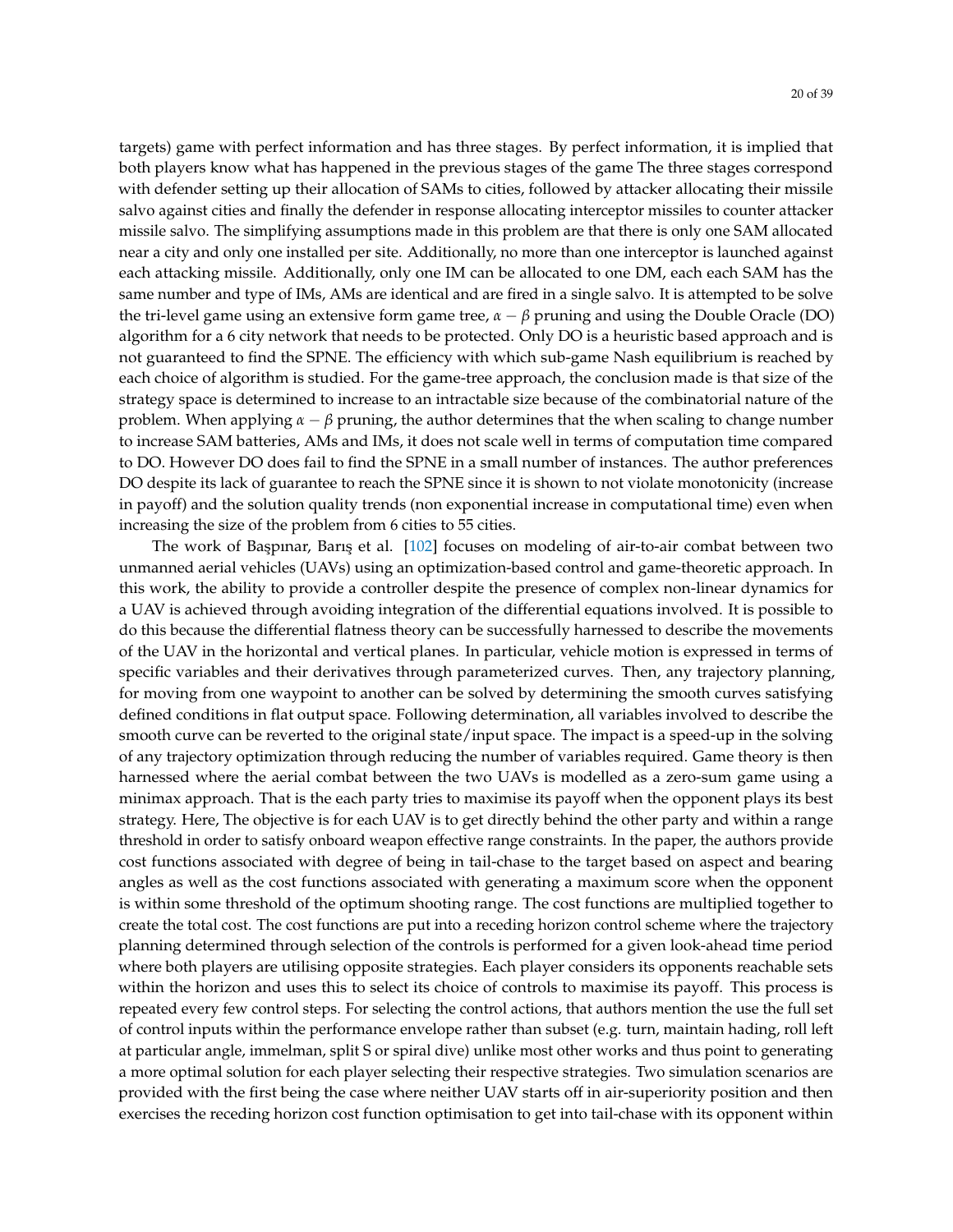optimum firing range. Neither succeed. The authors show the speed, load factor and bank-angle when applying the controls do not violate bounds during the flights and that feasible trajectories are generated. For the second simulation, the UAVs are initially in a tail-chase except not satisfying the within shooting range criterion. The opponent being chased manevouers to escape through applying the cost function while the chaser continues chasing. At the end of the engagement, within shooting range criteria are met and the target is directly in front but at the sub-optimal aspect, which leads to its escape. These scenarios are used to demonstrate the validity of the control strategy developed and thus provide the automatic selection of combat strategy for two unmanned aerial vehicles engaged in combat against one another.

Casbeer et al. [\[103\]](#page-36-4), consider a scenario where an attacker missile pursuing an unmanned aerial vehicle target is engaged by two defending missiles launched from entities allied to the target which cooperate with the target. So, this scenario is an extension from a three party game where there is only one single defending missile engaging the attacker that cooperates with the target. The three party game is referred to as the Active Target Defence Differential Game (ATDDG). Besides computing the optimal strategy for the players in the extension to ATDDG, the paper is directed to determine the degree of reduction in vulnerability of the target when it uses two defenders rather than one. A constrained optimisation problem is formulated to setup the extension. It is shown that the target through having the choice to cooperate with either defender can more successfully escape the attacker. Additionally the presence of two defenders enables the attacker to be more easily intercepted. When the two defender missiles ae well positioned, both are able to intercept the attacker.

## *3.4. Papers dealing with Cyber Warfare*

Keith et al. [\[104\]](#page-36-5) consider a multi-domain (cyber combined with air-defence) defence security game problem. There are two players engaging each other in a zero sum extensive form game, a defender, representing an integrated air-defence system combined with cyber security protection and an attacker, capable of unleashing air-to-ground threats (missiles, bombs) as well cyber-attacks (against IADS network). Here, the payoff has been selected as the expected loss of life. The defender wants to minimise this while attacker wants to maximise it. The cyber security game problem to protect the IADS is nested within the physical security game problem. The actions of the players correspond with allocations to activate IADS/cyber security responses nodes corresponding with population centres for the defender and allocations to attack IADS/associated cyber-security nodes by the attacker. The realism of the game is increased through provisioning in imperfect information, which is where the defender and attacker are not fully aware of vulnerability of nodes (selected randomly by a nature model which picks them in each game). Additionally, the defender is only able to sense cyber attacks on nodes probabilistically which has the implication that its allocation of cyber defence teams to particular IADS is only effective probabilistically. For the attacker, it can also determine the effectiveness of its cyber-attacks following physically attacking a node. This work is directed to advances security game literature by introducing the integrated domain and multiple periods for agent actions as well enabling continuous mixed form strategies. Also, the author considers it the first work where Monte Carlo (MC), discounted and robust counterfactural regret minimisation based approaches have been compared in security game that are applied and evaluated following increasing scale of the problem. Initially, for a small-scale problem the Nash equilibrium (NE) in the form of a sequence-form linear program is determined for the defender. Then, the problem is gradually scaled to expand to number of population centres to be defended up to an upper limit. Then the author, applies the approximate counterfactual regret minimisation (CFR) algorithm to reduce computation time while preserving the optimality of the strategy as much as possible. When the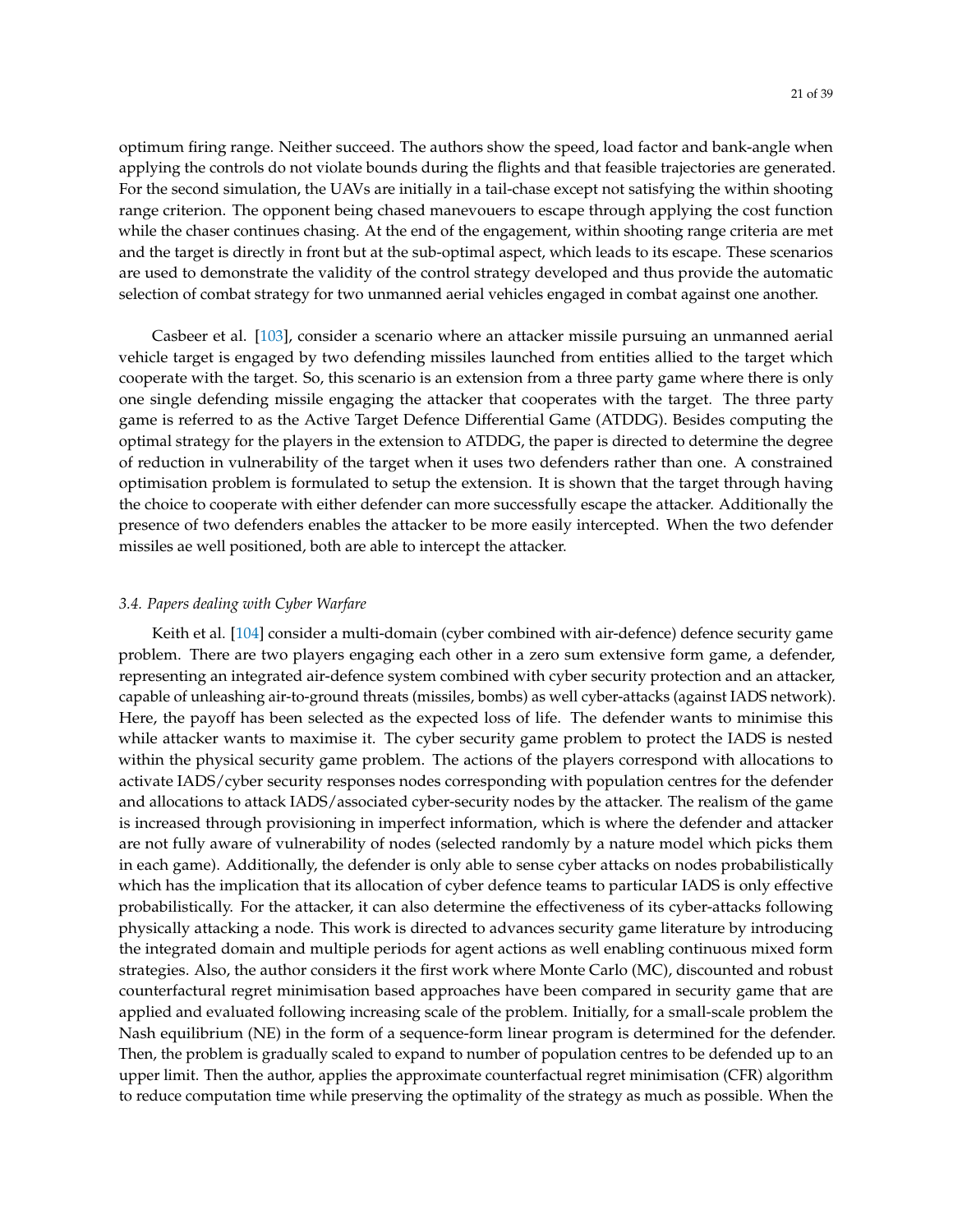scale is further increased a discounted CFR is introduce which further reduces computation time. The parameter space of the problem and algorithm are explored to select best choice of tuning parameters and extract best performance per algorithm. The impact of limiting the rationality of the players, through introducing bounded rationality where the players do not necessarily make optimal robust best response moves. They can only manage approximate robust best response moves. A robust best response for a player is defined as the compromise between the completely conservative NE strategy and tje completely aggressive best response strategy. It means that the strategy of the players has an exploitability where the opponent can capitalise on non-best responses being played by them. With respect to a player, the capability of their strategy to capitalise over opponent is referred to as exploitation. Conversely, the vulnerability of their strategy with respect to an opponent is referred to as exploitability. When running all the different algorithms, the results show the Nash equilibrium solution being the safest strategy since the best moves are being played which are neither exploitable. The performance charts show that the robust linear program generates the highest mean utility and highest exploitation/exploitabiltiy ration while also introducing the maximum computational time. The Data biased CFR is seen to offer the best trade-ff by offering a high mean utility, a explotiation to exploitability ration in favour of exploitation while producing the lowest computational time.

#### *3.5. Papers dealing with Space Warfare*

In the domain of space warfare, human resources and risks are much less prevalent here, and instead the focus is more on network strength and interaction between independent autonomous agents, connected or otherwise. Ultimately, warfare in these aspects will operate at a pace and in dimensions far beyond human cognitive capacity. Since the rapidity and complexity of decisions within engagements will almost certainly outscale military personnel's understanding, game theory will take the place of decision makers as part of the overall software system, and imbue future technology to take human/ social factors into consideration when making calculations. With a greater focus on connectivity and networking, the key to success in these areas relies on effective communication channels and a unanimously shared goal across the system.

Zhong et al [\[105\]](#page-36-6) set the ambitious goal of optimising bandwidth allocation and transmission power across a satellite network. They base their research on bargaining game theory, and have to achieve compromise across: interference constraints, Quality of Service requirements, channel conditions, and transmission and reception capabilities for satellites at every point in the network. Interference constraints and bandwidth limitation are the surplus that need to be negotiated in the bargaining game, with each satellite using different strategies to improve their utility/ share of resources. This quickly escalates in complexity, with the most important takeaway from the model being the mapping of a problem to the cooperative bargaining game framework.

Similarly, Qiao and Zhao [\[106\]](#page-36-7) detail some key issues with the finite energy availability for the nodes in satellite networks. Their paper offers a solution through a game theoretical model of a routing algorithm, and use it to find an equilibrium solution to the uneven network flow. The model locates certain network hot spots which are reserving a lot of energy, and takes measures to evenly distribute the resources. This is another case of a bargaining/ cooperative game across multiple players in a network.

## *3.6. Papers dealing with Target Tracking*

Gu et al. [\[107\]](#page-36-8) study the problem of tracking a moving target using a sensor network comprising of sensors capable of providing some position-related target measurements. Each sensor node has a sensor to observe the target and a processor to estimate its state. While there is some communication available among sensors, this ability is limited in the sense that each sensor node can only communicate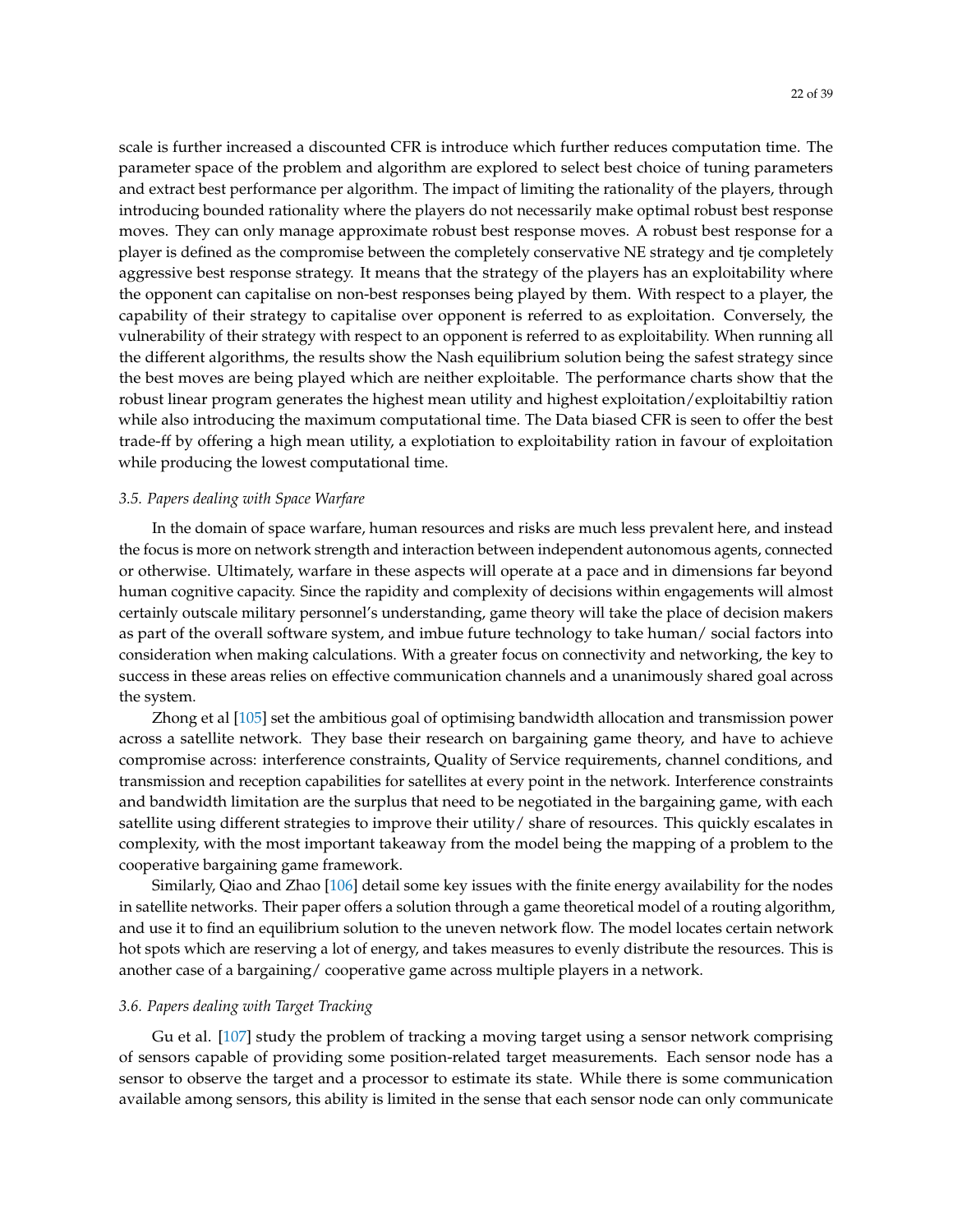with its neighbors. The problem is further compounded by the fact that the target is an intelligent agent capable of minimizing its detectability by the adversary and thereby has the potential to increase the tracking error of the tracking agent. Gu et al. [\[107\]](#page-36-8) solve this problem within the framework of a zero-sum game, and by minimizing the tracking agent's estimation error, a robust minimax filter is developed. Moreover, in order to handle the limited communication capability of the sensor nodes, they propose a distributed version of this filter for which each node only requires information in the form of current measurement and estimated state from its immediate neighbors. They then demonstrate the performance of their algorithm on a simulated scenario with an intelligent target and show that while the standard Kalman filter errors diverge, the minimax filter which takes into account the adversary's noise, is able to significantly outperform the Kalman filter.

Qilong et al.[\[108\]](#page-36-9) similarly address the issue of tracking an intelligent target, but they model a scenario where the tracking players are also in pursuit, and the focus is on protecting the target. Additionally, the target is able to fire a defensive missile at the attacker/ tracker. The attacker has line of sight of both the target and the defensive missile. The target's plan is to allow the tracker to slowly close the distance between itself and the target, all the while maneuvering to develop and understanding of how the attacker reacts. When the attacker is close to collision, the defensive missile is released. The target and the missile then communicate, use the knowledge of the attacker's movement patterns, and adhere to an optimal linear guidance law to destroy the attacker. This was modelled as a zero sum competitive game between the attacker, the target, and tjhe defensive missile. However, the paper also focuses on the cooperative game played between the target and the defensive missile, which is a non-zero sum game. For them, the payoff is calculated by minimised miss distance (which ideally equals zero - a collision with the attacker), as well as the control effort required to guide the defensive missile.

Faruqi [\[109\]](#page-36-10) discusses the general problem of applying differential game theory to missile guidance. They state that missile trajectory follows Proportional Navigation (PN), a set of navigational systems using specific guidance laws for tracking targets. The performance of these systems is measured by a Linear System Quadratic Performance Index (LQPI). With respect to differential game theory, they model the missile guidance problem by representing the missile navigation and trajectory with a set of differential equations. The general form of this problem is:

$$
\dot{\underline{x}}_{ij} = F \underline{x}_{ij}(t) + G \underline{u}_i(t) - G \underline{u}_j(t) \tag{4}
$$

and

$$
J(...) = \frac{1}{2} \underline{x}_{ij}^T(t_f) S \underline{x}_{ij}(t_f) + \frac{1}{2} \int_{t_0} t_f [\underline{x}_{ij}^T Q G \underline{u}_i + \underline{u}_i^T R_i \underline{u}_i + \underline{u}_j^T R_j \underline{u}_j]
$$
(5)

where

 $x_{ii}(t) = x_i(t) - x_j(t)$ : is the relative state of player *i* w.r.t player *j* 

- $\underline{u}_i(t)$ : is the player *i* input
- $\underline{u}_j(t)$ : is the player *j* input
- *F*): is the state coefficient matrix

*G*: is the player input coefficient matrix

*Q*): is the Performance Index (PI) weightings matrix for current relative states

*S*): is the PI weightings matrix for final relative states

*Ri* , *R<sup>j</sup>* : PI weightings matrices on inputs

Faruqi mainly focuses on two player and three player games, while the utility functions are modelled based on the relative distance vectors between missiles and targets. Faruqi shows that game theory can be effectively used in missile guidance tasks involving PNs in modern missiles.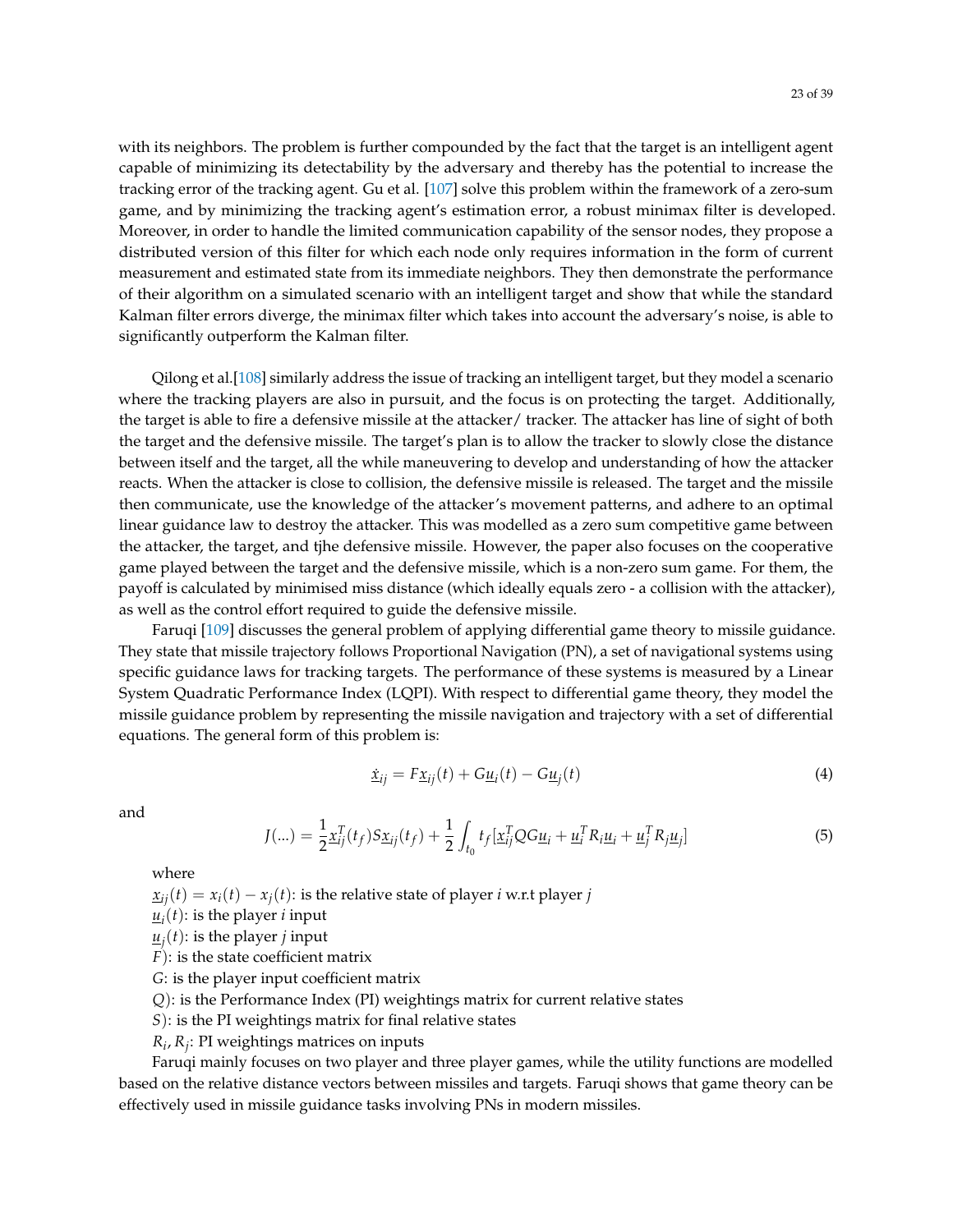Evers [\[110\]](#page-36-11) on the other hand analyses defence against Theater Ballistic Missiles (TBMs) using game theory. The proliferation of ballistic missiles and nuclear technology has important consequences for military conflict, where the cost of failure can lead to the destruction of entire cities. It can be hard to pinpoint their launch, since they have a big range are very powerful, though their payload can vary considerably. In combating this threat, the defending nation does have the advantage that there is usually a long flight trajectory, typically split into three phases, during which the TBM can be intercepted. The Boost phase marks launch and the majority of the TBM ascent. The end of the boost phase is marked by the burn-out after which the TBM enters its midcourse phase. This phase is the longest phase of the flight, and affords the best opportunity for defenders to intercept the TBM. After the midcourse phase, the TBM enters its terminal phase from re-entry into the atmosphere. This is the last opportunity for defenders to intercept the missile. The flight path is illustrated in Figure [4](#page-23-0) below.

<span id="page-23-0"></span>

**Figure 4.** Flight path of Theater Ballistic Missiles [\[110\]](#page-36-11)

The missile travels a long distance over a reasonably extended flight time. However, from its physical geographical location, a defending military force or nation can only apply its resources to defend against it in the termination phase of flight, where the risk is much higher and the cost of failure is at its greatest. For this reason, Evers proposes a cooperative strategy, where the defending nation forms alliances with nations around itself so that they too can attempt to intercept the TBM in its earlier phases as it travels to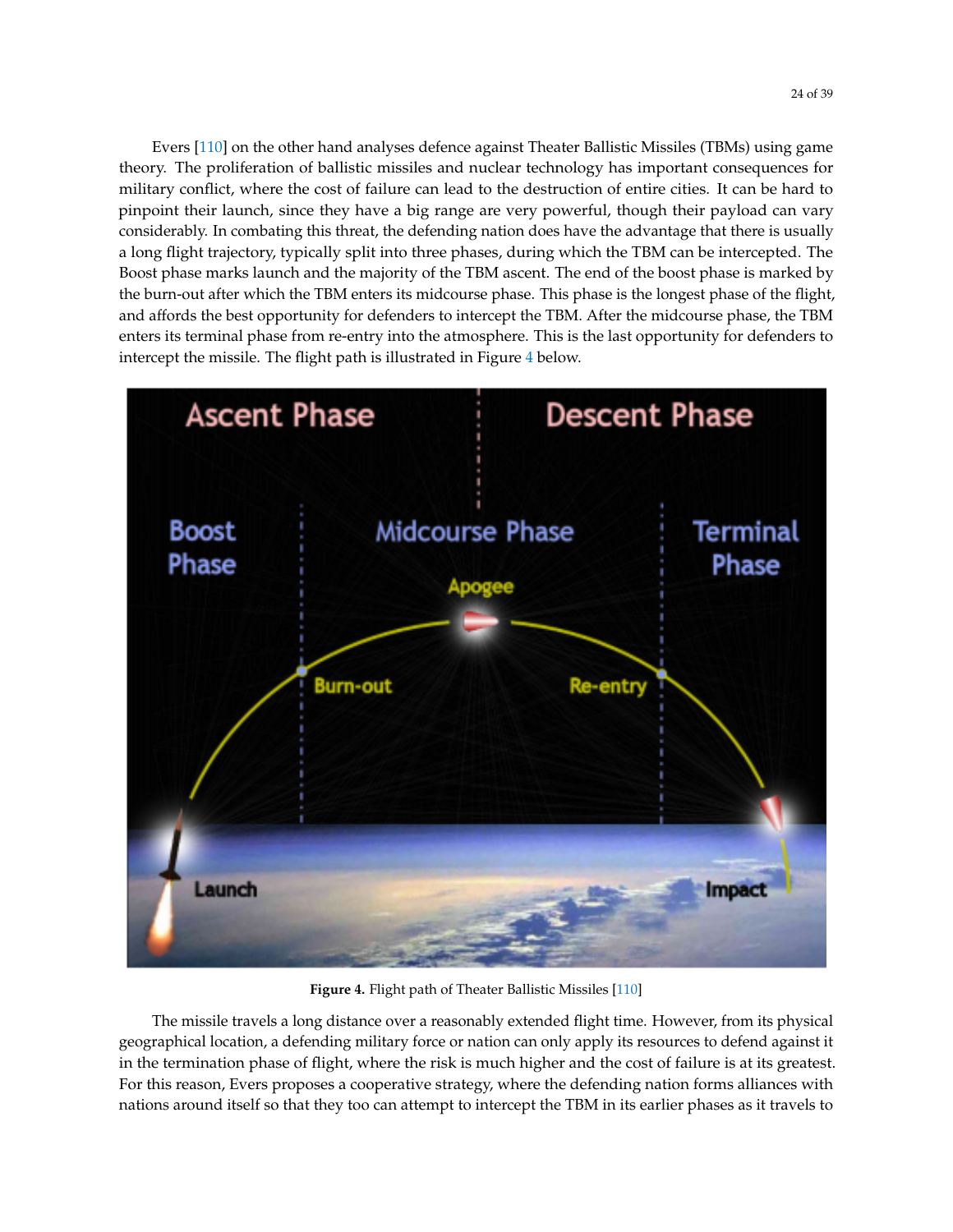the impact location. Therefore, the game is divided into two smaller games: the first being a cooperative multiplayer game devising a set of strategies for the coalition of nations to utilise throughout a TBMs flight path, and the second is the bargaining and cooperation game between the defending nations and potential allies.

The basis of the cooperative game to shoot down the TBM is a strategy called 'shoot-look-shoot.' It relies on a set of *N* nations attacking the target using a set of strategies - their interceptor missiles - *M* each of which has its own Probability of Interception *P<sup>i</sup>* . As the TBM flies, each nation *n* in *N* will fire its missile(s)  $m_n$  to intercept the TBM, then look to see if it has successfully neutralised the threat. If it has failed, the next interceptor *mn*+<sup>1</sup> will be fired. The game's problem is then reduced to optimising the probability of interception of the whole set of strategies, such that it has a feasible likelihood of stopping the TBM. Game theory is useful here because the principles of cooperative game theory provide a strong mathematical framework by which an equilibrium solution can be reached for the set of cooperating nations as a whole.

The second game described is based on negotiating with other nations to form an alliance. For these other nations, participation in this game is a risk because it makes them another potential target for the attacking force. To solve this game, the defending nation must accurately evaluate the interceptor cost savings, that is, how much there is to gain by preventing the impact of the TBM. With these savings becoming the surplus that cooperating nations can share in, potential allies then negotiate over how those savings will be shared, in proportion to what interception resources they have to offer.

Shinar and Shima [\[111\]](#page-36-12) continues the research of both pursuit-evasion games and ballistic missile defence with a zero sum game of a highly maneuverable ballistic missile avoiding an interceptor missile. More specifically, it ties in an imperfect information element to the game, where the ballistic missile knows it is being attacked by anti-missle missiles, but knows little about their trajectory or launching location. In this game, the two players are the ballistic missile and the interceptor. If the ballistic missile uses a pure strategy, it will likely be hit because it either (a) cannot react quickly enough to an opponent it has little information about or (b) will move predictably and allow for a straightforward trajectory towards collision. Therefore, the best solution to the game for the ballistic missile is in mixed strategies.

The mixed strategy will incorporate stochasticity in its flight pattern, assigning a probability distribution over a set of pure strategies. These pure strategies will be based on essential navigational heuristics, which will likely be known or easily discovered by the interceptor. By applying a small number of rapid and random switches in strategy, the ballistic missile can maximise its potential for avoiding interception, and force the complexity of timing calculation back onto the interceptor.

Bogdanovic et al. [\[112\]](#page-36-13) investigate a target selection problem for multi-target tracking using a game-theoretic perspective. This is an important problem in a multi-function radar network as it needs to perform multiple functions such as volume surveillance and fire control simultaneously while effectively managing the available radar resources to achieve specified objectives. Thus, in effect they tackle a radar resource management problem in [\[112\]](#page-36-13) and use non-cooperative game-theoretic approaches to find optimal solutions for this problem. They formulate the problem in a framework where each radar is considered to be autonomous; there is no central control engine informing the radars of their optimal strategies nor is there any communication among the radars. First they consider a case where all radars share common interests with respect to the targets and for this problem they propose a distributed algorithm based on the best response dynamics to find the Nash equilibria points. This problem is then extended to a more realistic case of heterogeneous interests among radars and partial target observability. For this case, they employ the solution concept of correlated equilibria and propose an efficient distributed algorithm based on regret matching which is shown to achieve comparable performance to the more computationally intensive centralized approach.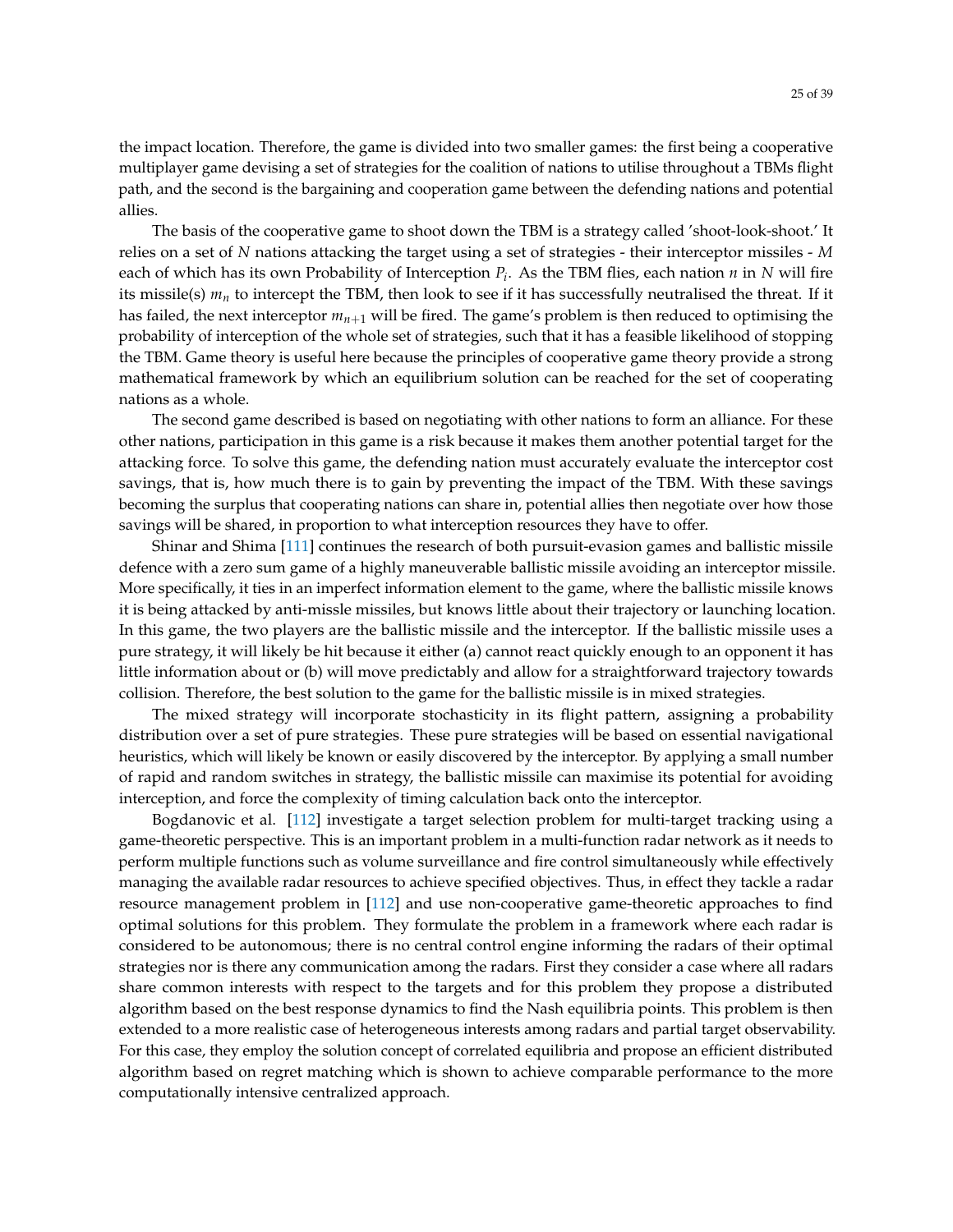Finally, Parras et al [\[113\]](#page-36-14) examine a pursuit-evasion game, involving anti-jamming strategies for Unmanned Aerial Vehicles (UAVs). The game operates within a continuous time frame and is therefore dynamic, being solved with the help of differential Game Theory. In somewhat of a culmination of the aforementioned work, it combines elements of communication optimisation, sensor evasion and navigation. Given that UAVs require strong communication for control and the relaying of information, this dependency makes UAVs incredibly susceptible to jamming attacks. There are multiple strategies to both jam and anti-jam these communications, and this can be considered a zero-sum game where the UAV must attempt to optimise its communication capacity. There is usually uncertainty about the positioning and movement of the jamming agent, so the game is an imperfect information differential game. The most important payoff for the UAV is avoiding losing communication to jamming, and it can do this by maneuvering to make approximations for the distance of jamming agents, and thus avoiding them.

#### *3.7. Papers dealing with Homeland Security*

The key components of homeland security addressed by game theory are cyber security, modelling terrorism threats and defence contracts. With many applications in computer science [\[114–](#page-36-15)[116\]](#page-36-16), game theory fits well into cyber security problems. Game theory combines the strict mathematical rigour of computer science, with more psychological and philosophical elements like attacker incentives and mindset, as well as human vulnerabilities in cyber security. Terrorism modelling similarly benefits the human considerations of game theory, since so much of their impact is not easily quantifiable, including social, economic and other spheres affected by terrorist threats, all of which are modled in a game-theoretic setting. These variables are necessary to understand the potential of terrorist threats and attacks, and to formulate strategies to best deal with them. Finally, game theory is suitable for a topic such as contracting and subcontracting because it captures interactions between selfish individuals effectively[\[1](#page-32-0)[,2\]](#page-32-11).

The paper by Tom Litti [\[117\]](#page-36-17) provides a brief summary of how traditional network security heuristics can be updated with more precision, and how game theory can help network security engineers design strategies to properly predict, mitigate, and handle threatened networks. He develops a qualitative method for valuing the potential risks and costs of attacks on networks. While a fairly short paper, it does provide some cyber security situational examples of game theory in practice. For example, he models a two player zero sum game to represent an attacker and a security system. The nodes have their own interdependence, vulnerabilities and security assets, but cooperate to minimise the attacker's potential to compromise the system. This review is a great introduction to understanding how cyber security scenarios can be modeled in a game-theoretic framework.

Jhawar et al [\[118\]](#page-36-18) cover a more specific approach of game theory, namely, Attack-Defence Trees (ADTs) to model scenarios. Here ADTs are used to map potential attack and defence scenarios on a system which is equipped with automatic defence protocols. The system needs to be comprehensive in addressing all possible vulnerabilities, as well as generating responses which adapt to the aggressively evolving situation of cyber security attacks. Currently, ADTs only provide upfront system analyses. Having a reactive strategy to cyber security is important because Attackers constantly change their attack strategies for offence, and so the split second judgements that are made in response can make the difference between a successful and a failed defence of a system.

In [\[118\]](#page-36-18) they model a simple game of Attacker and Defender—a hacker and a security network administrator. The hacker attempts to breach the integrity of the system, and for each move they make, the administrator will have devised a reactive strategy based on the attacker's attempt. The greatest utility of this method comes from the ability to convert long extensive form games into a graphical layout for easier understanding and communication.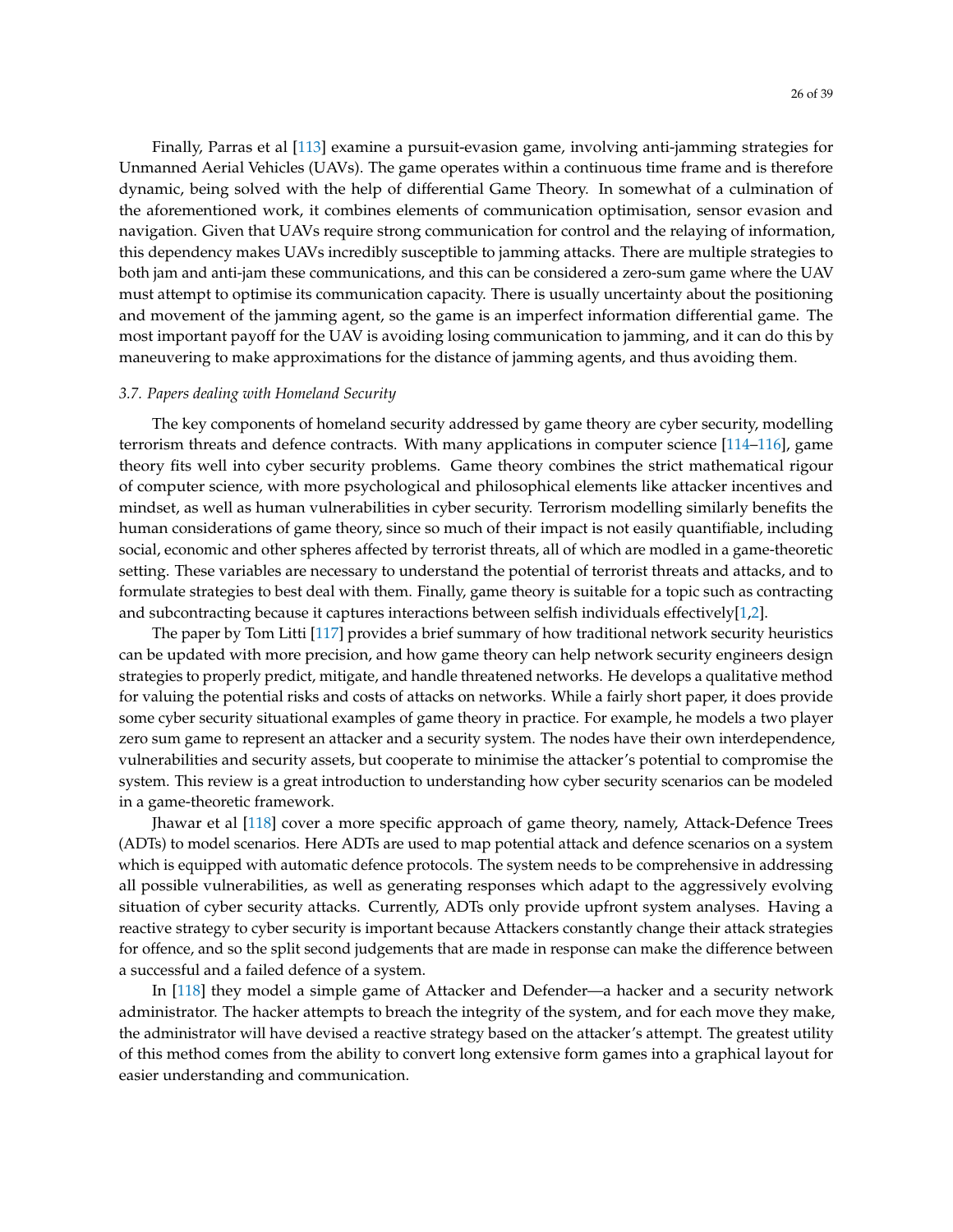Gonzalez [\[119\]](#page-36-19) clearly outlines a standard two player competitive game of attacker and defender, and then addresses two aspects—Instance Based Learning Theory and Behavioural game theory. The former compiles cognitive information into a representation known as an instance. Each instance has a three part structure of situation, decision and utility—a standard game. However, it is the interaction between instances which is critical to this approach. Instance Based Learning Theory uses the learning from the outcome of each instance to feedback into the situation of the next instance, hopefully leading to better decisions in later iterations. This is notably similar to the reinforcement learning technique in machine learning. On the other hand, Behavioural game theory involves devising a strategy where we assess a variety of factors, to make more precise long term evaluations of targets and resources so that utility scores more closely reflect real life value. Once again, game theory allows us to draw upon social information in cyber security situations, and assess how that will affect behaviour for both players in the game. Other such factors include motivational factors of the players, completeness of information for each player, technological constraints and inefficiencies between player and technology. Gonzalez stresses that the importance of accommodating for these factors in any cyber security model will help make more realistic and useful policies for cyber defence.

One common use of cyber security is in the prevention of terrorism. Hausken et al [\[120\]](#page-36-20) cover both terrorism and natural disaster modelling with some guiding game theory principles. Terrorism and Natural Disasters are addressed by defending with anti-terrorism, anti-disaster, and anti-all-hazard investments. Making projections about the likelihoods of each of these occurrences, defenders must make strategic decisions towards the amount of investment dedicated to each defence. Costs to be considered in the utility function of each of these situations include: the intelligence of terrorists or the randomness/ environmental control of natural disasters; the intensity of an attack/ disaster; and differences in evaluation of target value between a terrorist and defender. The game-theoretic approach used in this analysis captures the defender's effort in combating each threat. Depending on the likelihood of each event, combined with the costs of each defensive system, defenders can derive an optimal division of funds.

Kanturska et al. [\[121\]](#page-37-0) write a rigorous inspection of how transport network reliability can be assessed using game theory, when attack probability on different locations is unknown. The approach favoured using a minimax algorithm to distribute risk across multiple paths as long as the travel costs are small relative to potential losses incurred by an attack. This would be useful in negating the potential risk associated with safely escorting a VIP through a city. Game theory is helpful in this situation because it can analyse network reliability when the attack probabilities are unknown.

Bier [\[122\]](#page-37-1) presents useful game theory based suggestions for policy insights and investment decisions, insurance policy premiums and more. Her work discusses the weakest link model: a strategy focusing all resources on preventing the worst utility scenario. This is generally weak in practice, and she suggests instead to consider hedging those investments with a variety of defense strategies for different potential targets. The paper looks into standard terrorist/ defender games, and how security investments can change the landscape of attacker-defender interactions for the whole community. This is mainly done through its own scoping study, with one of the key takeaways being that terrorism mitigation systems can benefit from game theory because it adds an extra layer of consideration of the terrorists' response to any defence mechanisms. Hence, game theory, combined with the holistic approach of risk and reliability analysis over all systems, can provide a more comprehensive assessment of all the potential risks and vulnerabilities in counter terrorism strategies.

Cioaca [\[123\]](#page-37-2) investigates a similar question to Bier et al [\[84\]](#page-35-10) as mentioned earlier, but specifically towards aviation security. For Cioaca, the problem is summarised by targeting both the cost of security measures for airports and the cost of maintaining a stable and resilient system of defence. Key strategies are: preventing the attack or threat entirely (perhaps by removing all access to the target location or restricting airlines permissions if they fail to adhere to guidelines to helping); managing the temporal dimension of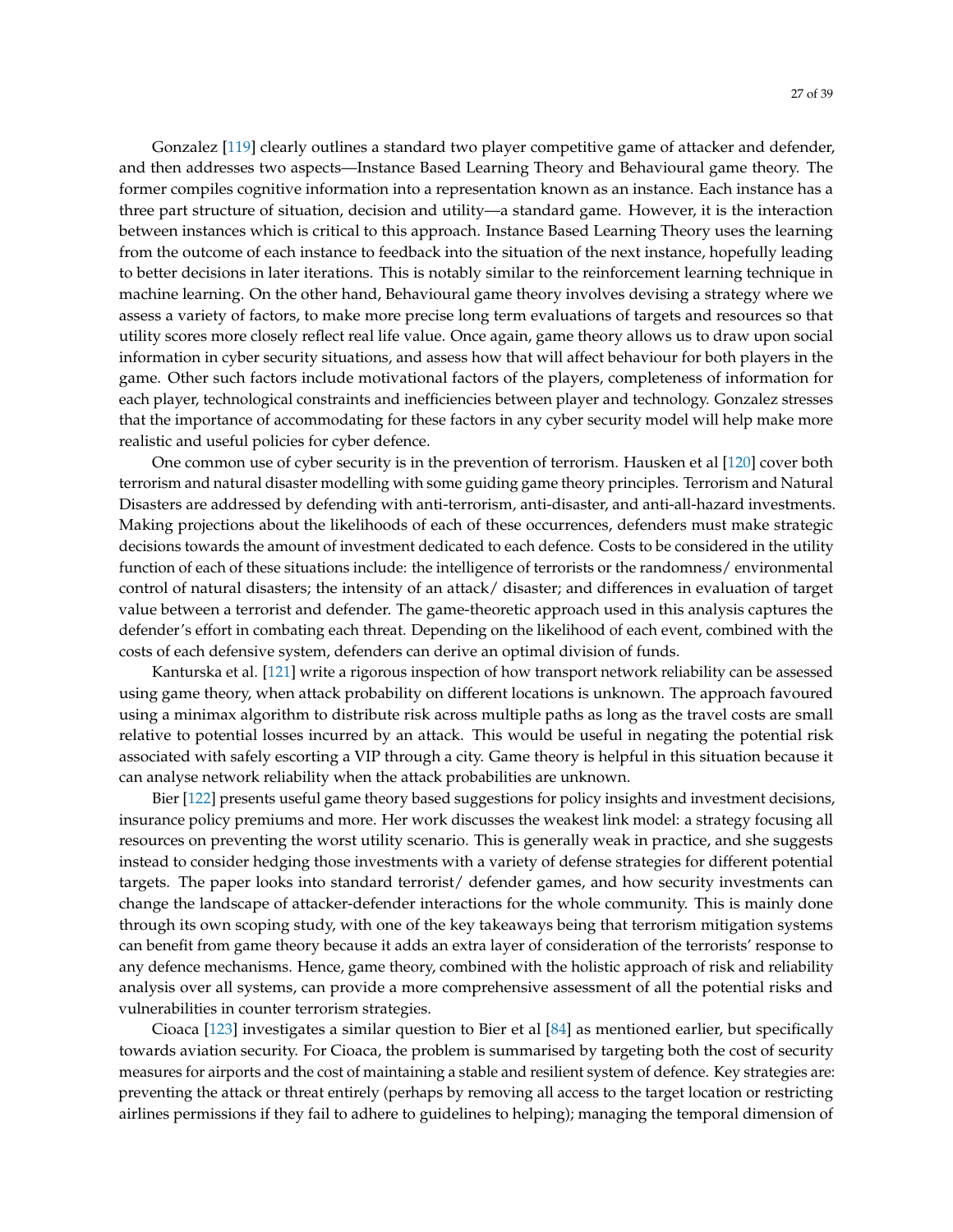the attack (the length of the attack and the subsequent time to recover from it); understanding all direct and indirect losses (both casualties and related damages like contamination or infection, compromised secondary security measures, or reputational/ signal ramifications); and the costs of mitigation, response and recovery.

The model is built around several factors and parameters. The first and most critical is human losses and material damages  $C(H, D|b_t)$ . The most obvious and direct casualties of an attack, these two losses are highly negative payoffs in such an attack, and are often greater than any cost to prevent them. Human losses *H* are hard to numerically quantify, and therefore when making proper assessments about resource division, understanding how to minimise human losses across different groups of humans and in different dimensions is one of the most difficult aspects of this problem. Material damages *D* can be monetarily quantified, but often the run-on effects of such damages are where the significant losses are incurred. These losses can lead to total infrastructure shutdowns, ceasing operation of the facility, loss of jobs of workers and even potentially the slow decline and shutdown of the facility altogether. The second major factor in this game is the budget allocated to security systems *b<sup>t</sup>* . Organisational and managing bodies will only have a certain amount of resources allocated to a security system *T*. The next factor is the number *s* of security system components as this will be how the budget is composed. Each of these components are partitioned into one of *n* separate system sub-components. These components are divided amongst a number of targets  $t_{ik}$ , and each one of these targets is assigned a probability of being attacked  $p_{a_j}^{t_k}(b_{t_k})$  and a value  $w_{t_{ik}}$ . This can be formally expressed as:

$$
\min C(H, D|b_t) = \sum_{j=1}^{l} \sum_{i=1}^{n} \sum_{k=1}^{s} p_{a_j}^{t_{ik}} \cdot p_{v_j}^{t_{ik}} \cdot w_{t_{ik}}
$$
(6)

For any system of resource division, Ciaoca advocates establishing dimensions of measuring system resilience. This is divided into static resilience, the efficient allocation of resources; and dynamic resilience, recovery speed of the system after the shock, including long term investment in-flows. These two forms of resilience signify the strength of a system both before, during and after an attack. With respect to game theory, Ciaoca's study defines a game clearly, and incorporates a myriad of complex and interconnected parameters to outline an effective and calculable game model.

The final paper we discuss on home land security is by Gardener and Moffat [\[124\]](#page-37-3). A distinct and unique approach to game theory in defence, this paper covers the notion of developing a strategy to assess defence contractors and their potential performance/ ability to meet contractual obligations. In game theory terms, this problem is a question of cooperation and defection. It suggests quantitative methods through which defence departments can more rigorously assess contracts and bidding scenarios, and therefore wisely select contractors, and protect their budget. Gardener and Moffat further the understanding of change requirements in project management at different bidding stages of defence acquisition projects. The factor they focus on is the *conspiracy of optimism*, whereby projects spiral out of control—past budget limits and necessary deadlines—due to irrational expectations of project progress. Often this 'conspiracy' is a drive towards making short term gains, and in fact leads to overall losses. The bidding game that is played becomes less about the success of the project, and more about profit capitalisation. The paper presents a guided approach to understanding how 'cooperative' games still lead to selfish motivations. Such is the unreliability of contract outcomes that the game further degenerates to a two player game against the industry of contractors as a whole.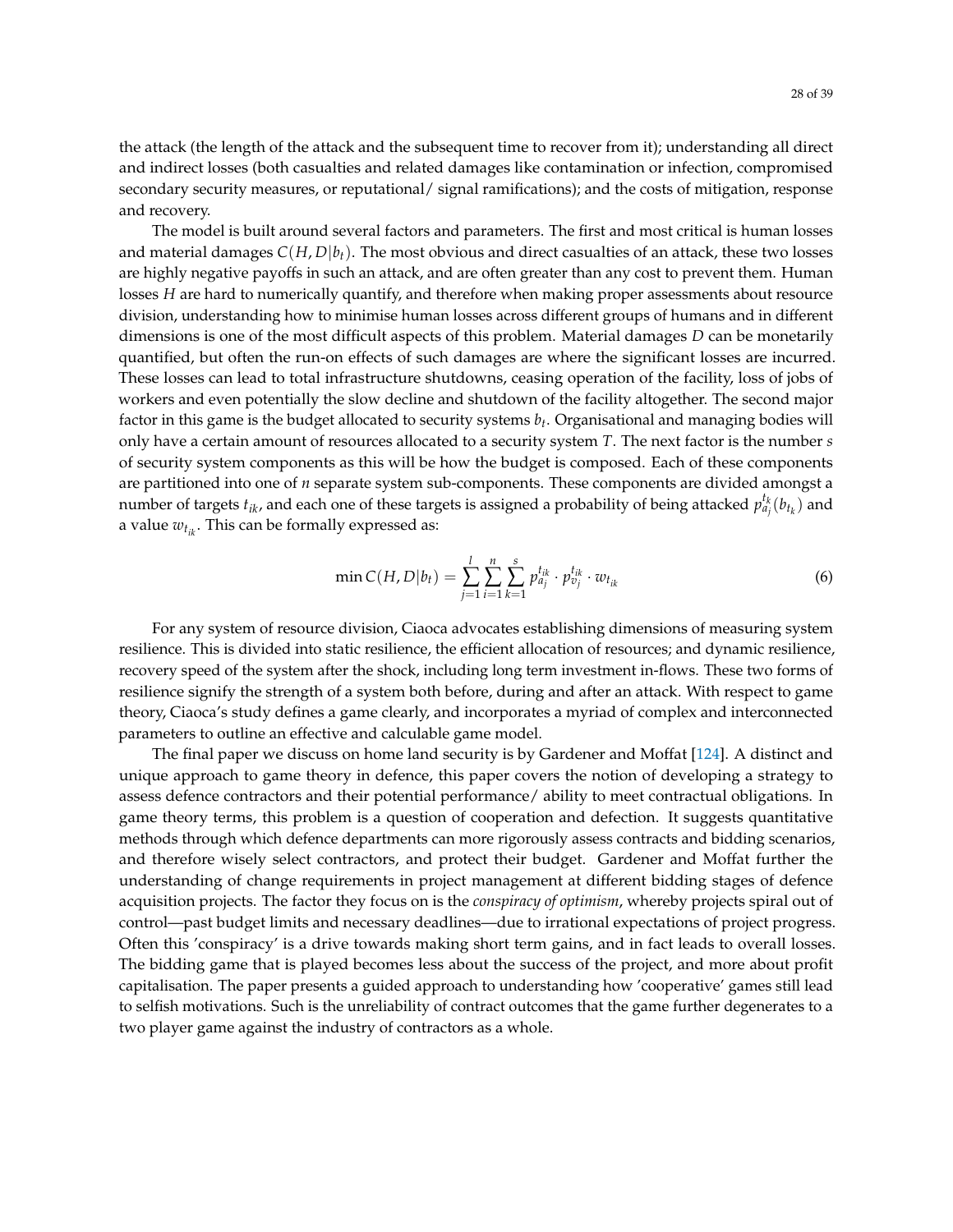#### *3.8. Papers dealing with Other / Mixed warfare*

Zhang and Meherjerdi [\[125\]](#page-37-4) investigate how groups of multiple unmanned vehicles can be used and controlled using game-theoretic methods in different communication frameworks. Dividing a mission for a single unmanned vehicle amongst multiple unmanned vehicles yields more effective task allocation and performance. The separation of labour away from one powerful single vehicle to several smaller vehicles provides flexibility, adaptability and improved fault tolerance. The uses of such a network are surveillance, exploration, satellite clustering, combining Unmanned Underwater Vehicles (UUVs) and submarines, planes and UAVs, and cooperative robot reconnaissance. As evident from this list, the strategy is incredibly powerful because if its ability to combine resources across multiple domains. To be able to operate a cohesive unit of resources across multiple unmanned systems for combat or exploration brings an unprecedented level of information and control which would accelerate military performance tremendously.

Search is a 'hide and seek' game with a long history in military applications [\[126–](#page-37-5)[135\]](#page-37-6). The theory was pioneered by Koopman [\[126\]](#page-37-5) primarily in the military context (search for an escaping target), followed by developments by Stone *at al* [\[127\]](#page-37-7). The applications include submarine hunting, mine detection, rescue operations, risk for the first responders, and backtracking of a hazardous source [\[126](#page-37-5)[–135\]](#page-37-6). This framework provides the optimal *a priori* search plan for a given detection model, target motion and the cost of the search. The cost of the search may include time of the search, probability of escape (for a target), exposure risk (for a searcher), information entropy, or situation awareness (map of probability of target location). The searcher can be a moving platforms (UAV, UV, patrolling boats, helicopters, robots, people) and the targets can be static, movable, blind, silent, or emitting. In this context the simultaneous localisation and mapping (SLAM) algorithms are often used [\[136\]](#page-37-8).

The new direction of this research (inspired by some biological applications) employs the ideas of infotaxis [\[137\]](#page-37-9), or real-time control of the searchers movement based on information (entropy) gain extracted from the environment (sporadic measurements, forbidden areas, communication between searchers). This method resembles analogy with navigation of some animals [\[137,](#page-37-9)[138\]](#page-37-10).

#### <span id="page-28-0"></span>**4. Classification of papers**

In the previous section, it would have been noticeable that many papers have applicability in more than one domain, and use myriad types of games and model a range of players. It is therefore imperative to classify the reviewed papers in a principled manner. To do so, we use the classification scheme already introduced in Table [1](#page-2-1) in section [2.](#page-2-0)

In particular, the reviewed papers could be classified based on (1) the domain or type of warfare (2) the type of game or games used in the paper (3) the nature of players modelled in the paper. The domain can be broadly classified into Traditional (T) or Modern (M), and more specifically into Land warfare, Naval warfare, Aerial warfare, Cyber warfare and Space Warfare. The type of games used can also have a complex classification, based on whether the games were Non-cooperative or cooperative, sequential or simultaneous, discrete or continuous, zero sum or non-zero sum. Finally, the games can be two-player, three-player, or multi-player games. All of this is succinctly captured in Table [1.](#page-2-1)

<span id="page-28-1"></span>In Table [2,](#page-28-1) we provide a self-explanatory, elaborate classification of all the reviewed papers based on the above-mentioned classification scheme.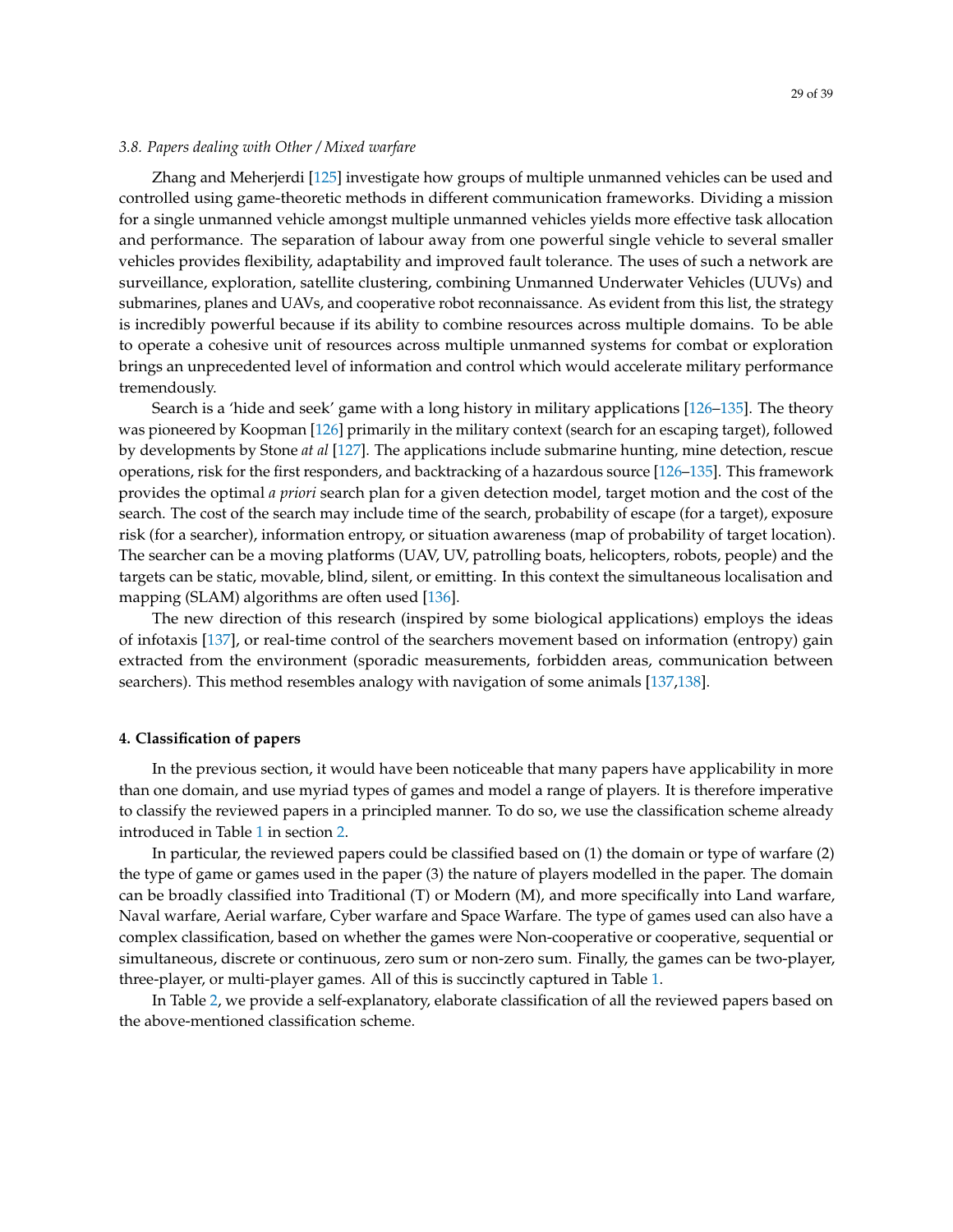| <b>Title</b>                                                                                                            | <b>Authors</b>        | <b>Classification Code using</b><br><b>Military Defence</b><br><b>Game Theory</b><br><b>Classification System</b> |
|-------------------------------------------------------------------------------------------------------------------------|-----------------------|-------------------------------------------------------------------------------------------------------------------|
| Game Theoretic analysis of adaptive radar jamming                                                                       | Bachmann et al        | T-N-IW-NCo-Sim-D-ZS-                                                                                              |
| Target selection for tracking in multifunction radar<br>networks: Nash and Correlated equilibria                        | Bogdanovic et al      | T-A-IW-NCo-Sim-D-ZS-                                                                                              |
| Power allocation game between a radar network<br>and multiple jammers                                                   | Deligiannis et al     | T-A-IW-NCo-Sim-D-ZS-                                                                                              |
| Strategies for defending a coastline against multiple<br>attackers                                                      | Garcia et al          | T-A-IW-NCo-Sim-D-ZS-                                                                                              |
| A game theory approach to target tracking in<br>sensor networks                                                         | Gu et al              | T-L-IW-NCo-Sim-D-ZS-                                                                                              |
| Joint Power allocation and beamforming between<br>a multistaticradar and jammer based on game theory                    | He et al              | T-A-IW-NCo-Sim-D-ZS-                                                                                              |
| Game theoretic situation and transmission in<br>unattended ground sensor networks: a correlated<br>equilibrium approach | Krishnamurthy et al   | T-L-(RAW & AMW)-NCo-Sim-D-ZS-                                                                                     |
| Network enabled missile deflection: games and<br>correlated equilibrium                                                 | Maskery et al         | T-N-(RAW & IW)-Co-Sim-D-NZS-                                                                                      |
| Decentralised algorithms for netcentric Force<br>Protection against anti-ship missiles                                  | Maskery et al         | T-N-(RAW & IW)-NCo-Sim-D-ZS-                                                                                      |
| Stochastic game approach to air operation                                                                               | McKeaney et al        | T-A-RAW-NCo-Sim-D-ZS-                                                                                             |
| Hybrid Game Theory and D-S Evidence Approach<br>to Multiple UCAVs Cooperative Air Combat<br>Decision                    | Xingxing Wie et al    | T-A-RAW-NCo-Sim-D-ZS-                                                                                             |
| Cooperative Occupancy Decision Making of<br>Multiple-UAV in Beyond-Visual Range Air-Combat:<br>A Game Theory Approach   | Yingying Ma et al     | T-A-RAW-NCo-Slt-D-ZS-                                                                                             |
| A Simple Game-Theoretic Approach to Suppression<br>of Enemy Defenses and Other Time Critical Target                     | Thomas Hamilton et al | T-A-RAW-NCo-Slt-D-ZS-                                                                                             |

**Table 2.** Defence Game Theory Classifed using Table [1](#page-2-1)

| Stochastic game approach to air operation                | McKeaney et al        | T-A-RAW-NCo-Sim-D-ZS-           |  |
|----------------------------------------------------------|-----------------------|---------------------------------|--|
| Hybrid Game Theory and D-S Evidence Approach             |                       |                                 |  |
| to Multiple UCAVs Cooperative Air Combat                 | Xingxing Wie et al    | T-A-RAW-NCo-Sim-D-ZS-           |  |
| Decision                                                 |                       |                                 |  |
| Cooperative Occupancy Decision Making of                 | Yingying Ma et al     |                                 |  |
| Multiple-UAV in Beyond-Visual Range Air-Combat:          |                       | T-A-RAW-NCo-Slt-D-ZS-           |  |
| A Game Theory Approach                                   |                       |                                 |  |
| A Simple Game-Theoretic Approach to Suppression          | Thomas Hamilton et al |                                 |  |
| of Enemy Defenses and Other Time Critical Target         |                       | T-A-RAW-NCo-Slt-D-ZS-           |  |
| Analyses                                                 |                       |                                 |  |
| The Cooperative Ballistic Missile Defence Game           | Lanah Evers et al     | T-A-RAW-NCo-Slt-D-ZS-           |  |
| Cooperative Missile Guidance for Active Defense          | Eloy Garcia et al     | T-A-RAW-NCo-Slt-D-ZS-           |  |
| of Air Vehicles                                          |                       |                                 |  |
| Counterfactual regret minimization for integrated        | Andrew Keith et al    | M-C-RAW-NCo-Slt-D-ZS-           |  |
| cyber and air defense resource allocation                |                       |                                 |  |
| Game Theoretic Model for the Optimal Disposition         | Chan Y. Han et al     | T-A-RAW-NCo-Seq-D-ZS-           |  |
| of Integrated Air Defense System Assets                  |                       |                                 |  |
| Differential game theory and applications                | Faruqi                | T-A-WAW-NCo-Slt-C-ZS-(2P,3P,NP) |  |
| to Missile Guidance                                      |                       |                                 |  |
| Assessment of Aerial Combat Game via                     | Baspinar, Baris et al | T-A-RAW-NCo-Slt-D-ZS-           |  |
| Optimisation-Based Horizon Control                       |                       |                                 |  |
| Target Differential Game with Two Defenders              | David Casbeer         | T-A-WAW-NCo-Slt-C-ZS-3P         |  |
| The optimal search for weak targets                      | Koopman, Stone et al  | T-N-AMW-NCo-Slt-D-ZS-           |  |
| Optimal Strategy for Target Protection with a            |                       |                                 |  |
| Qilong et al<br>defender in the pursuit-evasion scenario |                       |                                 |  |
|                                                          |                       |                                 |  |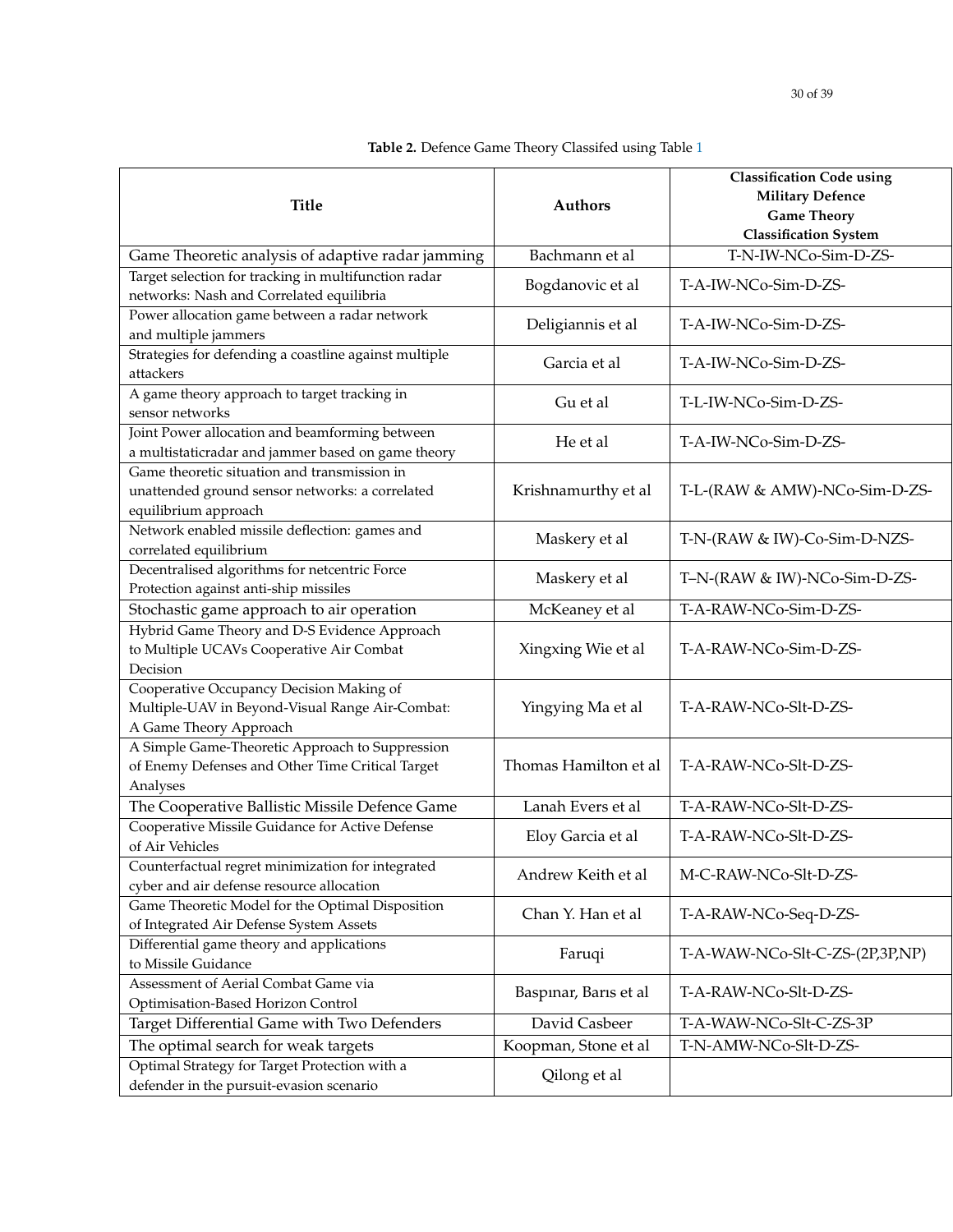| Differential game theory with applications to                                      | Faruqi          | T-A-(AMW,WCW)-NCo-Slt-C-ZS-    |  |
|------------------------------------------------------------------------------------|-----------------|--------------------------------|--|
| missiles and autonomous systems guidance                                           |                 |                                |  |
| A game theoretical interceptor guidance law<br>for ballistic missile defence.      | Shinar et al    | T-A-(AMW,WCW)-NCo-Slt-C-ZS-    |  |
| Pursuit-Evasion games: a tractable framework for<br>anti-jamming in aerial attacks | Parras et al    | T-A-AMW-Nco-Slt-C-ZS-          |  |
| A simple game theoretic approach to suppression of                                 |                 |                                |  |
| enemy defences and other time-critical target                                      | Hamilton et al  | T-A-(RAW, WCW)-NCo-Slt-D-ZS-   |  |
| analyses                                                                           |                 |                                |  |
| Choosing What to Protect: Strategic Defence                                        |                 |                                |  |
| allocation against an unknown attacker                                             | Bier et al      | T-L-RAW-NCo-Slt-D-ZS-          |  |
| Considerations on Optimal Resource allocation                                      |                 |                                |  |
| in avation security                                                                | Cioaca          | T-L-RAW-NCo-Slt-D-ZS-          |  |
| Horsemen and the empty city: A game theoretic                                      |                 |                                |  |
| examination of deception in Chinese military                                       | Cotten et al    | T-L-IW-NCo-Slt-D-ZS-           |  |
| legend                                                                             |                 |                                |  |
| An Economic Theory of Destabilisation War                                          | Gries et al     | T-L-IW-NCo-Seq-D-ZS-           |  |
| Game theoretic approach towards network security:                                  | Tom Litti       | M-C-IW-NCo-Slt-D-ZS-           |  |
| A review                                                                           |                 |                                |  |
| Automating cyber defence responses using                                           | Jhawar et al    | M-C-WCW-NCo-Slt-D-ZS-          |  |
| attack-defence trees and game theory                                               |                 |                                |  |
| From individual decisions from experience to                                       | Gonzalez        | M-C-IW-NCo-Slt-D-ZS-           |  |
| behavioural game theory                                                            |                 |                                |  |
| Game Theoretic Approaches to Attack Surface<br>Shifting. Moving Target Defense II  | Manadhata       |                                |  |
| Improving reliability through Multi-Path routing                                   |                 |                                |  |
| and Link Defence: An Application of Game Theory                                    | Kanturska et al | M-C-WCW-NCo-Slt-D-ZS-          |  |
| to Transport                                                                       |                 |                                |  |
| Game Theoretic and Reliability models in                                           |                 |                                |  |
| counter-terrorism and security                                                     | Bier et al      | M-C-(IW,AMW,WCW)-NCo-Slt-D-ZS- |  |
| Changing behaviours in defence acqusition:                                         |                 |                                |  |
| a game theory approach                                                             | Gardener et al  |                                |  |
| Joint Transmit Power and Bandwidth Allocation                                      |                 |                                |  |
| for Cognitive Satellite Network based on Bargaining                                | Zhong et al     | M-S-RAW-Co-Slt-D-NZS           |  |
| Game Theory                                                                        |                 |                                |  |
| The Research and Simulation of a Satellite Routing                                 |                 |                                |  |
| Algorithm based on Game Theory                                                     | Qiao et al      | M-S-WCW-NCo-Slt-D-ZS           |  |
| A survey of multiple unmanned vehicles formation                                   |                 | T-A-WCW-Co-Slt-D-NZS           |  |
| control and coordiation. Normal and fault situations                               | Zhang et al     |                                |  |

## <span id="page-30-0"></span>**5. Opportunities for Further Research**

The reviewed papers haver shown that game theory can provide a unifying framework to analyse decision making behaviours of agents in defence contexts. In this section, we briefly discuss a range of potential defence scenarios where game theory has hitherto not been applied, but would make a useful contribution if applied in future.

A recent investigation by Defence Advanced Research Projects Agency (DARPA) into 'Mosaic warfare' [\[139\]](#page-37-11) is an example of such a potential future application of game theory. The idea is mentioned in Zhang [\[125\]](#page-37-4) in the context of operating multiple unmanned vehicles, and proposes having a lot of smaller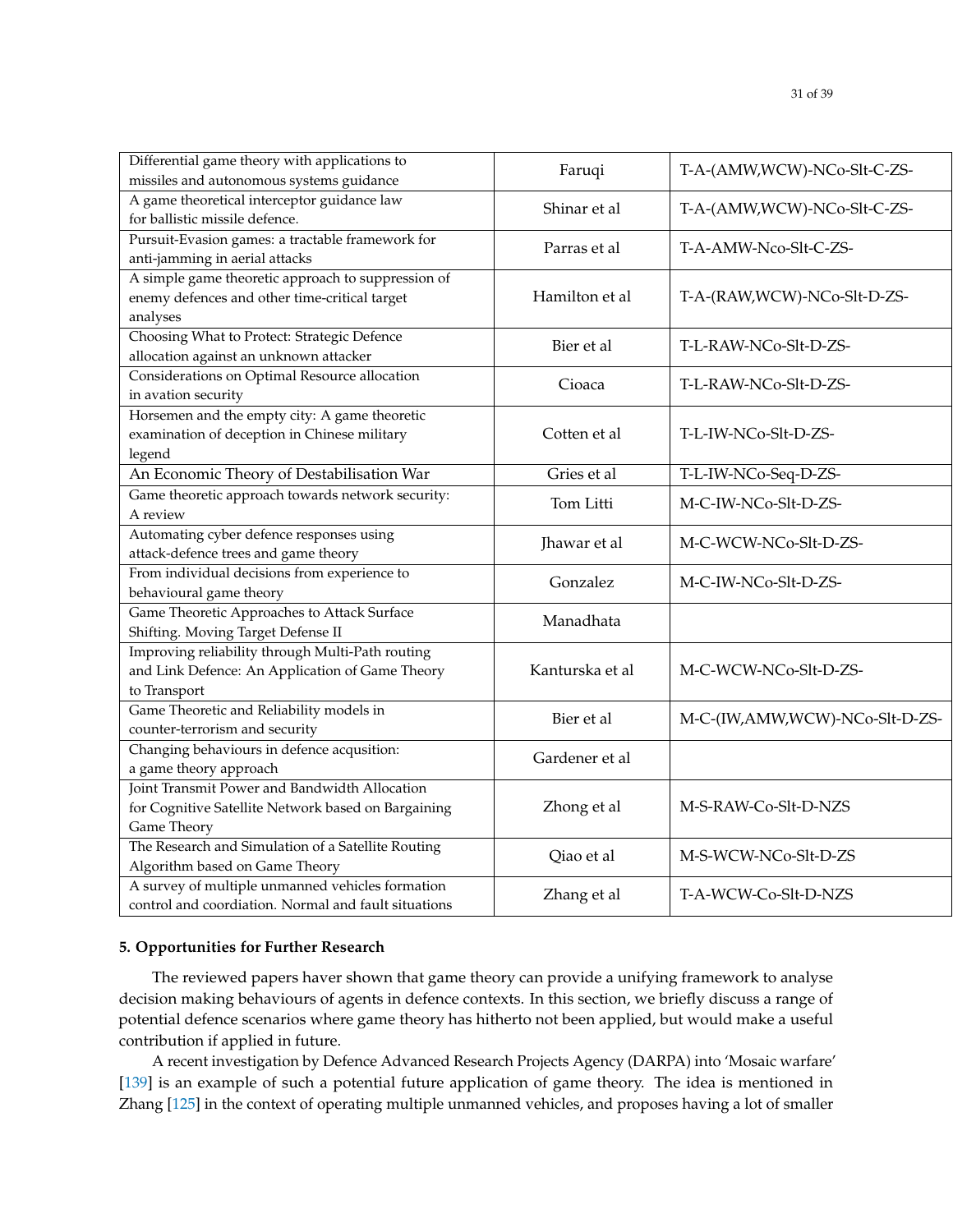cost-efficient resources interconnected in a 'mosaic' network, such that if several units are destroyed, the overall nature of the network stands, much like how a mosaic retains its image even if a few tiles are removed. The goal is that such a vast array of resources with different capabilities will be able to overwhelm the enemy with its completeness and complexity. It utilises principles of concurrency to address the intricacy of the connections in systems of millions of sensors and actuators. These systems in turn must handle inter-system communication. If successfully implemented, such a system of systems can provide military strategists with an overwhelmingly powerful network of weaponry and resources, which can defeat opponents with the sheer scale and complexity of their dynamics. This method of combining different parts of the arsenal maximises the benefits of each, and reintroduces a focus on expendability of resources, rather than focussing on a few pieces of high value weaponry. This in turn builds resilience and adaptability into the strategy, a shift away from heavyweight, single focus attack methods. Since there are a high number of lower cost resources which need to cooperate for the best outcome, this scenario could be modelled as a multi-player co-operative game at one level, while the strife with the opponent(s) can be modelled as a muti-player non-cooperative game. it cane be noted that the concept of 'Mosaic warfare' is essentially similar to the more general concept of agent-based modelling, which has already been used in several diverse contexts, ranging from Ageless Aerospace Vehicle design [\[140,](#page-37-12)[141\]](#page-37-13) to modelling of infectious disease dynamics [\[142\]](#page-37-14), and game theory has already been used successfully in some of these contexts [\[143,](#page-37-15)[144\]](#page-38-0).

Another area, within the context of naval warfare, where game theory could be fruitfully applied in naval susceptibility. in analysing naval susceptibility, naval vessels factor in their environment, movement patterns and potential adversary sensors to calculate their risk of detection when moving covertly [\[145\]](#page-38-1). Such an application has overlaps between commonly studied tracking problems in defence science, as explained in Gu's [\[107\]](#page-36-8) which describes tracking using sensor networks. Such a scenario, as elaborated before, could be modelled as a two-player non-cooperative differential game, with detection being the main payoff parameter for each player.

Indeed, ground based tracking problems could benefit from the application of game theory as well, and papers in this area so far has been few. Ground based tracking problems may appear in both ground based military applications (classified here as ground warfare), as well as domestic security and anti-terrorism applications (classified here as home-front warfare), where the the ability of security agencies to track individuals' movements throughout a society - including their locations, their social network and their motivations - is a crucial capability[\[146\]](#page-38-2). The later scenario could be modelled as a two player game of pursuit and evasion, or perhaps just pursuit and reconnaissance with the aim of not revealing the pursuit to the target, while the target would try to identify pursuit. The amount of predictive information gained from covert tracking would be the payoff in this situation.

Modelling cyber warfare is another area where game theory could be applicable, and again there have been few papers addressing this niche, other than papers coming primarily from the computer science domain and focus primarily on cyber security. Kim et al [\[147\]](#page-38-3) describe cyber warfare scenarios which are integral to all military operations, and highlight the critical role played by new technological paradigms such as Internet of Things (IoT) and Brain Computer Interfaces. Defence experts increasingly have a need to predict and preempt cyber warfare strategies of hostile players. Modelling decision making scenarios involving Cyber warfare scenarios with novel technological interfaces is an area where game theory can play a vital role.

#### <span id="page-31-0"></span>**6. Conclusions**

Game theory has proven itself as a versatile and powerful tool for obtaining vital insights about the decision making processes of agents and players in a number of fields. In this review paper, we elaborated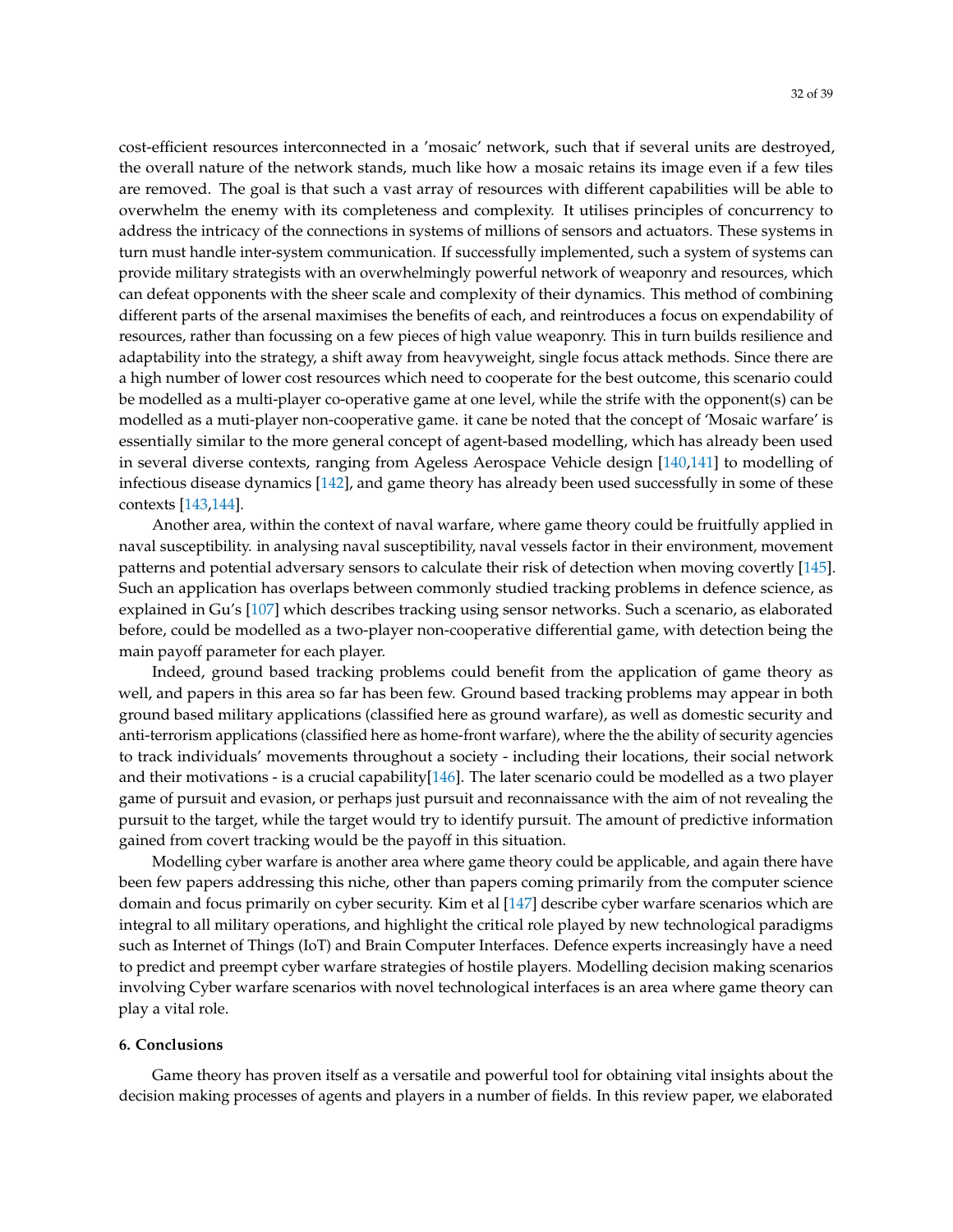several scenarios in which game theory could be applied in defence science and technology, and presented a succinct review of existing research in this direction. We introduced an extensive classification for the reviewed papers, based on the kind of warfare studied, type of games used, and the nature of players. Based on the observations made, we identified gaps in the literature where game theory has not been applied extensively so far but has great potential to be applied fruitfully in future, and we discussed the potential directions in which defence applications of game theory could expand in the future

The domain based classification was the primary mode of classification that employed, and in this context we grouped the reviewed papers into papers about tracking systems, aerial warfare, ground warfare, home front warfare and space/ other warfare. For each paper considered, the number and roles of players and game types were defined, and where possible, strategies and payoff functions were discussed. The goal of this exercise was to identify the most commonly analysed domains as well as frequently used game types, and use this knowledge to identify gaps in literature and cross-pollinate ideas across various domains and types of warfare within the defence context.

As the world deals with emerging challenges to peace and stability, the future of humanity depends on our ability to solve problems peacefully. While this is a lofty goal to achieve, the projection of power is decidedly better than an actual armed conflict which will be very costly at many levels, and game theory could indeed play a part in deciding some of the 'soft conflicts' which could play out in the coming years and decades. As the focus on defence strategies and capabilities are likely to increase in the coming years, game theory can serve as an additional tool that defence scientists can use at many levels of abstraction to solve deployment, sensing, tracking, and resource allocation problems.

**Author Contributions:** MP, SA, and AS conceptualised the research. All authors undertook the literature survey and wrote the manuscript.

**Acknowledgments:** The authors thank Dr. Farhan Faruqui from the Defence Science and Technology Group, Australia for many fruitful discussions

**Conflicts of Interest:** The authors declare no conflict of interest.

## **References**

- <span id="page-32-0"></span>1. Piraveenan, M. Applications of Game Theory in Project Management: A Structured Review and Analysis. *Mathematics* **2019**, *7*, 858.
- <span id="page-32-11"></span>2. Peldschus, F. Experience of the game theory application in construction management. *Technological and Economic Development of Economy* **2008**, *14*, 531–545.
- 3. Schotter, A. The economic theory of social institutions **2008**.
- 4. Morrow, J.D. *Game theory for political scientists*; Princeton University Press, 1994.
- <span id="page-32-1"></span>5. Hammerstein, P.; Selten, R. Game theory and evolutionary biology. *Handbook of game theory with economic applications* **1994**, *2*, 929–993.
- <span id="page-32-2"></span>6. Von Neumann, J.; Morgenstern, O. Game theory and economic behavior. *Joh Wiley and Sons, New York* **1944**.
- <span id="page-32-10"></span>7. Nash, J.F.; others. Equilibrium points in n-person games. *Proceedings of the national academy of sciences* **1950**, *36*, 48–49.
- <span id="page-32-4"></span><span id="page-32-3"></span>8. Nash, J. Non-cooperative games. *Annals of mathematics* **1951**, pp. 286–295.
- 9. Martin, B. The selective usefulness of game theory. *Social Studies of Science* **1978**, *8*, 85–110.
- <span id="page-32-9"></span>10. Machiavelli, N. *The prince (1513)*; 1984.
- 11. Lattimore, R. *The Iliad of Homer*; 1962.
- <span id="page-32-5"></span>12. Tzu, S. The art of war. In *Strategic Studies*; Routledge, 2014; pp. 86–110.
- <span id="page-32-6"></span>13. Myerson, R.B. *Game theory*; Harvard university press, 2013.
- <span id="page-32-7"></span>14. Osborne, M.J.; others. *An introduction to game theory*; Vol. 3, Oxford university press New York, 2004.
- <span id="page-32-8"></span>15. Haywood Jr, O. Military decision and game theory. *Journal of the Operations Research Society of America* **1954**, *2*, 365–385.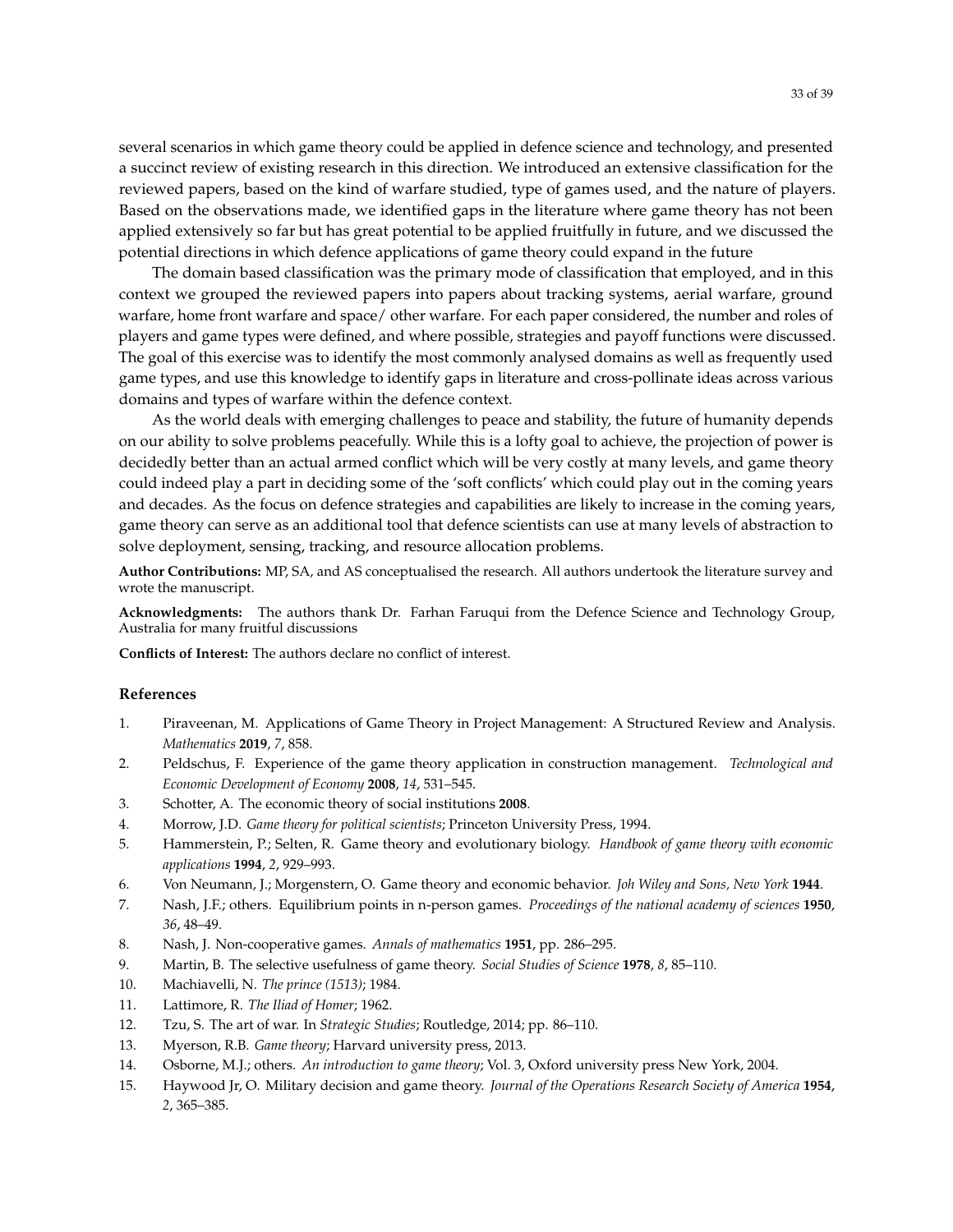- <span id="page-33-0"></span>16. Thunholm, P. Planning under time pressure: An attempt toward a prescriptive model of military tactical decision making. *How professionals make decisions* **2005**, pp. 43–56.
- <span id="page-33-1"></span>17. Andrzejewski, S. *Military organization and society*; Routledge, 2013.
- <span id="page-33-2"></span>18. Janowitz, M. The military in the political development of new nations. *Bulletin of the Atomic Scientists* **1964**, *20*, 6–10.
- <span id="page-33-3"></span>19. DeGrasse, R.W. *Military expansion, economic decline: Impact of military spending on United States economic performance*; Routledge, 2016.
- <span id="page-33-4"></span>20. Roland, A. Technology, Ground Warfare, and Strategy: The Paradox of American Experience. *The Journal of Military History* **1991**, *55*, 447–468.
- <span id="page-33-5"></span>21. Paxson, E.W.; Weiner, M.G.; Wise, R.A. Interactions Between Tactics and Technology in Ground Warfare. Technical report, RAND CORP SANTA MONICA CA, 1979.
- <span id="page-33-6"></span>22. Edmonds, M. Land Warfare. In *International Security in the Modern World*; Springer, 1992; pp. 179–206.
- <span id="page-33-7"></span>23. Harding, R. *Seapower and naval warfare, 1650-1830*; Routledge, 2002.
- <span id="page-33-8"></span>24. Speller, I. *Understanding naval warfare*; Routledge, 2018.
- <span id="page-33-9"></span>25. Paris, M. *Winged warfare: the literature and theory of aerial warfare in Britain, 1859-1917*; Manchester University Press, 1992.
- <span id="page-33-10"></span>26. Colby, E. Laws of Aerial Warfare. *Minn. L. Rev.* **1925**, *10*, 207.
- <span id="page-33-11"></span>27. Garner, J.W. Proposed rules for the regulation of aerial warfare. *American Journal of International Law* **1924**, *18*, 56–81.
- <span id="page-33-12"></span>28. Gingras, J.L.; Ruby, T.Z. Morality in Modern Aerial Warfare. Technical report, AIR UNIV MAXWELL AFB AL, 2000.
- 29. Dunn, D.H. Drones: disembodied aerial warfare and the unarticulated threat. *International Affairs* **2013**, *89*, 1237–1246.
- <span id="page-33-13"></span>30. Stoyen, A.D. Method and system for intelligent agent decision making for tactical aerial warfare, 2008. US Patent 7,330,844.
- <span id="page-33-14"></span>31. Klein, J.J. *Space warfare: Strategy, principles and policy*; Routledge, 2012.
- <span id="page-33-15"></span>32. Wortzel, L.M. The Chinese People's Liberation Army and Space Warfare. *Astropolitics* **2008**, *6*, 112–137.
- <span id="page-33-16"></span>33. Johnson-Freese, J. *Space warfare in the 21st century: Arming the heavens*; Routledge, 2016.
- <span id="page-33-17"></span>34. Blackman, S.S. Multiple-target tracking with radar applications. *Dedham, MA, Artech House, Inc., 1986, 463 p.* **1986**.
- 35. Lipton, A.J.; Fujiyoshi, H.; Patil, R.S. Moving target classification and tracking from real-time video. Proceedings Fourth IEEE Workshop on Applications of Computer Vision. WACV'98 (Cat. No. 98EX201). IEEE, 1998, pp. 8–14.
- <span id="page-33-18"></span>36. Li, X.R.; Jilkov, V.P. Survey of maneuvering target tracking. Part I. Dynamic models. *IEEE Transactions on aerospace and electronic systems* **2003**, *39*, 1333–1364.
- <span id="page-33-19"></span>37. Kasthurirathna, D.; Piraveenan, M.; Harré, M. Influence of topology in the evolution of coordination in complex networks under information diffusion constraints. *The European Physical Journal B* **2014**, *87*, 3.
- <span id="page-33-20"></span>38. Bar-Shalom, Y.; Li, X.R. Estimation and tracking: Principles, techniques, and software [reviews and abstracts]. *IEEE Antennas and Propagation Magazine* **1996**, *38*, 62.
- <span id="page-33-21"></span>39. Gandhi, R.; Sharma, A.; Mahoney, W.; Sousan, W.; Zhu, Q.; Laplante, P. Dimensions of cyber-attacks: Cultural, social, economic, and political. *IEEE Technology and Society Magazine* **2011**, *30*, 28–38.
- <span id="page-33-22"></span>40. Harris, J. War and social history: Britain and the home front during the Second World War. *Contemporary European History* **1992**, *1*, 17–35.
- <span id="page-33-23"></span>41. Maltby, S.; Keeble, R. *Communicating war: Memory, military and media*; Arima Publishing, 2007.
- <span id="page-33-24"></span>42. Barough, A.S.; Shoubi, M.V.; Skardi, M.J.E. Application of Game Theory Approach in Solving the Construction Project Conflicts. *Procedia - Social and Behavioral Sciences* **2012**, *58*, 1586 – 1593. 8th International Strategic Management Conference, doi[:http://dx.doi.org/10.1016/j.sbspro.2012.09.1145.](https://doi.org/http://dx.doi.org/10.1016/j.sbspro.2012.09.1145)
- 43. Kasthurirathna, D.; Piraveenan, M. Topological stability of evolutionarily unstable strategies. 2014 IEEE Symposium on Evolving and Autonomous Learning Systems (EALS). IEEE, 2014, pp. 35–42.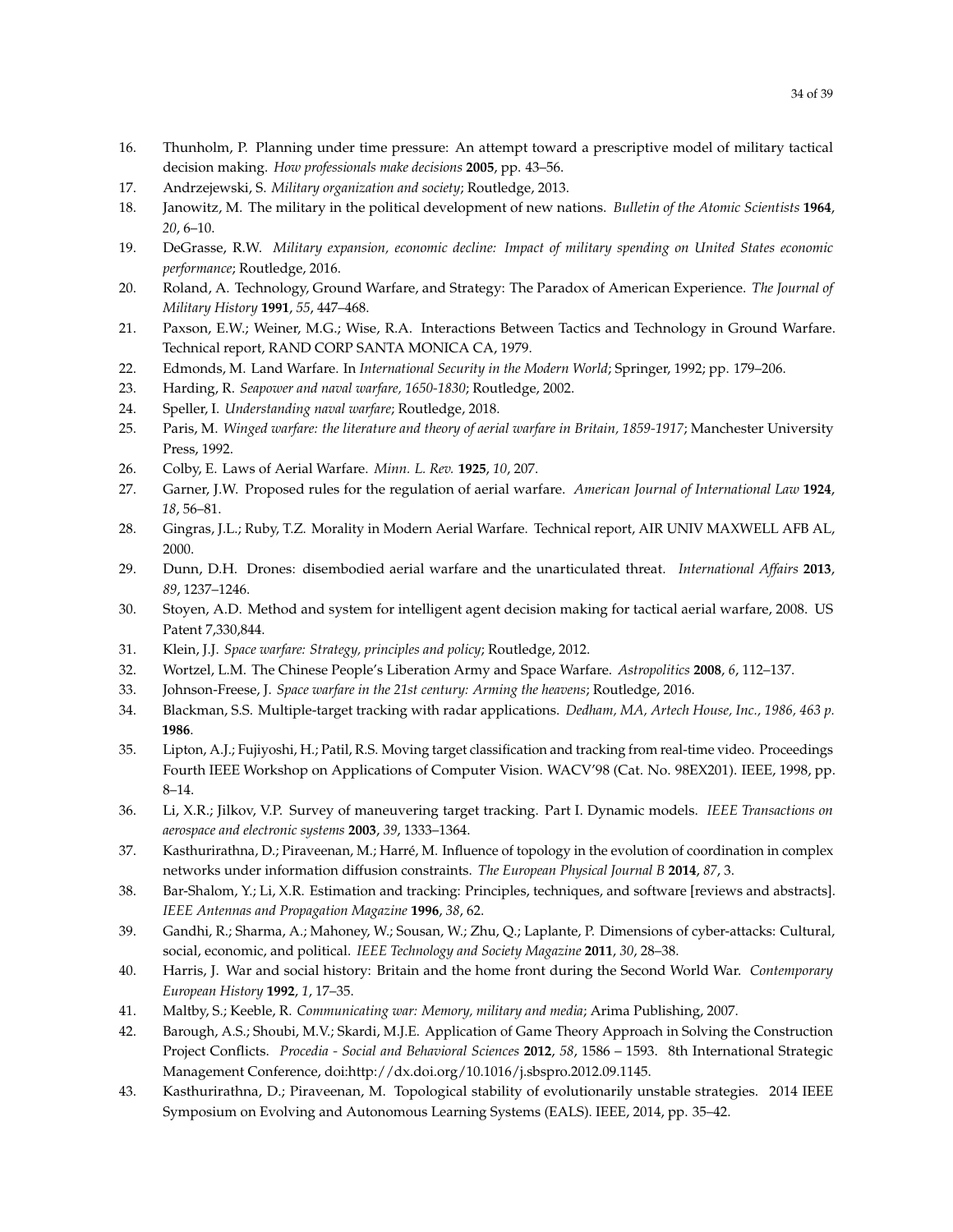- 44. Myerson, R. Game Theory: Analysis of Conflict Harvard Univ. *Press, Cambridge* **1991**.
- 45. Von Neumann, J. *On the theory of games of strategy*; Princeton University Press Princeton, NJ, 1928.
- <span id="page-34-0"></span>46. Von Neumann, J.; Morgenstern, O. Theory of Games and Economic Behavior.(1967 edition) John Wiley and Sons. *Inc., New York, New York* **1944**, *641*.
- <span id="page-34-1"></span>47. Rasmusen, E.; Blackwell, B. Games and information. *Cambridge, MA* **1994**, *15*.
- <span id="page-34-23"></span>48. Kasthurirathna, D.; Piraveenan, M. Emergence of scale-free characteristics in socio-ecological systems with bounded rationality. *Scientific reports* **2015**, *5*.
- 49. Kasthurirathna, D.; Piraveenan, M.; Harre, M. Evolution of coordination in scale-free and small world networks under information diffusion constraints. Advances in Social Networks Analysis and Mining (ASONAM), 2013 IEEE/ACM International Conference on. IEEE, 2013, pp. 183–189.
- 50. Thedchanamoorthy, G.; Piraveenan, M.; Uddin, S.; Senanayake, U. Influence of vaccination strategies and topology on the herd immunity of complex networks. *Social Network Analysis and Mining* **2014**, *4*, 1–16.
- <span id="page-34-2"></span>51. Thakor, A.V. Game theory in finance. *Financial Management* **1991**, pp. 71–94.
- <span id="page-34-3"></span>52. Bshary, R.; Oliveira, R.F. Cooperation in animals: toward a game theory within the framework of social competence. *Current Opinion in Behavioral Sciences* **2015**, *3*, 31–37.
- <span id="page-34-4"></span>53. Hadjichrysanthou, C.; Broom, M. When should animals share food? Game theory applied to kleptoparasitic populations with food sharing. *Behavioral ecology* **2012**, *23*, 977–991.
- <span id="page-34-5"></span>54. Lundberg, S.; Pollak, R.A. Noncooperative bargaining models of marriage. *The American Economic Review* **1994**, *84*, 132–137.
- 55. Manser, M.; Brown, M. Marriage and household decision-making: A bargaining analysis. *International economic review* **1980**, pp. 31–44.
- <span id="page-34-6"></span>56. Grossbard-Shechtman, S. Marriage market models. *The new economics of human behavior* **1995**, pp. 92–112.
- <span id="page-34-7"></span>57. Murray, A.G. A game theory based framework for assessing incentives for local area collaboration with an application to Scottish salmon farming. *Preventive veterinary medicine* **2014**, *115*, 255–262.
- <span id="page-34-8"></span>58. Gibbons, R.S. *Game theory for applied economists*; Princeton University Press, 1992.
- <span id="page-34-9"></span>59. Shubik, M. Game theory, behavior, and the paradox of the prisoner's dilemma: Three solutions. *Journal of Conflict Resolution* **1970**, *14*, 181–193.
- <span id="page-34-10"></span>60. Polak, B. Econ 159: Game theory. *Open Yale courses, Department of Economics, http://oyc. yale. edu/economics* **2007**.
- <span id="page-34-11"></span>61. Kasthurirathna, D.; Nguyen, H.; Piraveenan, M.; Uddin, S.; Senanayake, U. Optimisation of strategy placements for public good in complex networks. Proceedings of the 2014 International Conference on Social Computing. ACM, 2014, p. 1.
- <span id="page-34-12"></span>62. Kasthurirathna, D.; Piraveenan, M.; Uddin, S. Evolutionary stable strategies in networked games: the influence of topology. *Journal of Artificial Intelligence and Soft Computing Research* **2015**, *5*, 83–95.
- <span id="page-34-13"></span>63. Binmore, K. *Playing for real: a text on game theory*; Oxford university press, 2007.
- <span id="page-34-14"></span>64. Hart, S. Games in extensive and strategic forms. *Handbook of game theory with economic applications* **1992**, *1*, 19–40.
- <span id="page-34-15"></span>65. Ritzberger, K.; others. Foundations of non-cooperative game theory. *OUP Catalogue* **2002**.
- <span id="page-34-16"></span>66. Peleg, B.; Sudhölter, P. *Introduction to the theory of cooperative games*; Vol. 34, Springer Science & Business Media, 2007.
- <span id="page-34-17"></span>67. Bell, M.; Perera, S.; Piraveenan, M.; Bliemer, M.; Latty, T.; Reid, C. Network growth models: A behavioural basis for attachment proportional to fitness. *Scientific reports* **2017**, *7*, 42431.
- <span id="page-34-18"></span>68. Kuhn, H.; Arrow, K.; Tucker, A. *Contributions to the Theory of Games*; Number v. 2 in Annals of Mathematics Studies, Princeton University Press, 1953.
- <span id="page-34-19"></span>69. Kamien, M.I.; Schwartz, N.L. *Dynamic optimization: the calculus of variations and optimal control in economics and management*; Courier Corporation, 2012.
- <span id="page-34-20"></span>70. Von Stackelberg, H. *Market structure and equilibrium*; Springer Science & Business Media, 2010.
- <span id="page-34-21"></span>71. Calcagno, R.; Kamada, Y.; Lovo, S.; Sugaya, T. Asynchronicity and coordination in common and opposing interest games. *Theoretical Economics* **2014**, *9*, 409–434.
- <span id="page-34-22"></span>72. Schelling, T.C. The strategy of conflict. Prospectus for a reorientation of game theory. *Journal of Conflict Resolution* **1958**, *2*, 203–264.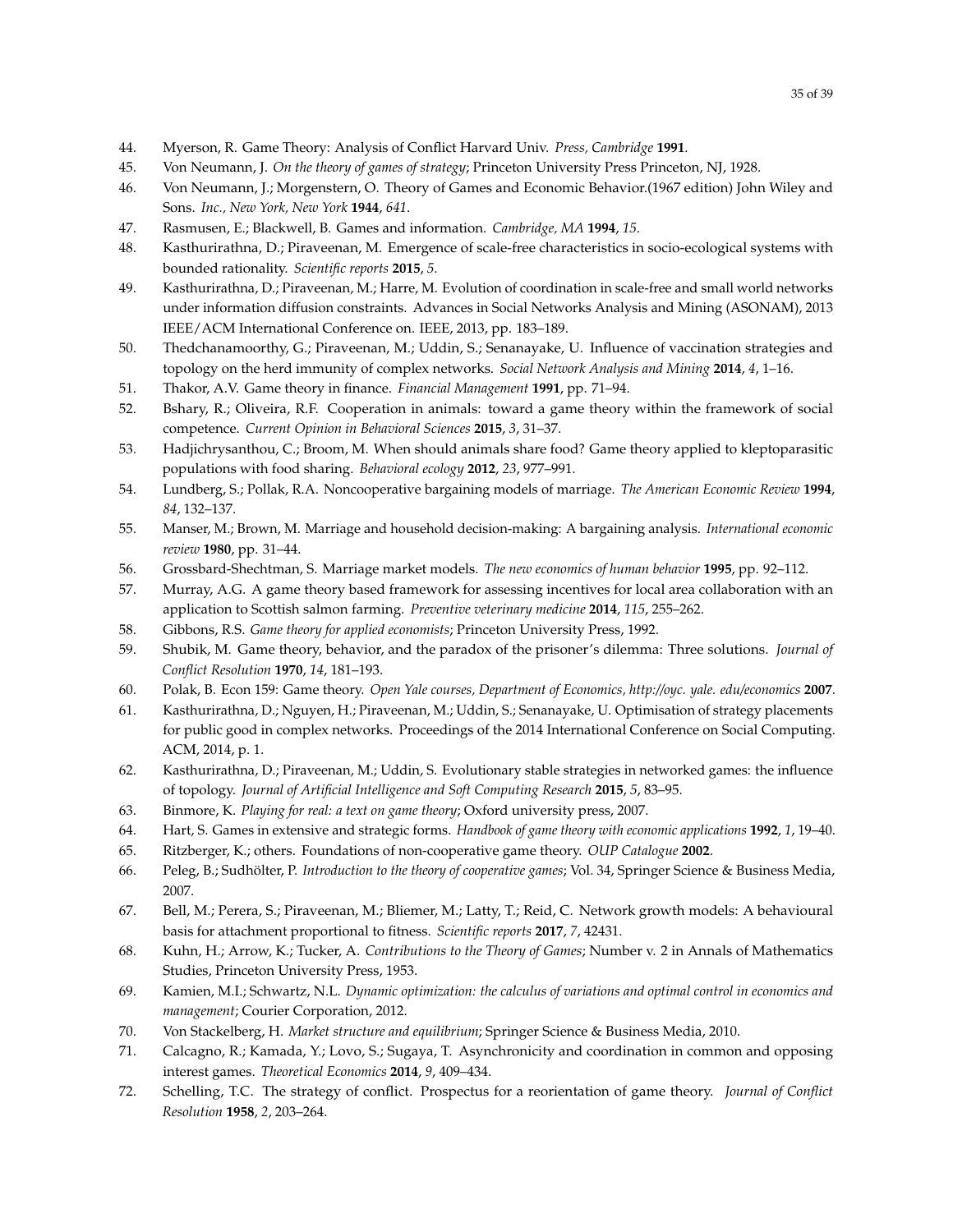- 73. Schelling, T.C. *The strategy of conflict*; Harvard university press, 1980.
- <span id="page-35-0"></span>74. Lewis, D. *Convention: A philosophical study*; John Wiley & Sons, 2008.
- <span id="page-35-1"></span>75. Nash Jr, J.F. The bargaining problem. *Econometrica: Journal of the Econometric Society* **1950**, pp. 155–162.
- <span id="page-35-2"></span>76. Myerson, R.B. Nash equilibrium and the history of economic theory. *Journal of Economic Literature* **1999**, *37*, 1067–1082.
- <span id="page-35-3"></span>77. Rubinstein, A. Perfect equilibrium in a bargaining model. *Econometrica: Journal of the Econometric Society* **1982**, pp. 97–109.
- <span id="page-35-4"></span>78. Camerer, C.F. *Behavioral game theory: Experiments in strategic interaction*; Princeton University Press, 2011.
- <span id="page-35-5"></span>79. Aumann, R.J.; Hart, S. *Handbook of game theory with economic applications*; Vol. 1, North-Holland Amsterdam, 1992.
- <span id="page-35-6"></span>80. Aumann, R. Game theory, The New Palgrave Dictionary of Economics (New York)(SN Durlauf and LE Blume, eds.), 2008.
- <span id="page-35-7"></span>81. Smith, J.M. *Evolution and the Theory of Games*; Springer, 1993.
- <span id="page-35-8"></span>82. Le, S.; Boyd, R. Evolutionary dynamics of the continuous iterated Prisoner's dilemma. *Journal of theoretical biology* **2007**, *245*, 258–267.
- <span id="page-35-9"></span>83. Cho, I.K.; Kreps, D.M. Signaling games and stable equilibria. *The Quarterly Journal of Economics* **1987**, *102*, 179–221.
- <span id="page-35-10"></span>84. Bier, V.; Oliveros, S.; Samuelson, L. Choosing What to Protect: Strategic Defensive Allocation against an Unknown Attacker. *Journal of Public Economic Theory* **2007-08**, *9*, 563,587.
- <span id="page-35-11"></span>85. Cotton, C.; Liu, C. 100 Horsemen and the empty city: A game theoretic examination of deception in Chinese military legend. *Journal of peace research* **2011**, *48*, 217–223.
- <span id="page-35-12"></span>86. Gries, T.; Haake, C.J.; others. An Economic Theory of'Destabilization War'. Technical report, Paderborn University, CIE Center for International Economics, 2016.
- <span id="page-35-13"></span>87. Krishnamurthy, V.; Maskery, M.; Ngo, M.H. Game theoretic activation and transmission scheduling in unattended ground sensor networks: A correlated equilibrium approach. In *Wireless Sensor Networks: Signal Processing and Communications Perspectives*; Wiley, 2007; pp. 349–388.
- <span id="page-35-14"></span>88. Levine, A.J. *The pacific war: Japan versus the allies*; Vol. 130, Greenwood Publishing Group, 1995.
- <span id="page-35-15"></span>89. Maskery, M.; Krishnamurthy, V. Network-enabled missile deflection: Games and correlation equilibrium. *IEEE Transactions on Aerospace and Electronic Systems* **2007**, *43*, 843–863.
- <span id="page-35-16"></span>90. Maskery, M.; Krishnamurthy, V.; O'Regan, C. Decentralized algorithms for netcentric force protection against antiship missiles. *IEEE Transactions on Aerospace and Electronic Systems* **2007**, *43*, 1351–1372.
- <span id="page-35-17"></span>91. Bachmann, D.J.; Evans, R.J.; Moran, B. Game theoretic analysis of adaptive radar jamming. *IEEE Transactions on Aerospace and Electronic Systems* **2011**, *47*, 1081–1100.
- <span id="page-35-18"></span>92. Hamilton, T.; Mesic, R. A simple game-theoretic approach to suppression of enemy defenses and other time critical target analyses. Technical report, RAND CORP SANTA MONICA CA, 2004.
- <span id="page-35-19"></span>93. Deligiannis, A.; Rossetti, G.; Panoui, A.; Lambotharan, S.; Chambers, J. Power allocation game between a radar network and multiple jammers. 2016 IEEE Radar Conference (RadarConf). IEEE, 2016, pp. 1–5.
- <span id="page-35-20"></span>94. Garcia, E.; Von Moll, A.; Casbeer, D.W.; Pachter, M. Strategies for defending a coastline against multiple attackers. 2019 IEEE 58th Conference on Decision and Control (CDC). IEEE, 2019, pp. 7319–7324.
- <span id="page-35-21"></span>95. He, B.; Su, H. Joint Power Allocation and Beamforming between a Multistatic Radar and Jammer Based on Game Theory. 2019 IEEE 11th International Conference on Communication Software and Networks (ICCSN). IEEE, 2019, pp. 337–341.
- <span id="page-35-22"></span>96. McEneaney, W.M.; Fitzpatrick, B.G.; Lauko, I.G. Stochastic game approach to air operations. *IEEE Transactions on Aerospace and Electronic Systems* **2004**, *40*, 1191–1216.
- <span id="page-35-23"></span>97. Wei, X.; Duan, H.; Wang, Y. Hybrid game theory and DS evidence approach to multiple UCAVs cooperative air combat decision. International Symposium on Neural Networks. Springer, 2009, pp. 236–246.
- <span id="page-35-24"></span>98. Ma, Y.; Wang, G.; Hu, X.; Luo, H.; Lei, X. Cooperative occupancy decision making of Multi-UAV in Beyond-Visual-Range air combat: A game theory approach. *IEEE Access* **2019**, *8*, 11624–11634.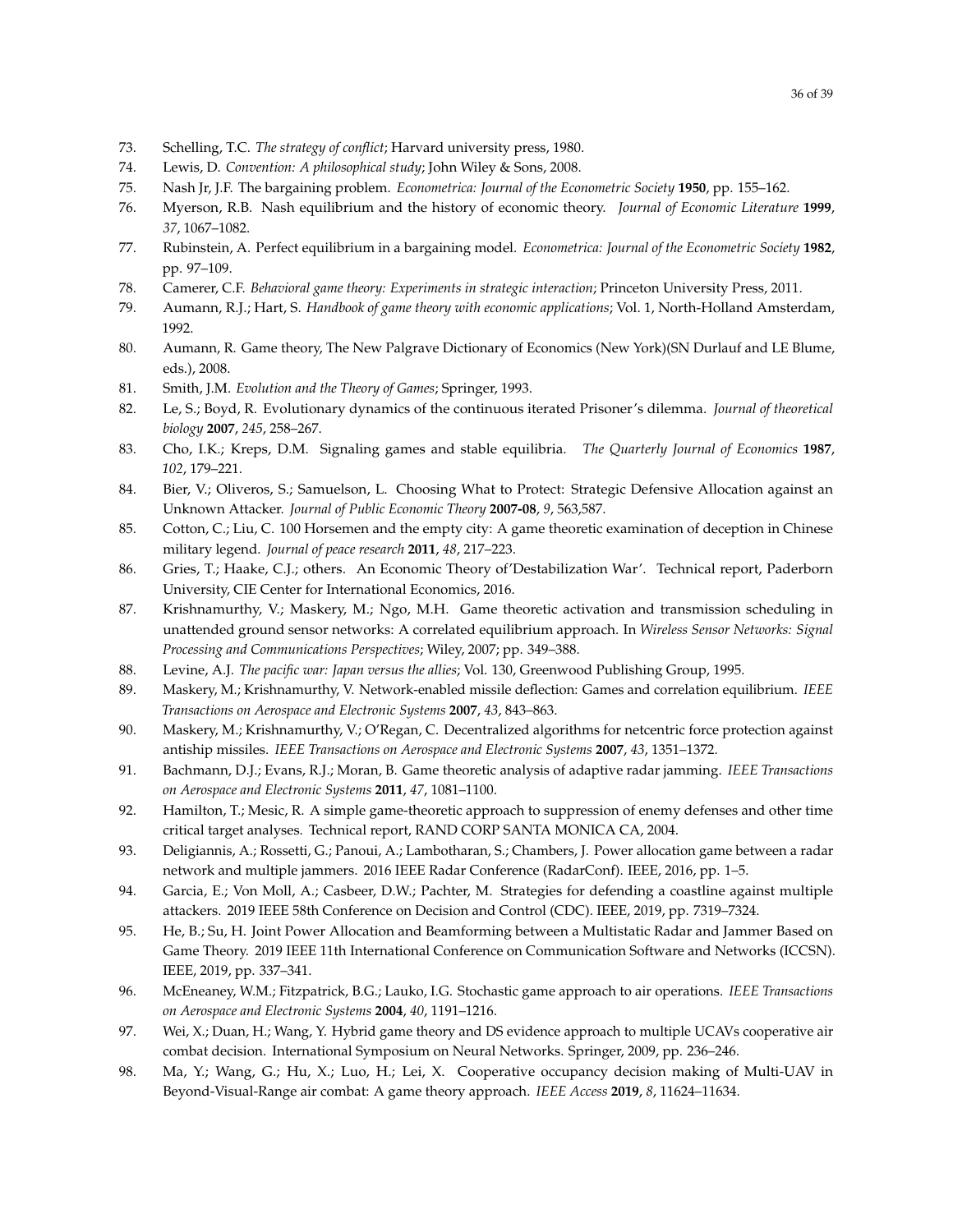- <span id="page-36-0"></span>99. Evers, L.; Barros, A.I.; Monsuur, H. The cooperative ballistic missile defence game. International Conference
	- on Decision and Game Theory for Security. Springer, 2013, pp. 85–98.
- <span id="page-36-1"></span>100. Garcia, E.; Casbeer, D.W.; Fuchs, Z.E.; Pachter, M. Cooperative missile guidance for active defense of air vehicles. *IEEE Transactions on Aerospace and Electronic Systems* **2017**, *54*, 706–721.
- <span id="page-36-2"></span>101. Han, C.Y.; Lunday, B.J.; Robbins, M.J. A game theoretic model for the optimal location of integrated air defense system missile batteries. *INFORMS Journal on Computing* **2016**, *28*, 405–416.
- <span id="page-36-3"></span>102. Başpınar, B.; Koyuncu, E. Assessment of aerial combat game via optimization-based receding horizon control. *IEEE Access* **2020**, *8*, 35853–35863.
- <span id="page-36-4"></span>103. Casbeer, D.W.; Garcia, E.; Pachter, M. The target differential game with two defenders. *Journal of Intelligent & Robotic Systems* **2018**, *89*, 87–106.
- <span id="page-36-5"></span>104. Keith, A.; Ahner, D. Counterfactual regret minimization for integrated cyber and air defense resource allocation. *European Journal of Operational Research* **2021**, *292*, 95–107.
- <span id="page-36-6"></span>105. Zhong, X.; Yin, H.; He, Y.; Zhu, H. Joint Transmit Power and Bandwidth Allocation for Cognitive Satellite Network Based on Bargaining Game Theory. *IEEE Access* **2018**, *7*, 6435–6449.
- <span id="page-36-7"></span>106. Qiao, R.; Zhao, X. The Research and Simulation of the Satellite Network Routing Algorithm Based on Game Theory. 2013 International Conference on Information Science and Cloud Computing. IEEE, 2013-12, pp. 124,130.
- <span id="page-36-8"></span>107. Gu, D. A game theory approach to target tracking in sensor networks. *IEEE Transactions on Systems, Man, and Cybernetics, Part B (Cybernetics)* **2010**, *41*, 2–13.
- <span id="page-36-9"></span>108. Sun, Q.; Qi, N.; Huo, M. Optimal strategy for target protection with a defender in the pursuit-evasion scenario. *The Journal of Defense Modeling and Simulation: Applications, Methodology, Technology* **2018**, *15*, 154851291875622.
- <span id="page-36-10"></span>109. Faruqi, F.A. *Differential game theory with applications to missiles and autonomous systems guidance*; John Wiley & Sons, 2017.
- <span id="page-36-11"></span>110. Evers, L.; Barros, A.I.; Monsuur, H. The Cooperative Ballistic Missile Defence Game. Decision and Game Theory for Security; Das, S.K.; Nita-Rotaru, C.; Kantarcioglu, M., Eds.; Springer International Publishing: Cham, 2013; pp. 85–98.
- <span id="page-36-12"></span>111. Shinar, J.; Shima, T. A game theoretical interceptor guidance law for ballistic missile defence. Proceedings of 35th IEEE Conference on Decision and Control. IEEE, 1996, Vol. 3, pp. 2780–2785.
- <span id="page-36-13"></span>112. Bogdanović, N.; Driessen, H.; Yarovoy, A.G. Target selection for tracking in multifunction radar networks: Nash and correlated equilibria. *IEEE Transactions on Aerospace and Electronic Systems* **2018**, *54*, 2448–2462.
- <span id="page-36-14"></span>113. Parras, J.; Zazo, S.; Del Val, J.; Zazo, J.; Macua, S.V. Pursuit-evasion games: a tractable framework for antijamming games in aerial attacks. *EURASIP Journal on Wireless Communications and Networking* **2017**, *2017*, 69.
- <span id="page-36-15"></span>114. Halpern, J.Y. Computer science and game theory. *The New Palgrave Dictionary of Economics: Volume 1–8* **2008**, pp. 984–994.
- 115. Apt, K.R.; Grädel, E. *Lectures in game theory for computer scientists*; Cambridge University Press, 2011.
- <span id="page-36-16"></span>116. Shoham, Y. Computer science and game theory. *Commun. ACM* **2008**, *51*, 74–79.
- <span id="page-36-17"></span>117. Tom, L. Game-theoretic approach towards network security: A review. 2015 International Conference on Circuits, Power and Computing Technologies [ICCPCT-2015]. IEEE, 2015, pp. 1–4.
- <span id="page-36-18"></span>118. Jhawar, R.; Mauw, S.; Zakiuddin, I. Automating cyber defence responses using attack-defence trees and game theory. European Conference on Cyber Warfare and Security. Academic Conferences International Limited, 2016, p. 163.
- <span id="page-36-19"></span>119. Gonzalez, C. From individual decisions from experience to behavioral game theory: Lessons for cybersecurity. In *Moving target defense II*; Springer, 2013; pp. 73–86.
- <span id="page-36-20"></span>120. Hausken, K.; Bier, V.M.; Zhuang, J., Defending Against Terrorism, Natural Disaster, and All Hazards. In *Game Theoretic Risk Analysis of Security Threats*; Bier, V.M.M.; Azaiez, M.N., Eds.; Springer US: Boston, MA, 2009; pp. 65–97.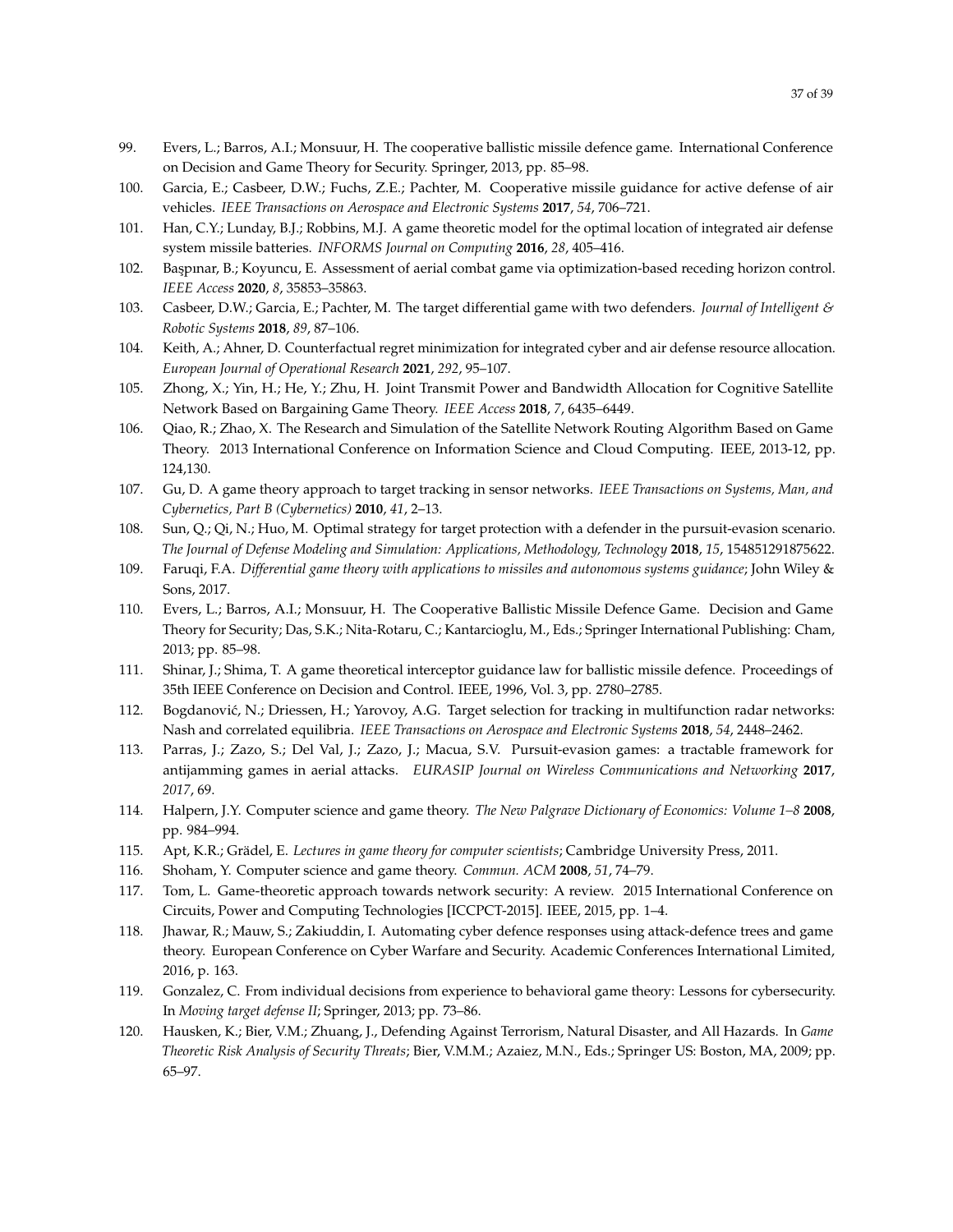- <span id="page-37-0"></span>121. Kanturska, U.; Schmöcker, J.D.; Fonzone, A.; Bell, M.G.H., Improving Reliability through Multi-Path Routing and Link Defence: An Application of Game Theory to Transport. In *Game Theoretic Risk Analysis of Security Threats*; Bier, V.M.M.; Azaiez, M.N., Eds.; Springer US: Boston, MA, 2009; pp. 199–227.
- <span id="page-37-1"></span>122. Bier, V., Game-Theoretic and Reliability Methods in Counterterrorism and Security. In *Statistical Methods in Counterterrorism: Game Theory, Modeling, Syndromic Surveillance, and Biometric Authentication*; Wilson, A.G.; Wilson, G.D.; Olwell, D.H., Eds.; Springer New York: New York, NY, 2006; pp. 23–40.
- <span id="page-37-2"></span>123. Cioac˘a, C.; others. Considerations on optimum resource allocation in aviation security. *Journal of Defense Resources Management (JoDRM)* **2013**, *4*, 187–192.
- <span id="page-37-3"></span>124. Gardener, T.; Moffat, J. Changing behaviours in defence acquisition: a game theory approach. *Journal of the Operational Research Society* **2008**, *59*, 225–230.
- <span id="page-37-4"></span>125. Zhang, Y.; Mehrjerdi, H. A survey on multiple unmanned vehicles formation control and coordination: Normal and fault situations. 2013 International conference on unmanned aircraft systems (ICUAS). IEEE, 2013, pp. 1087–1096.
- <span id="page-37-5"></span>126. Stone, L.D. Search and screening: General principles with historical applications (BO Koopman). *SIAM Review* **1981**, *23*, 533–539.
- <span id="page-37-7"></span>127. Stone, L.D. Optimal search for moving targets. *Advances in Applied Probability* **1980**, *12*, 279–280.
- 128. Washburn, A.R.; others. Two-person zero-sum games **2014**.
- 129. Washburn, A.; Karata¸s, M. Multistatic search theory. *Military Operations Research* **2015**, *20*, 21–38.
- 130. Jing, T.; Meng, Q.H.; Ishida, H. Recent Progress and Trend of Robot Odor Source Localization. *IEEJ Transactions on Electrical and Electronic Engineering* **2021**.
- 131. Ristic, B.; Skvortsov, A. Intermittent Information-Driven Multi-Agent Area-Restricted Search. *Entropy* **2020**, *22*, 635.
- 132. Ristic, B.; Skvortsov, A.; Gunatilaka, A. A study of cognitive strategies for an autonomous search. *Information Fusion* **2016**, *28*, 1–9.
- 133. Ristic, B.; Gilliam, C.; Moran, W.; Palmer, J.L. Decentralised multi-platform search for a hazardous source in a turbulent flow. *Information Fusion* **2020**, *58*, 13–23.
- 134. Hutchinson, M.; Liu, C.; Chen, W.H. Information-based search for an atmospheric release using a mobile robot: Algorithm and experiments. *IEEE Transactions on Control Systems Technology* **2018**, *27*, 2388–2402.
- <span id="page-37-6"></span>135. Park, M.; Oh, H. Cooperative information-driven source search and estimation for multiple agents. *Information Fusion* **2020**, *54*, 72–84.
- <span id="page-37-8"></span>136. Durrant-Whyte, H.; Bailey, T. Simultaneous localization and mapping: part I. *IEEE robotics & automation magazine* **2006**, *13*, 99–110.
- <span id="page-37-9"></span>137. Vergassola, M.; Villermaux, E.; Shraiman, B.I. ?Infotaxis? as a strategy for searching without gradients. *Nature* **2007**, *445*, 406–409.
- <span id="page-37-10"></span>138. Bénichou, O.; Loverdo, C.; Moreau, M.; Voituriez, R. Intermittent search strategies. *Reviews of Modern Physics* **2011**, *83*, 81.
- <span id="page-37-11"></span>139. DARPA. DARPA Tiles Together a Vision of Mosaic Warfare. https://www.darpa.mil/work-with-us/darpa-tiles-together-a-vision-o Accessed: 2019-09-15.
- <span id="page-37-12"></span>140. Prokopenko, M.; Piraveenan, M.; Wang, P. On convergence of dynamic cluster formation in multi-agent networks. European Conference on Artificial Life. Springer, 2005, pp. 884–894.
- <span id="page-37-13"></span>141. Piraveenan, M.; Prokopenko, M.; Wang, P.; Price, D. Towards adaptive clustering in self-monitoring multi-agent networks. International Conference on Knowledge-Based and Intelligent Information and Engineering Systems. Springer, 2005, pp. 796–805.
- <span id="page-37-14"></span>142. Cliff, O.M.; Harding, N.; Piraveenan, M.; Erten, E.Y.; Gambhir, M.; Prokopenko, M. Investigating spatiotemporal dynamics and synchrony of influenza epidemics in Australia: an agent-based modelling approach. *Simulation Modelling Practice and Theory* **2018**, *87*, 412–431.
- <span id="page-37-15"></span>143. Chang, S.L.; Piraveenan, M.; Pattison, P.; Prokopenko, M. Game theoretic modelling of infectious disease dynamics and intervention methods: a review. *Journal of biological dynamics* **2020**, *14*, 57–89.